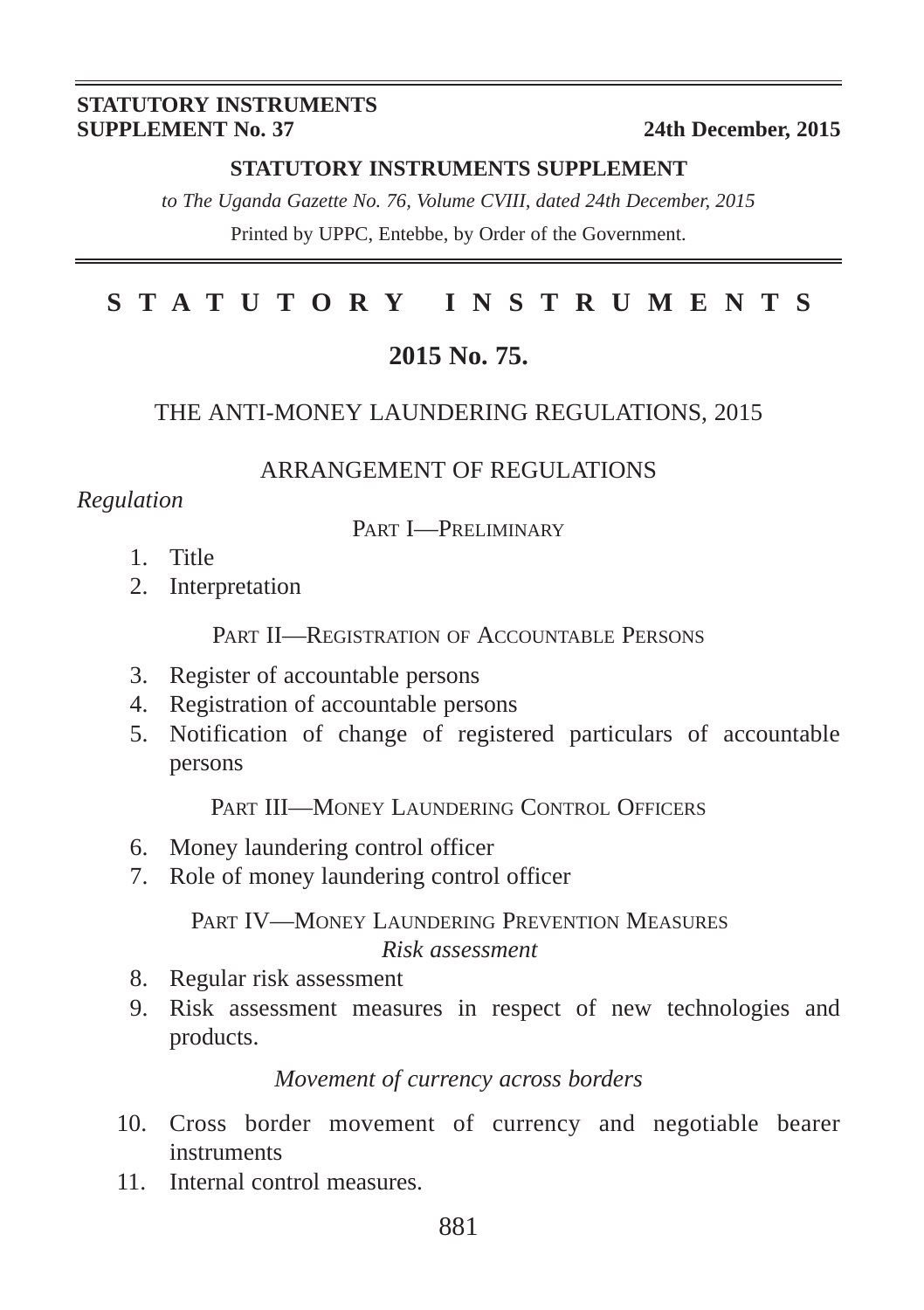## *Regulation*

#### *Anonymous or fictitious accounts*

12. Anonymous or fictitious accounts

## PART V-DUE DILIGENCE MEASURES *Objectives of, and carrying out, due diligence measures*

- 13. Objectives of due diligence measures
- 14. Carrying out due diligence
- 15. Due diligence to be carried out on risk based approach
- 16. Performance of due diligence by third party.
- 17. Compliance with due diligence measures

## *Verification of identity of customers*

18. Accountable person to identify person before establishing relationship

## *Manner of establishing identity of different kinds of persons and customers*

- 19. Establishing the identity natural persons who are citizens or residents
- 20. Establishing the identity of foreign nationals
- 21. Establishing identity of local entities and other bodies
- 22. Establishing identity of foreign entities or bodies
- 23. Establishing identity of partnerships
- 24. Establishing identity of trustees
- 25. Identification of beneficiaries in a legal person or legal arrangement
- 26. Identification of beneficiaries in life insurance related business
- 27. Establishing authority of person acting for another

## *Record keeping*

28. Accountable person to keep records

## *Politically exposed persons*

29. Politically exposed persons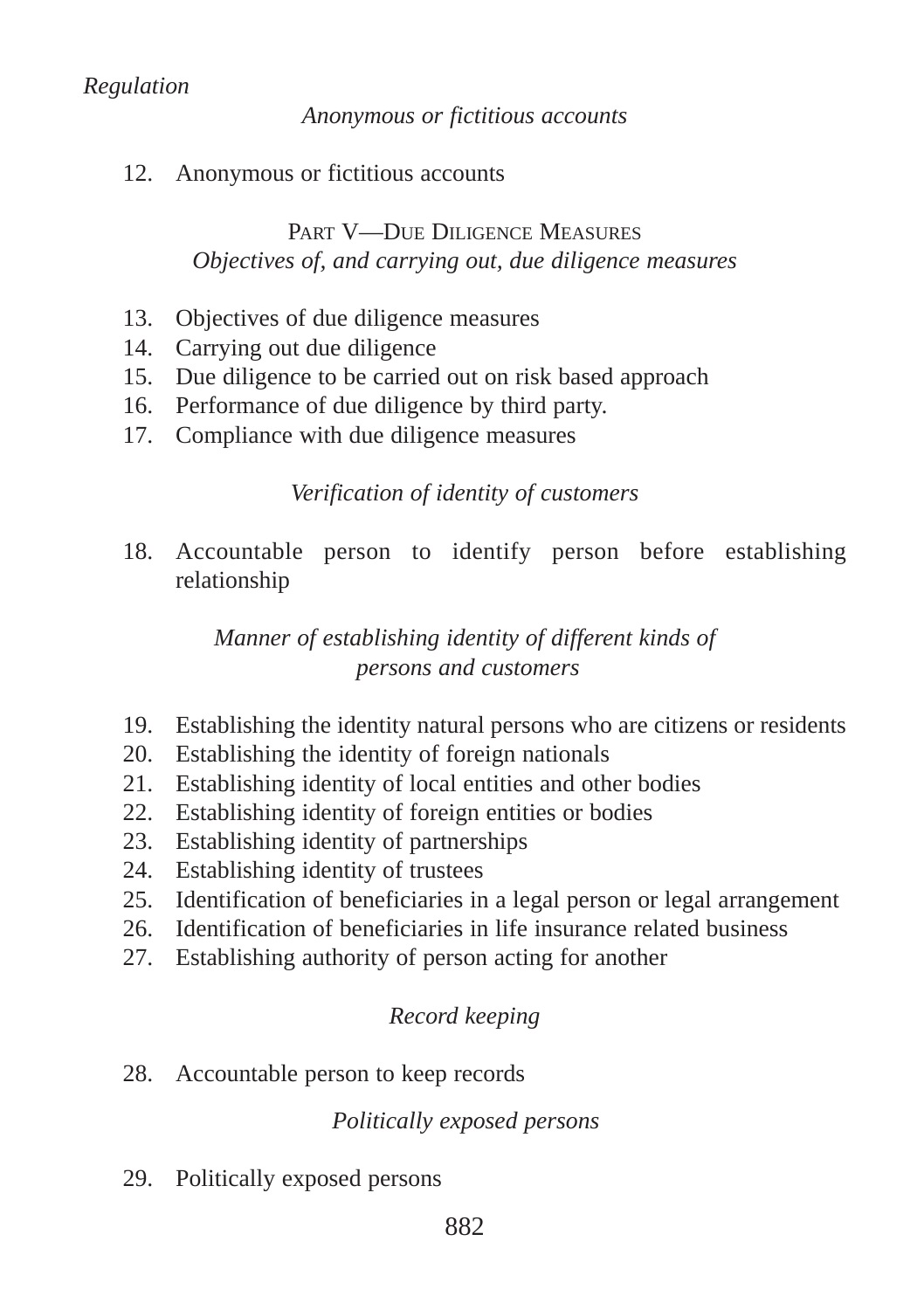#### *Regulation*

*Foreign branches and subsidiaries of accountable person*

- 30. Foreign branches and subsidiaries of accountable person to apply measures specified in these Regulations
- 31. Correspondent financial relationships.
- 32. Customer acceptance policy

#### *Money or transfer value services and wire transfers*

- 33. Money or transfer value services
- 34. Wire transfers
- 35. Wire transfers by prohibited persons
- 36. Continuous monitoring of transactions.
- 37. Monitoring of numbered accounts
- 38. Legitimacy of source of funds

PART VI—REPORTING AND RECORD KEEPING REQUIREMENTS

- 39. Accountable person to report suspicious activities and certain cash transactions
- 40. Requirement of supervisory authorities to report suspicious activities
- 41. Prohibition on tipping off
- 42. Record keeping.
- 43. Independent audit.
- 44. High risk countries
- 45. Annual compliance report

## PART VII—SPECIAL PROVISIONS IN RESPECT OF CERTAIN ACCOUNTABLE PERSONS

- 46. Central Bank
- 47. Banks or other financial institutions.
- 48. Capital Market Authority**.**

#### PART VIII—GENERAL

- 49. Verification of ministries, department and agencies
- 50. Failure to provide proof of identity
- 51. Proof of permanent address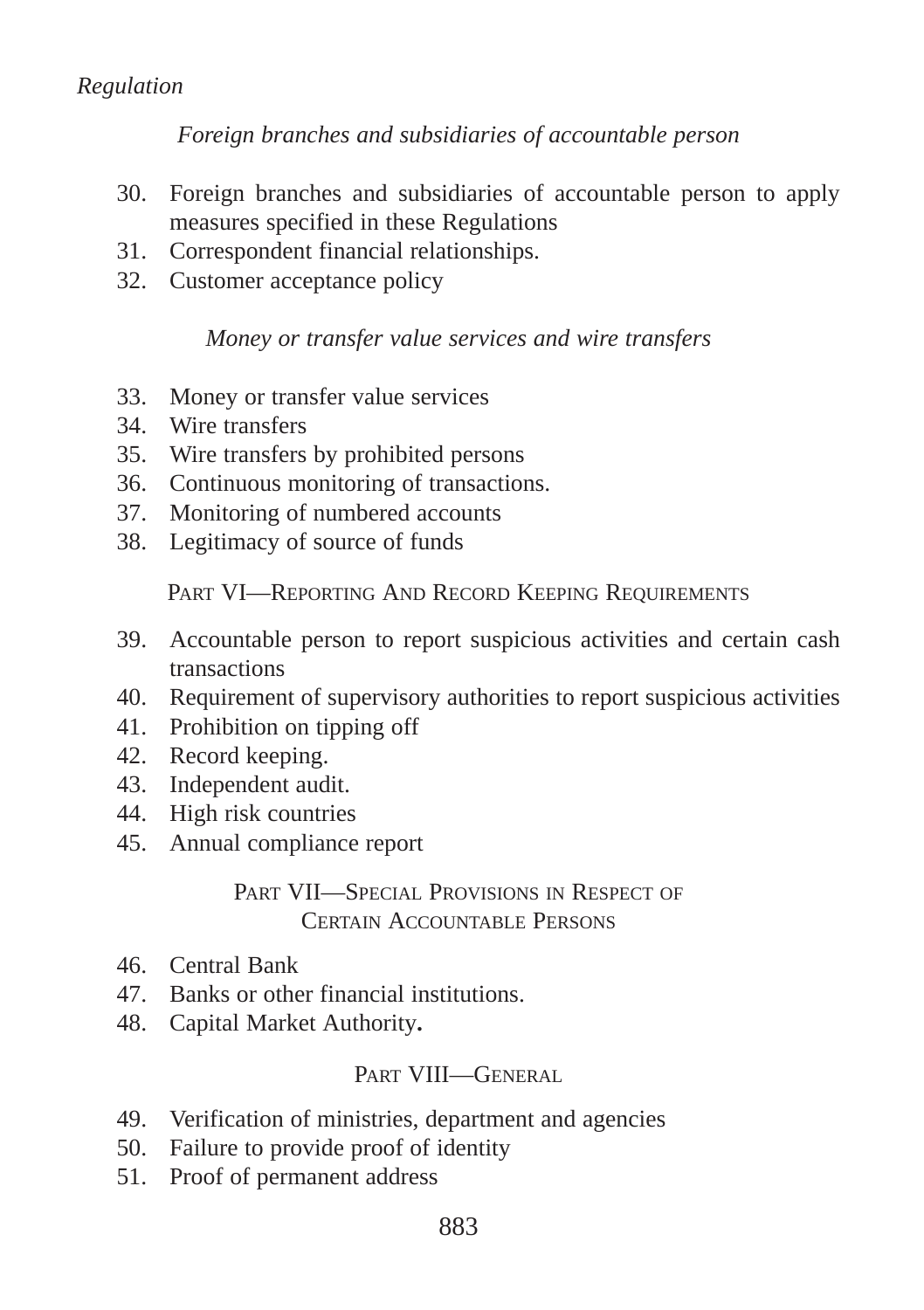# *Regulation*

- 52. Sharing of information
- 53. Supervision

Schedule – Forms.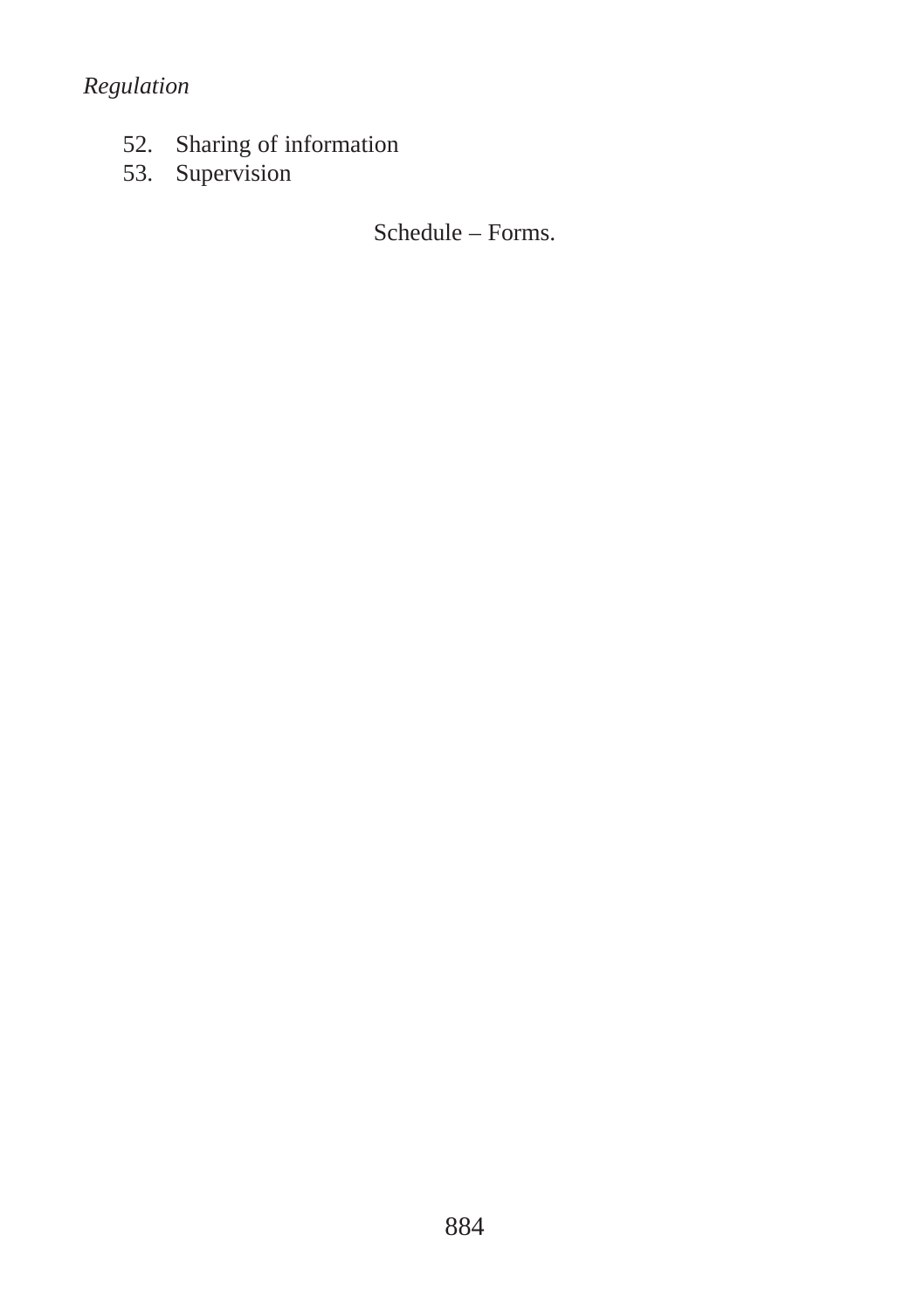## **STATUTORY INSTRUMENTS**

#### **2015 No. 75.**

#### **The Anti-Money Laundering Regulations, 2015.**

*(Under section 141 of the Anti-Money Laundering Act, 2013, Act No. 12 of 2013)*

IN EXERCISE of the powers conferred upon the Minister responsible for Finance, Planning and Economic Development, by section 141 of the Anti-Money Laundering Act, 2013, and on the advice of the Financial Intelligence Authority Board, these Regulations are made this 24th day of December, 2015.

## PART I—PRELIMINARY

#### **1. Title**

These Regulations may be cited as the Anti-Money Laundering Regulations, 2015.

#### **2. Interpretation**

In these Regulations, unless the context otherwise requires—

"Act" means the Anti-Money Laundering Act, 2013;

- "Authority" means the Financial Intelligence Authority established under Part IV of the Act;
- "business relationship" means an arrangement between a person and an accountable person, where the purpose or effect of the arrangement is to facilitate the carrying out of a transaction between the person and the accountable person on a habitual, regular or one-off basis;

"customer" in relation to a transaction or an account, means—

(a) the person in whose name a transaction or account is arranged, opened or undertaken;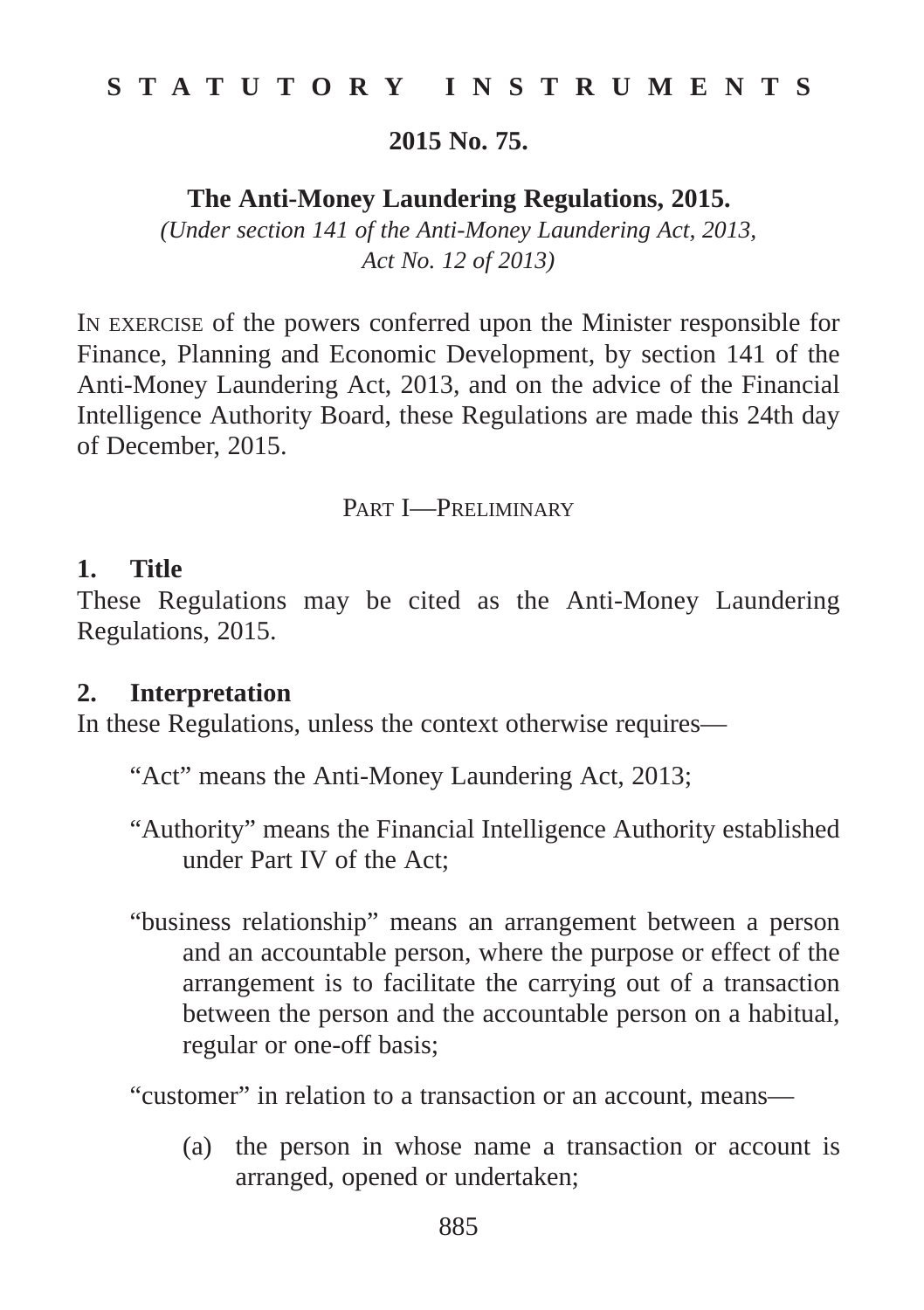- (b) a signatory to a transaction or account;
- (c) a person to whom a transaction has been assigned or transferred;
- (d) a person who is authorised to conduct a transaction; or
- (e) a person prescribed by the Authority as a customer.
- "customs officer" has the meaning assigned to it in the East African Community Customs Management Act, 2004;
- "beneficiary financial institution" means a financial institution which receives a wire transfer from an ordering financial institution directly or through an intermediary financial institution and makes the funds available to the beneficiary;
- "cross-border wire transfer" includes—
	- (a) a wire transfer, where either the ordering financial institution or the beneficiary financial institution is located outside Uganda; or
	- (b) any chain of wire transfer in which at least one of the financial institutions involved is located outside Uganda;

"domestic wire transfer" includes—

- (a) a wire transfer, where the ordering financial institution and beneficiary financial institution are located in Uganda; or
- (b) any chain of wire transfer that takes place entirely within Uganda, even though the system used to transfer the payment message may be located outside Uganda;
- "intermediary financial institution" means a financial institution in a serial or cover payment chain that receives and transmits a wire transfer on behalf of the ordering financial institution and the beneficiary financial institution or another intermediary financial institution;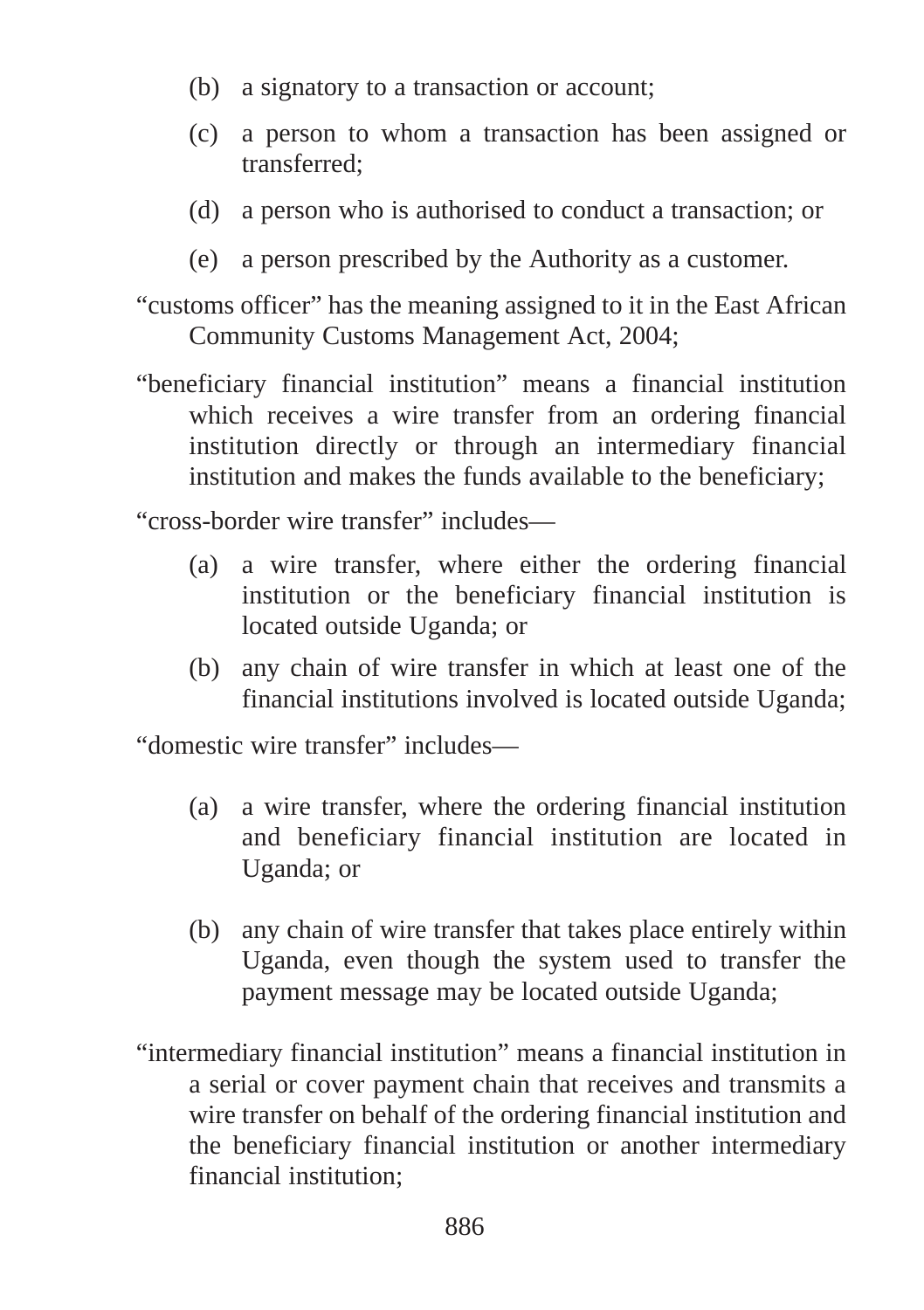"legal arrangement" means an express trust or any other similar legal arrangement;

- "numbered account" means a bank account where the name of the account holder is kept secret, and the account holder is identified by means of a code word known only by the account holder and a restricted number of bank employees;
- "ordering financial institution" means a financial institution which initiates the wire transfer and transfers the funds upon receiving the request for a wire transfer on behalf of the originator;
- "originator" means an account holder who allows the wire transfer from an account, or where there is no account, the person that places the order with the ordering financial institution to perform the wire transfer;
- "wire transfer" means a transaction carried out on behalf of an originator through a financial institution by electronic means with a view to making an amount of funds available to a beneficiary person at a beneficiary financial institution, irrespective of whether the originator and the beneficiary are the same person.

PART II—REGISTRATION OF ACCOUNTABLE PERSONS

# **3. Register of accountable persons**

(1) The Authority shall establish and maintain a register of accountable persons.

(2) The register shall be kept in electronic form or some other appropriate form determined by the Financial Intelligence Authority Board.

(3) The Authority shall record in the register details of all accountable persons registered by the Authority.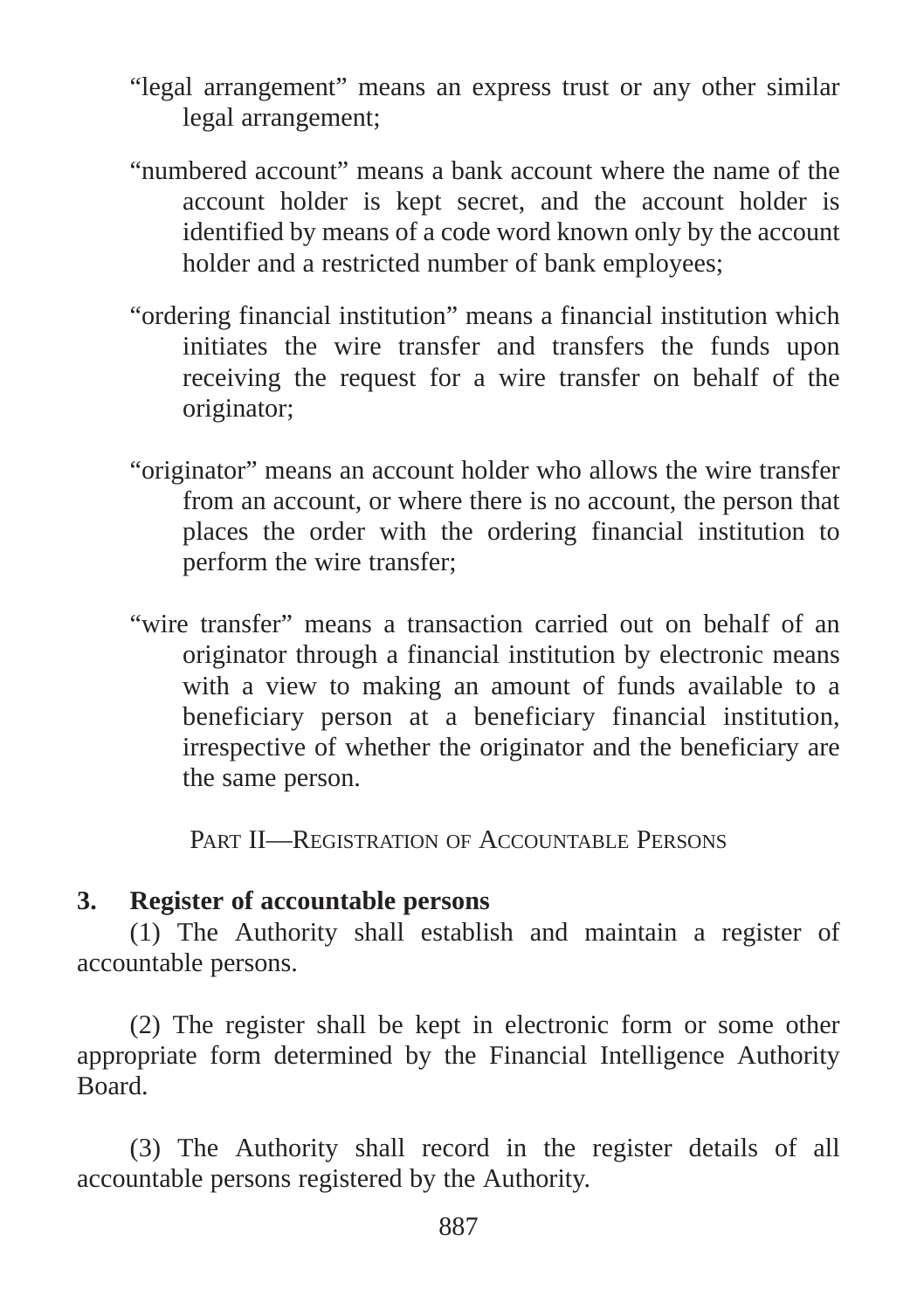(4) The Authority shall make the register available to the public and shall post the list of accountable persons on the Authority's website.

# **4. Registration of accountable persons**

(1) Every accountable person shall register with the Authority, within one year from the commencement of these Regulations, or such other period as the Authority may specify.

(2) An accountable person shall apply for registration using Form 1 in the Schedule.

(3) Without prejudice to subregulation (1), an accountable person shall, for purposes of registration, provide the following details to the Authority—

- (a) the name of the accountable person;
- (b) the physical, postal and email address of the accountable person;
- (c) the status and proof of registration or incorporation of the accountable person, where the accountable person is not an individual.

# **5. Notification of change of registered particulars of accountable persons**

(1) Where the particulars of an accountable person contained in the register change, the accountable person shall, within fifteen days after the change, notify the Authority.

(2) The notification under subsection (1) shall be made using Form 2 in the Schedule.

PART III—MONEY LAUNDERING CONTROL OFFICERS

# **6. Money laundering control officer**

(1) Every accountable person who maintains accounts for clients or customers shall appoint or designate a money laundering control officer.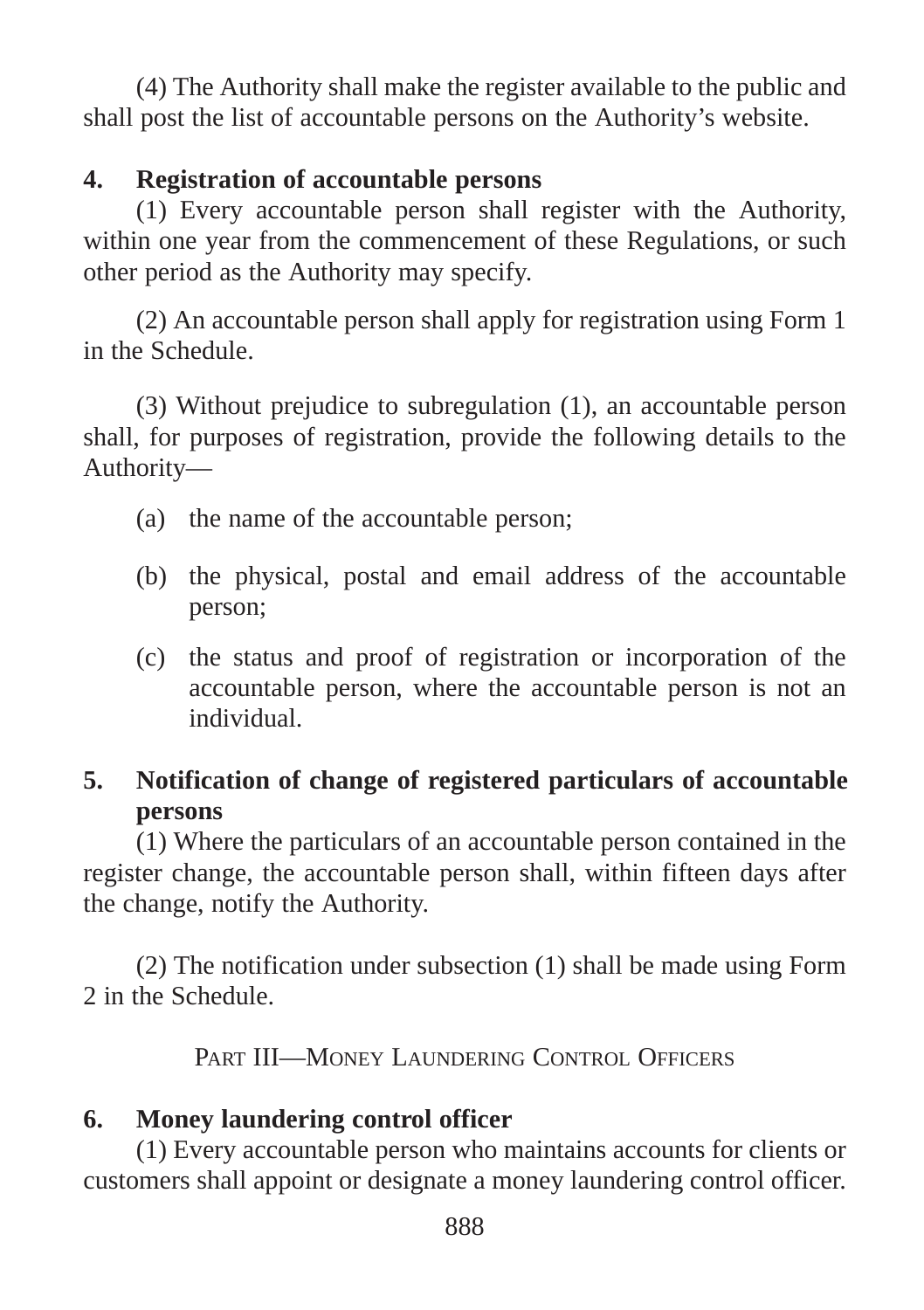(2) An accountable person shall notify the Authority of the appointment or designation of a money laundering control officer using Form 3 in the Schedule.

(3) A person shall not be appointed a money laundering control officer unless that person occupies a senior managerial position and possesses sufficient professional experience and competence in the business of the accountable person.

(4) Without prejudice to subregulation (3), the following persons do not qualify to be appointed as a money laundering control officer—

- (a) an internal auditor; or
- (b) a chief executive officer or a person of a similar rank, except where the accountable person is a sole proprietorship or a single member company.

(5) Where a person ceases, for any reason, to be a money laundering control officer, the accountable person shall notify the Authority of such fact.

(6) The notification under subregulation (5) shall be made within fifteen days after the person ceases to be a money laundering control officer.

(7) The notification under subregulation (5) shall be made using Form 3 in the Schedule.

#### **7. Role of money laundering control officer**

(1) The role of a money laundering control officer is—

(a) to act as the liaison person between the accountable person and the Authority in matters relating to coordination and compliance to anti-money laundering and combating terrorism financing;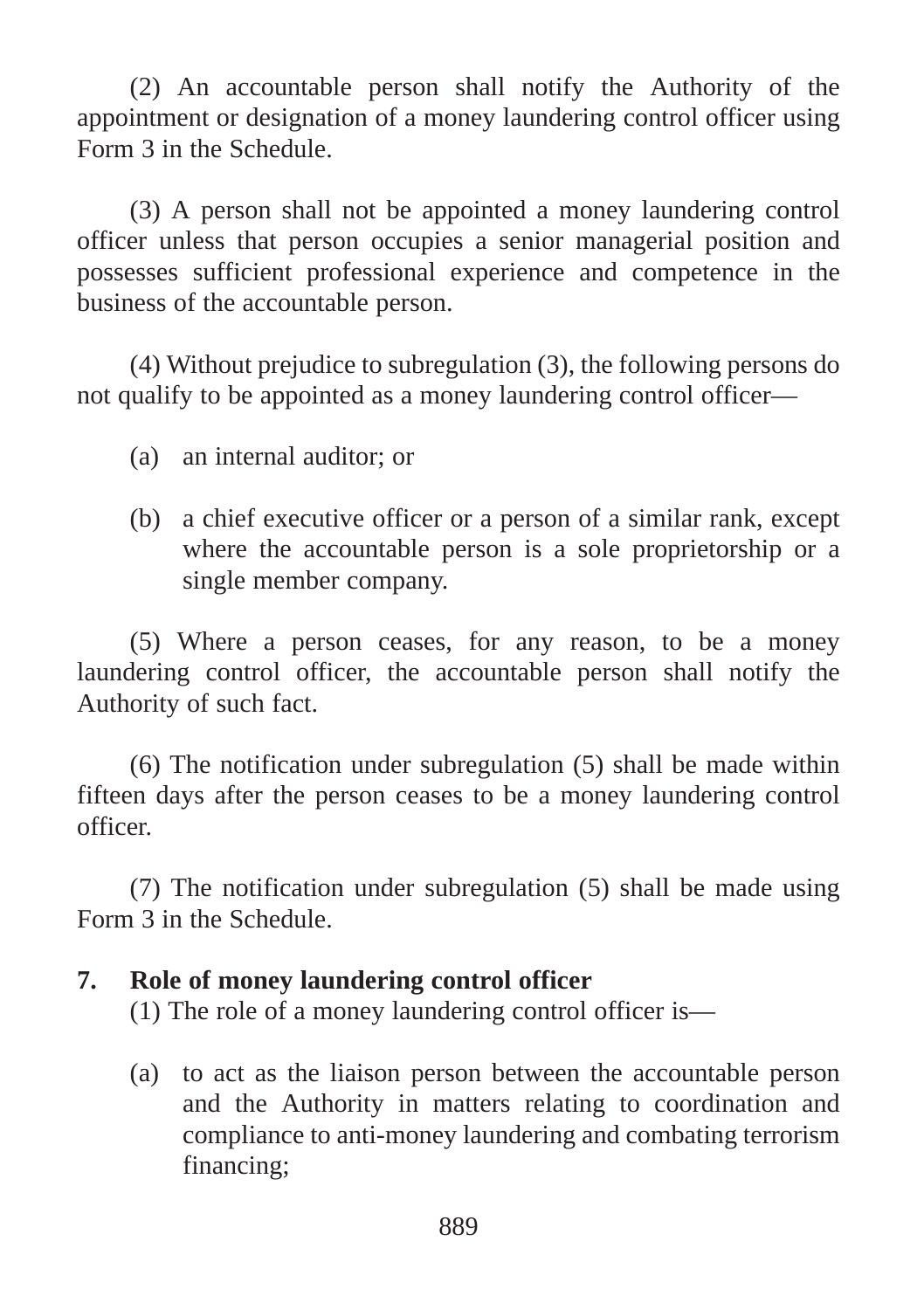- (b) to develop and implement systems, mechanisms and procedures to ensure that the staff of the accountable person immediately report any suspicious money laundering or financing of terrorism activity;
- (c) to notify the Authority, on behalf of the accountable person, of any suspicious money laundering or financing of terrorism activity.

(2) For the purposes of this regulation, an accountable person shall ensure that all staff report any suspicious activity relating to money laundering and terrorist financing to the money laundering control officer.

(3) An accountable person shall provide the money laundering control officer access to any information which may be of assistance to the officer to discharge his or her roles under these Regulations.

PART IV—MONEY LAUNDERING PREVENTION MEASURES

#### *Risk assessment*

## **8. Regular risk assessment**

(1) An accountable person shall, on a regular basis, conduct antimoney laundering and terrorism financing risk assessment to enable the accountable person to identify, assess, monitor, manage and mitigate the risks associated with money laundering and terrorism financing, taking into account all relevant risk factors.

(2) An accountable person shall document the results of the risk assessment carried out under subregulation (1), and, upon request, the accountable person may make the results of the risk assessment available to any competent authority.

(3) An accountable person shall, within forty eight hours after conducting a risk assessment, give a copy of the risk assessment results to the Authority.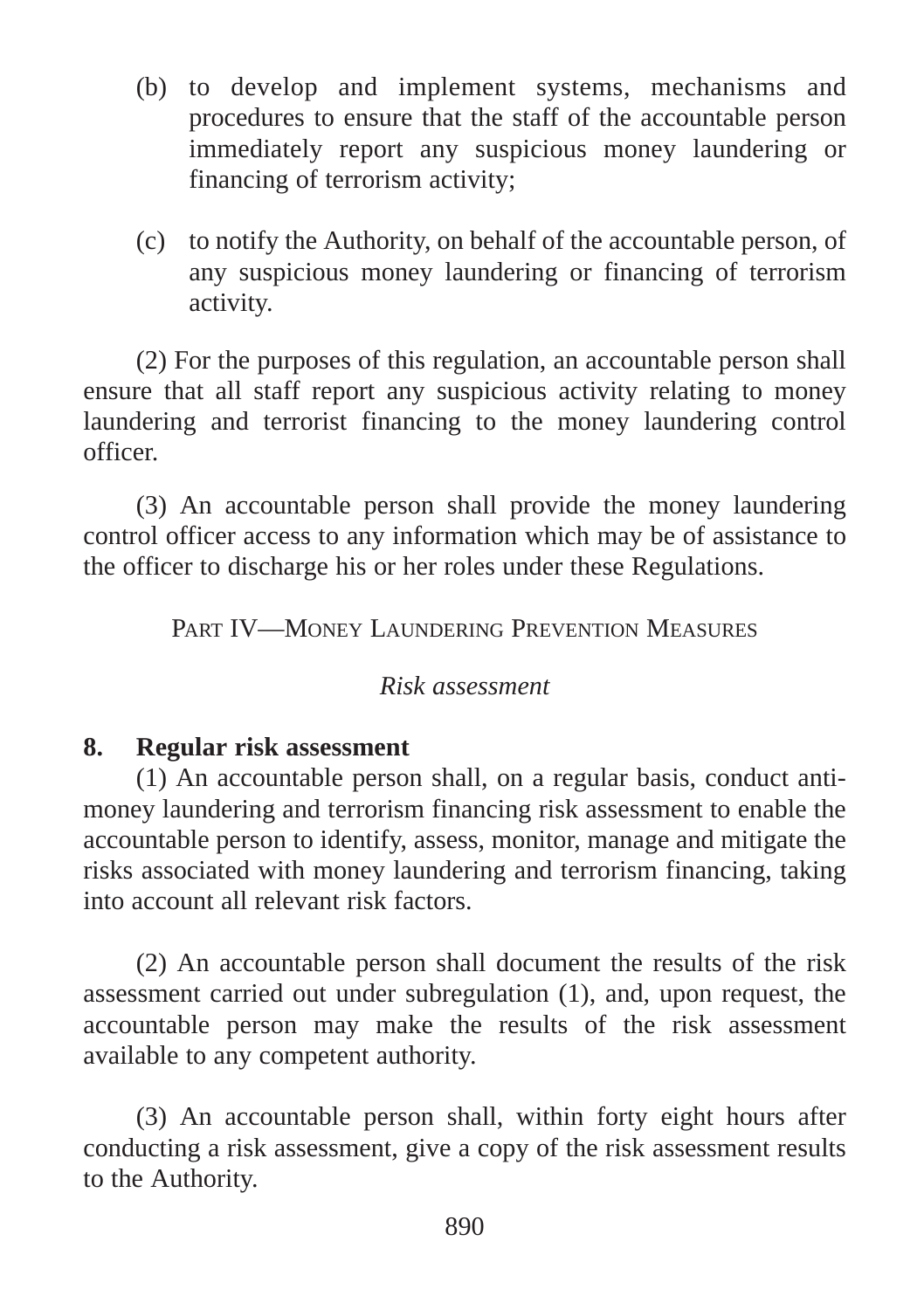(4) In undertaking the risk assessment required under this regulation, an accountable person shall develop and implement mechanisms and systems that enable the accountable person to identify and assess money laundering and terrorism financing risks consistent with the nature of business and size of the accountable person.

(5) On the basis of the results of the risk assessment, an accountable person shall develop and implement policies, controls and procedures to enable the accountable person to effectively detect, manage and mitigate the identified risks in the future.

(6) An accountable person shall put in place policies, controls and procedures for monitoring the implementation of policies, controls and procedures to address the risks relating to money laundering and terrorism financing, and where necessary, enhance them on a regular basis.

(7) An accountable person shall update its risk assessment policies, controls and procedures whenever necessary, taking into account changes in its business such as entry into new markets or the introduction of new products, services and technologies.

# **9. Risk assessment measures in respect of new technologies and products.**

(1) An accountable person shall take reasonable measures to prevent the use of new technologies for money laundering and terrorism financing purposes.

(2) Without limiting the general effect of subregulation (1), an accountable person shall conduct anti-money laundering and terrorism financing risk assessment prior to the introduction of—

- (a) a new product;
- (b) a new business practice including a new delivery mechanism in relation to a product or service;
- (c) a new technology for both new and pre-existing products or services.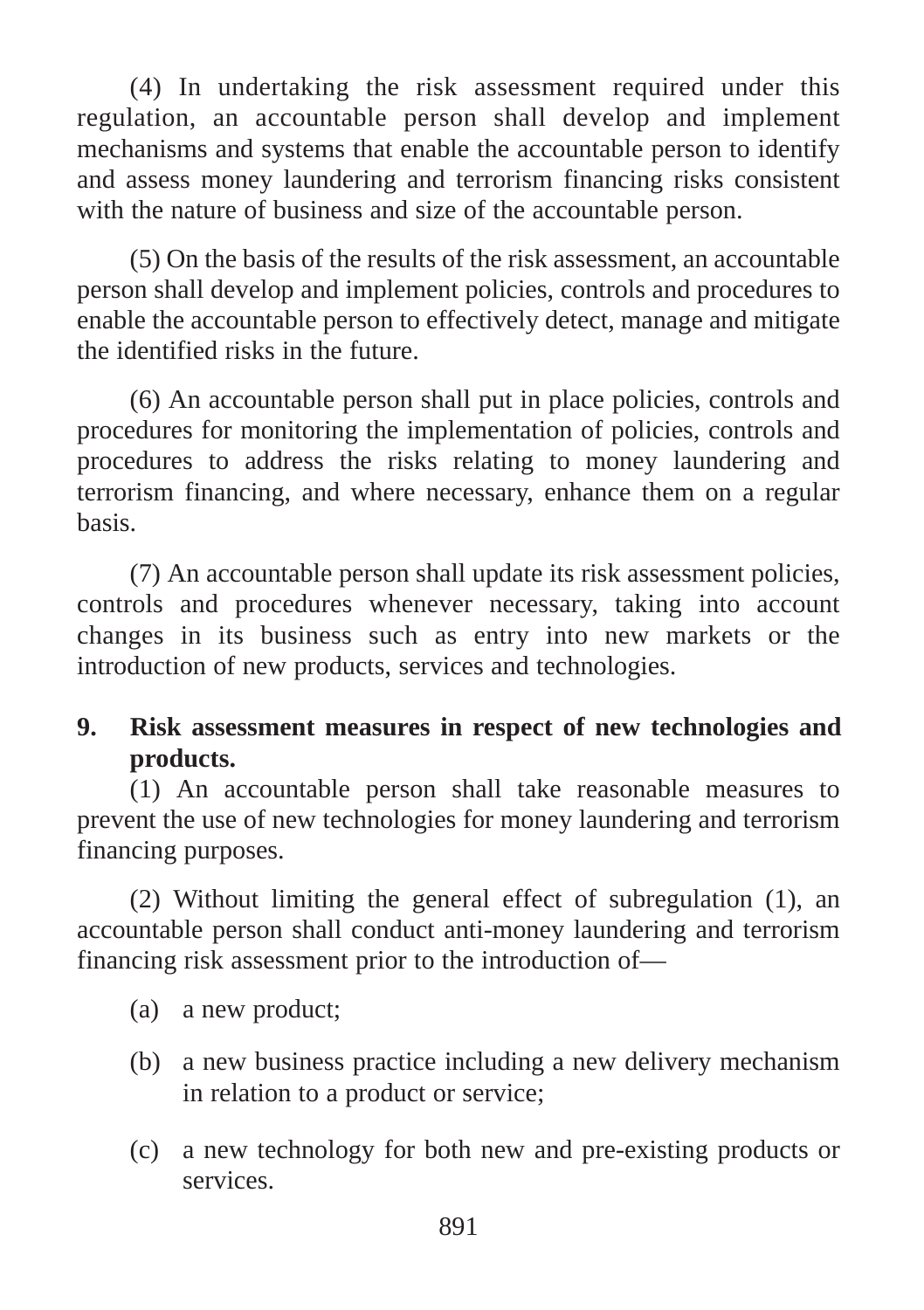(3) An accountable person shall give to the Authority a copy of the results of the risk assessment carried out under subregulation (1), within forty eight hours after conducting the risk assessment.

*Movement of currency across borders*

# **10. Cross border movement of currency and negotiable bearer instruments**

(1) In accordance with section 10 of the Act—

- (a) a person intending to transport or carry outside Uganda, currency or monetary instruments equivalent to or exceeding the amount of one thousand five hundred currency points, in any currency, shall, before transporting or carrying the currency or monetary instruments, notify the Uganda Revenue Authority using Form C in the Schedule and submit the Form to a customs officer at the port of exit;
- (b) a person entering into Uganda and carrying domestic cash or foreign currency or negotiable bearer instruments, equivalent to or exceeding the amount of one thousand five hundred currency points shall, upon entering Uganda file a report with the Authority using Form D in the Schedule.

(2) A customs officer to whom Form C is submitted shall, without delay, submit a copy of the Form to the Authority in accordance with the Act.

(3) Where a customs officer reasonably believes that a person referred to in subsection (1) (a) has made a false declaration, or has failed to declare the currency or negotiable bearer instruments, the customs officer shall require that person to produce and show to the customs officer all the currency or negotiable bearer instruments in the possession of the person.

(4) Where a customs officer establishes that a person has made a false declaration, or has failed, or refused, or neglected to declare the currency or negotiable bearer instrument in accordance with the Act or these Regulations, the customs officer shall—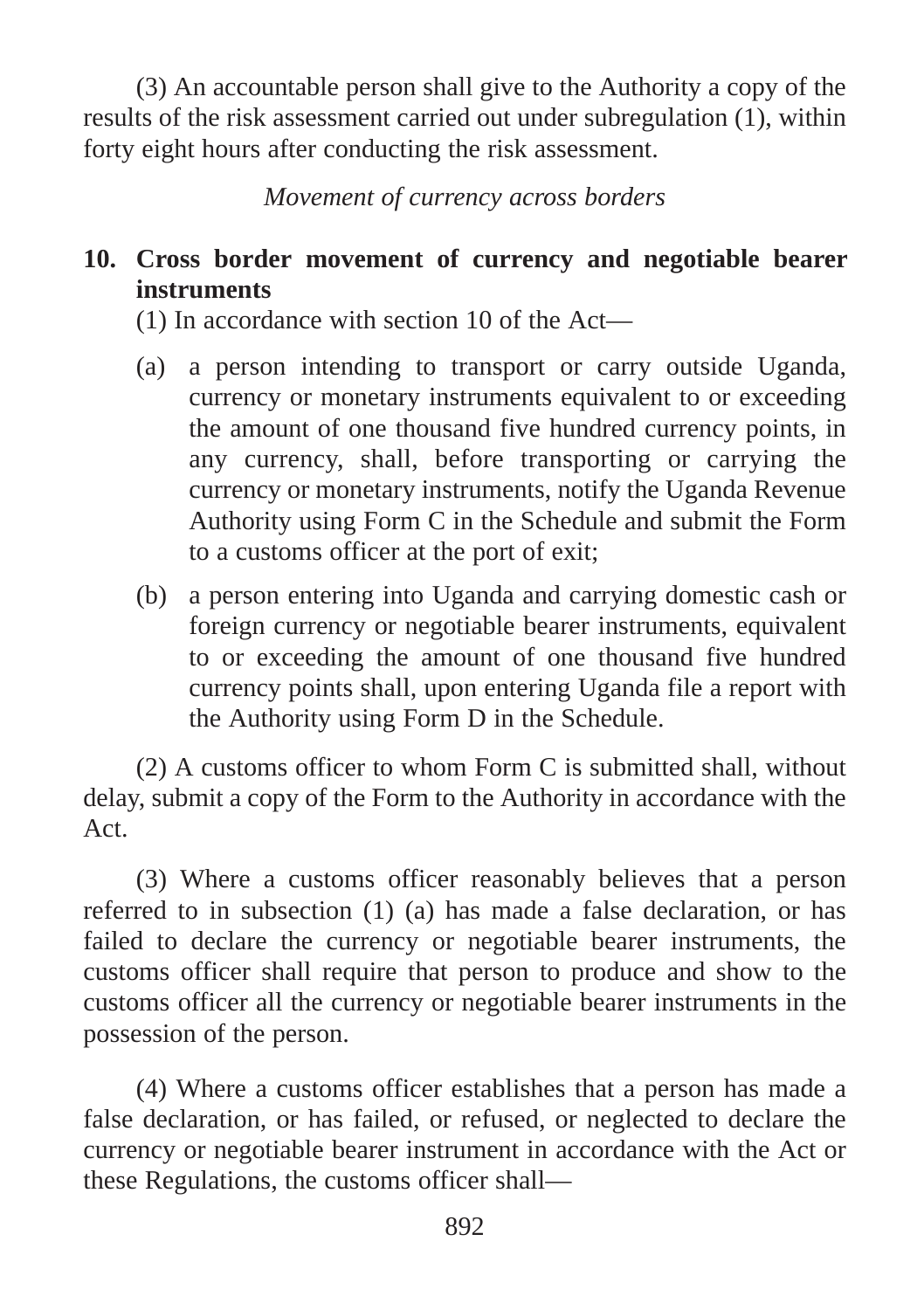- (a) seize the currency or negotiable bearer instruments in the possession of that person and shall record the seizure in Form 4 in the Schedule; and
- (b) notify the Authority, within twenty four hours after the seizure of the currency or negotiable bearer instruments.

(5) A customs officer who seizes currency or negotiable bearer instruments under this regulation shall, without delay, forward the currency or negotiable bearer instruments to the Authority.

# **11. Internal control measures.**

(1) An accountable person shall develop, adopt and implement internal control measures, policies and procedures for the prevention of money laundering and financing of terrorism.

(2) For the purposes of subregulation (1), the measures shall include—

- (a) monitoring systems for complex, unusual or large transactions or suspicious activities;
- (b) enhanced due diligence procedures with respect to persons and business relations and transactions carrying high risk;
- (c) monitoring systems for persons in jurisdictions that do not have adequate systems to combat money laundering or terrorism financing;
- (d) training programmes for the purposes of continuous training of employees, managers and directors of the accountable person, so as keep those persons up to date in all aspects of anti-money laundering and combating of terrorism financing requirements including any new developments, methods and trends concerning due diligence measures and suspicious transactions reporting systems;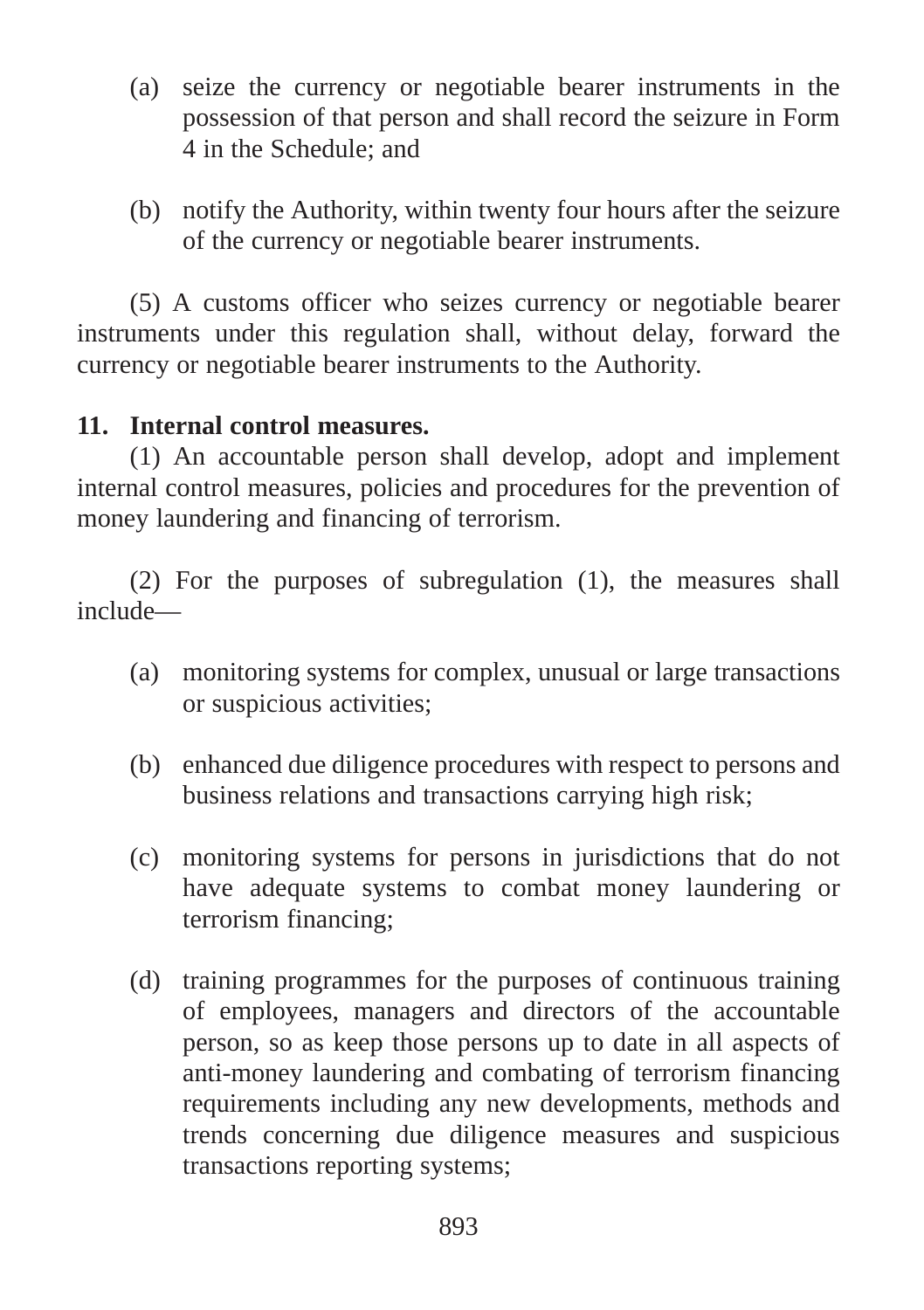- (e) awareness programmes for the purposes of ensuring that employees, managers and directors of the accountable person are sufficiently knowledgeable about—
	- (i) the procedures relating to combating of terrorism and terrorism financing;
	- (ii) the provisions of the Act and these Regulations;
	- (iii) any policies, directives, codes or guidelines issued by the accountable person relating to anti-money laundering and combating of terrorism financing;
- (f) maintenance of a manual to facilitate compliance with procedures, processes and working methods relating to antimoney laundering under the Act or these Regulations;
- (g) systems relating to carrying out of independent audits to review and verify compliance with and effectiveness of the measures taken in accordance with the Act and these Regulations;
- (h) mechanisms for the sharing of information obtained by an accountable person with other accountable persons including systems that ensure the confidentiality of the shared information.

# *Anonymous or fictitious accounts*

# **12. Anonymous or fictitious accounts**

(1) For the purposes of section 6 of the Act, an accountable person shall not—

- (a) open or maintain an anonymous or fictitious account; or
- (b) knowingly establish or maintain a business relationship or conduct any transaction with any person under a false name.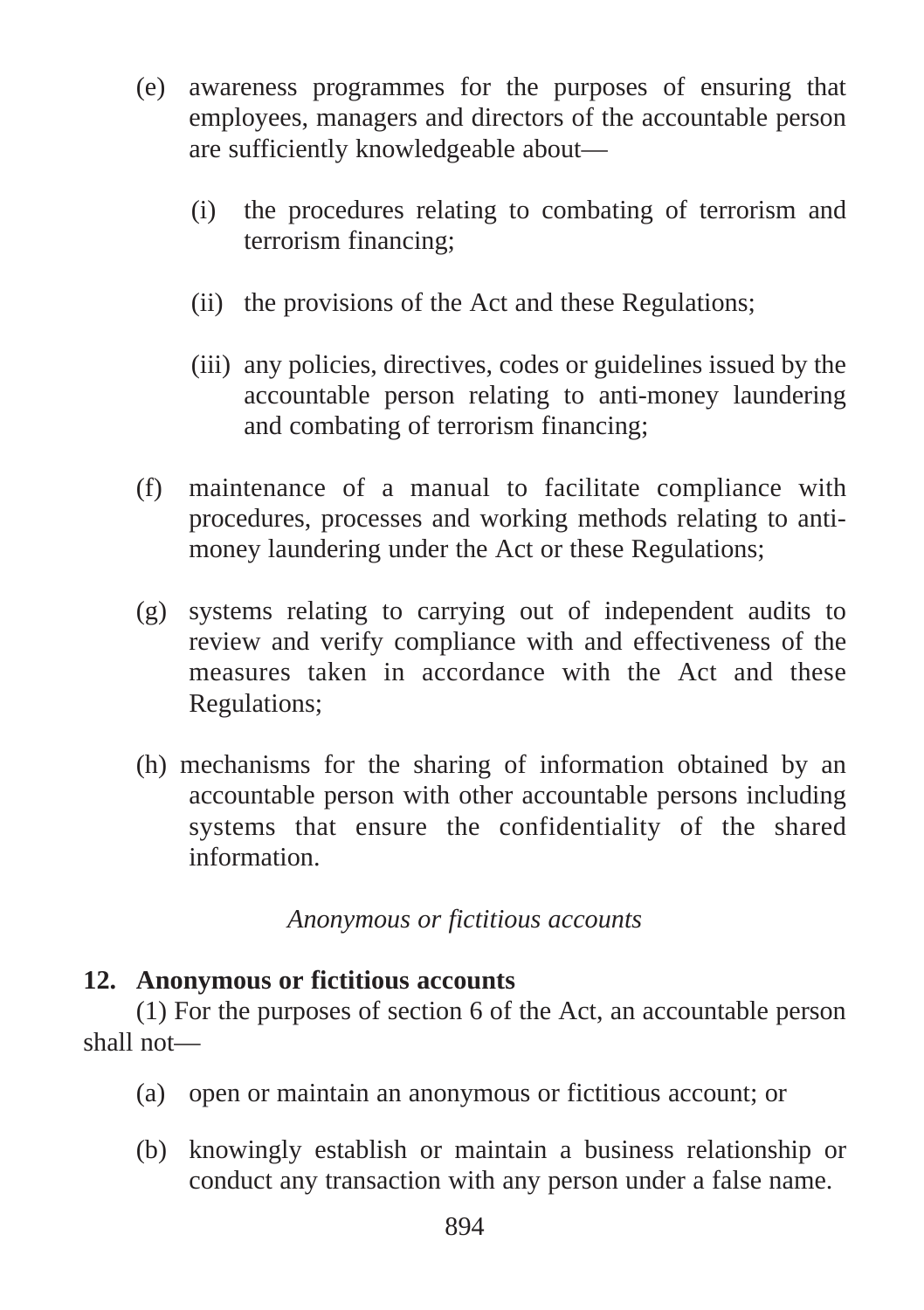(2) An accountable person shall, prior to establishing any business relationship or conducting any transaction with any person, take reasonable measures to determine whether the person is acting on his or her own behalf or on behalf of a third party.

(3) In determining what constitutes reasonable measures under this regulation—

- (a) regard shall be had to all the circumstances of the case and in particular, to any guidelines or policies applicable to the accountable person; and
- (b) in the absence of any guidelines or policies, to the prevailing best practices in the relevant field of business and which is applicable to those circumstances.

PART V-DUE DILIGENCE

*Objectives of, and carrying out, due diligence* 

# **13. Objectives of due diligence**

The objectives of carrying due diligence is to enable an accountable person—

- (a) to verify the identity of a customer or person using reliable, independently sourced documents, data or information, and in the case of a person acting on behalf of a customer, to identify and verify the identity of that person and the authority to act on behalf of the person or customer;
- (b) to identify beneficial owners, and to take reasonable measures to verify the identity of beneficial owners;
- (c) to ascertain, in the case of legal person, the ownership and control structure of a customer or person;
- (d) to obtain information relating to the purpose and nature of the business relationship; and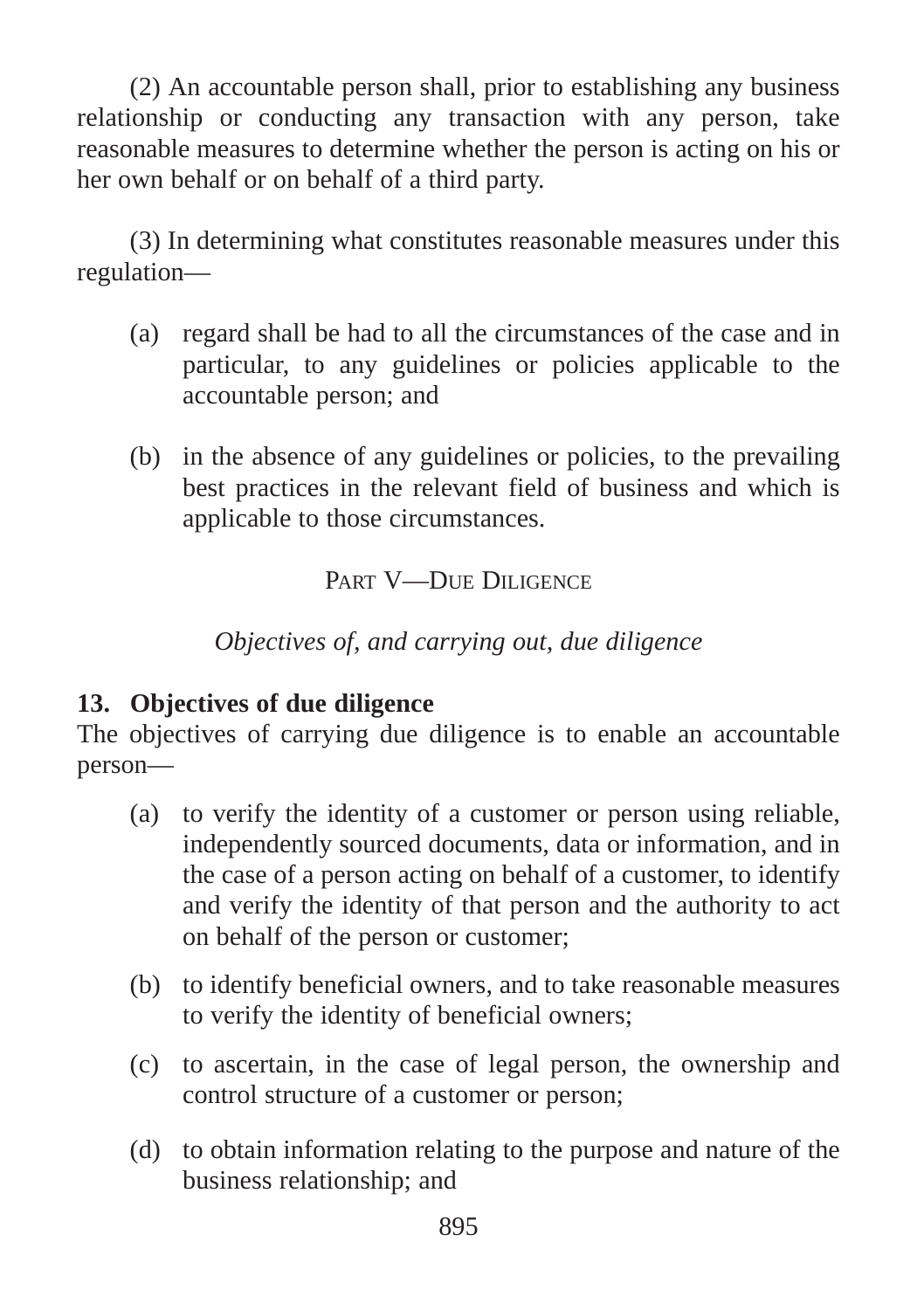(e) to ensure that any transaction being conducted is consistent with the accountable person's knowledge of the customer or person, their nature of business and risk profile, including where necessary, the source of funds.

# **14. Carrying out due diligence**

(1) For the purposes of section 6 of the Act, an accountable person shall carry out due diligence in the following circumstances—

- (a) before or during the course of opening an account for a person or customer;
- (b) before establishing a business relationship with a person;
- (c) before carrying out a transaction for a person with whom it is not in an established business relationship with, whether conducted as a single transaction or several transactions that appear to be linked;
- (d) before carrying out a domestic or international wire transfer for a person with whom it is not in an established business relationship;
- (e) where there is a suspicion of money laundering or terrorism financing by any person or customer;
- (f) where there is doubt as to identity of the customer or any person, and in particular, where there is doubt as to the authenticity or adequacy of previously obtained identification data of the customer or person.

(2) An accountable person shall, on the commencement of these Regulations, carry out due diligence on all accounts and customers existing immediately before the commencement of the Regulations.

# **15. Due diligence to be carried out on risk based approach**

(1) An accountable person shall carry out due diligence in respect of all persons and customers on a risk sensitive basis, taking into account the outcome of the risk assessment undertaken by the accountable person under these Regulations.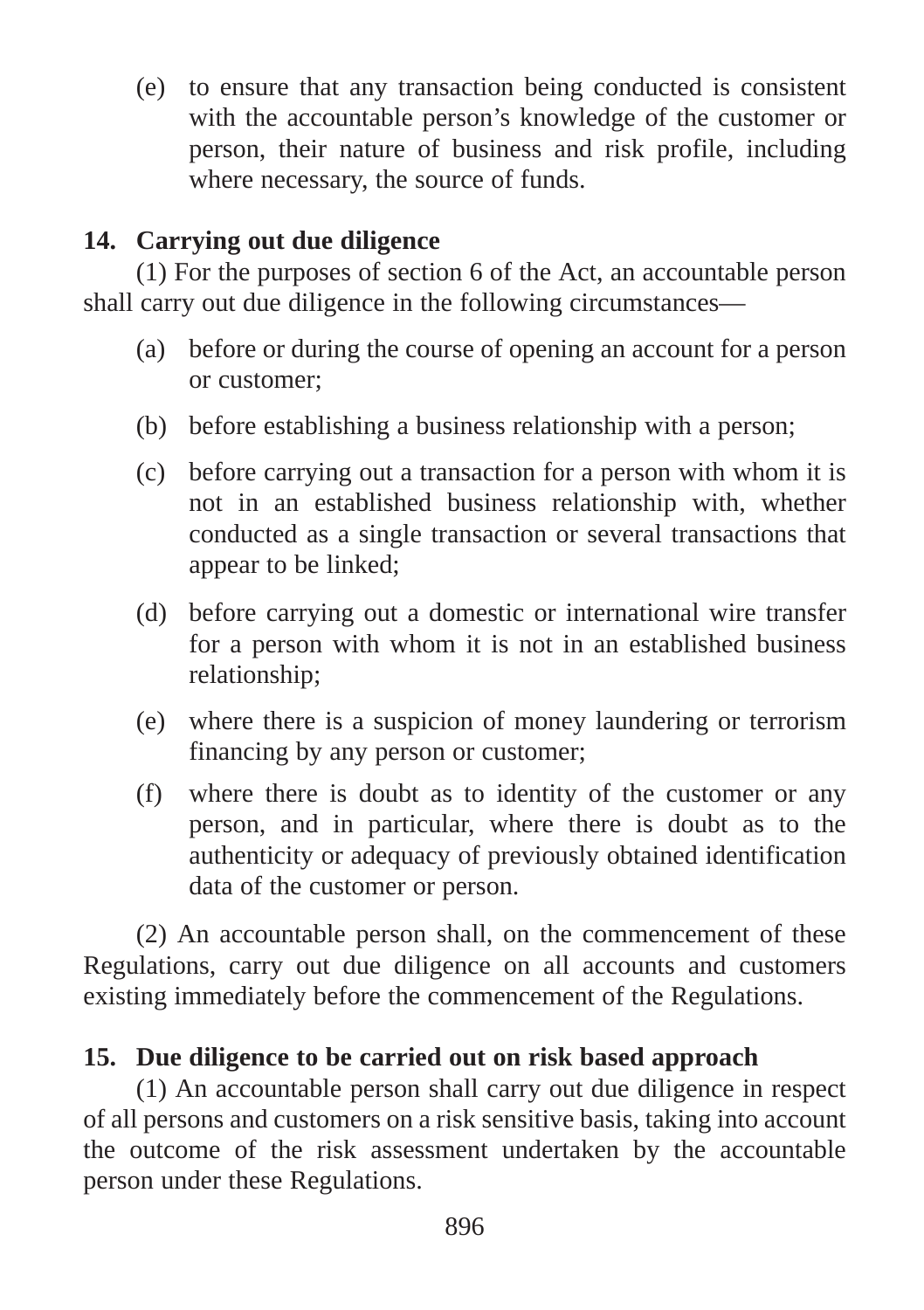(2) Where an identified risk is high, an accountable person shall conduct enhanced due diligence measures consistent with the risk identified.

(3) Enhanced due diligence measures shall be applied by—

- (a) obtaining further information that may assist in establishing the identity of the person or entity;
- (b) applying extra measures to verify any documents supplied;
- (c) obtaining senior management approval for the new business relationship or transaction sought by the person or customer;
- (d) establishing the source of funds of the person or entity;
- (e) carrying out on-going monitoring of the business relationship

(4) The enhanced due diligence measures referred to in subregulation (2), shall be applied at each stage of the customer due diligence process and shall continue to be applied on an on-going basis.

(5) Where the risk identified by the accountable person is low, an accountable person shall have the discretion to conduct simplified due diligence measures but this does not apply to cases involving suspicions of money laundering or terrorism financing.

# **16. Performance of due diligence by third party.**

(1) An accountable person may use a third party to perform some due diligence measures if the third person satisfies the criteria set out in this regulation.

(2) An accountable person who wishes to rely on a third party shall enter into an agreement with the third party and the agreement shall outline the responsibilities of the accountable person and the third party.

(3) An accountable person who relies on a third party shall—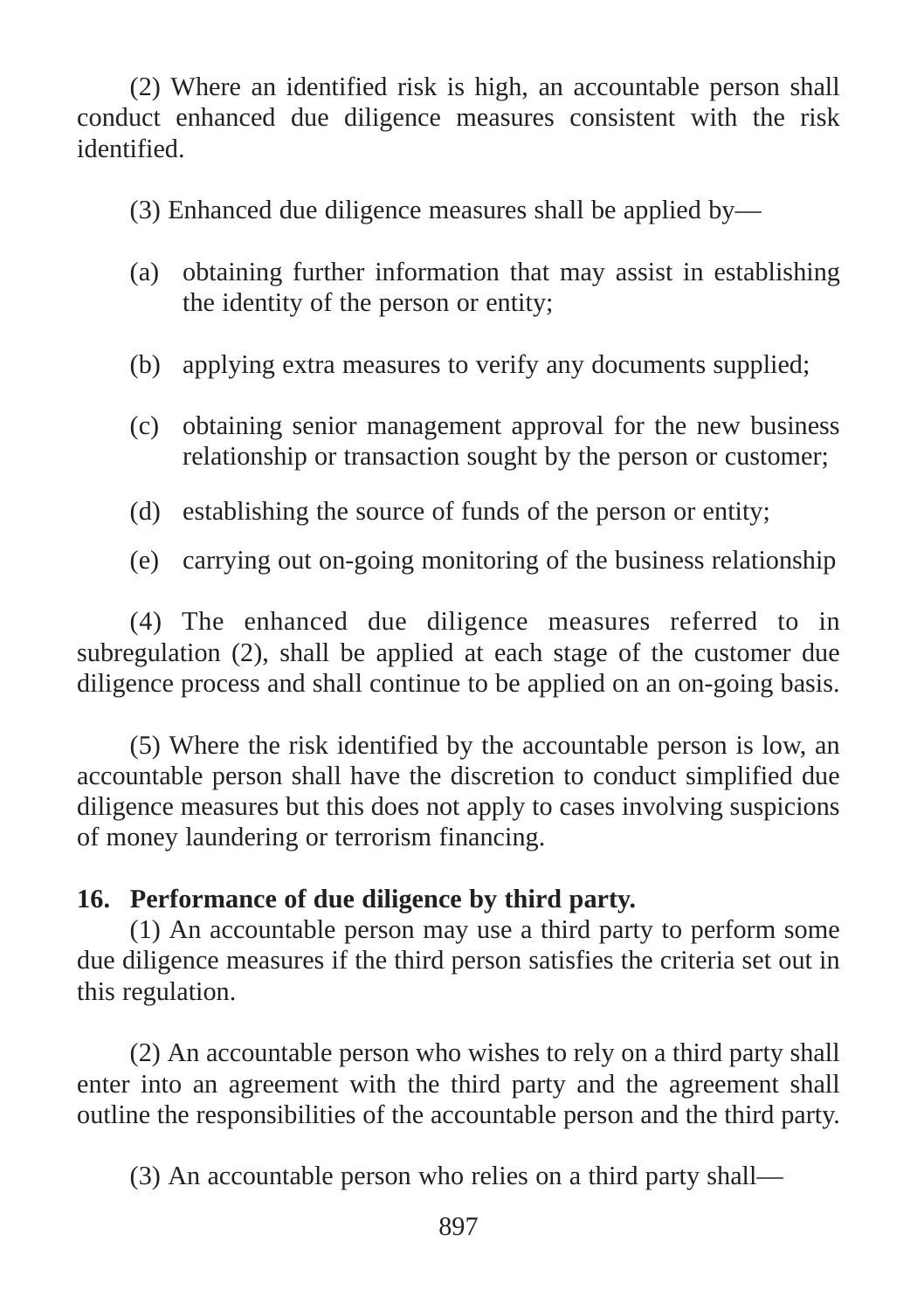- (a) obtain from the third party all the necessary information concerning the relevant elements of customer due diligence measures performed by the third person including copies of identification data and other relevant documentation;
- (b) ensure that the third party is regulated, supervised or monitored by a competent authority and has measures in place to comply with customer due diligence and record-keeping requirements in accordance with the Act and these Regulations.

(4) Where an accountable person intends to rely on a third party that is based outside Uganda, the accountable person shall assess the anti money laundering and combating terrorism financing risks that the country of the third party poses and the adequacy of customer due diligence measures adopted by financial institutions in that country.

(5) For the purposes of this regulation, "third party" means another financial institution or designated non-financial business or a person that is supervised or monitored by a competent authority.

(6) Where an accountable person relies on a third party to perform some due diligence measures, the responsibility for customer due diligence measures remains with the accountable person that is relying on the third party.

# **17. Compliance with due diligence measures**

An accountable person shall, as soon as is reasonably practicable after commencement of these Regulations, comply with the due diligence requirements set out in these Regulations.

*Verification of identity of customers*

# **18. Accountable person to identify person before establishing relationship**

(1) An accountable person shall verify the identity of a person—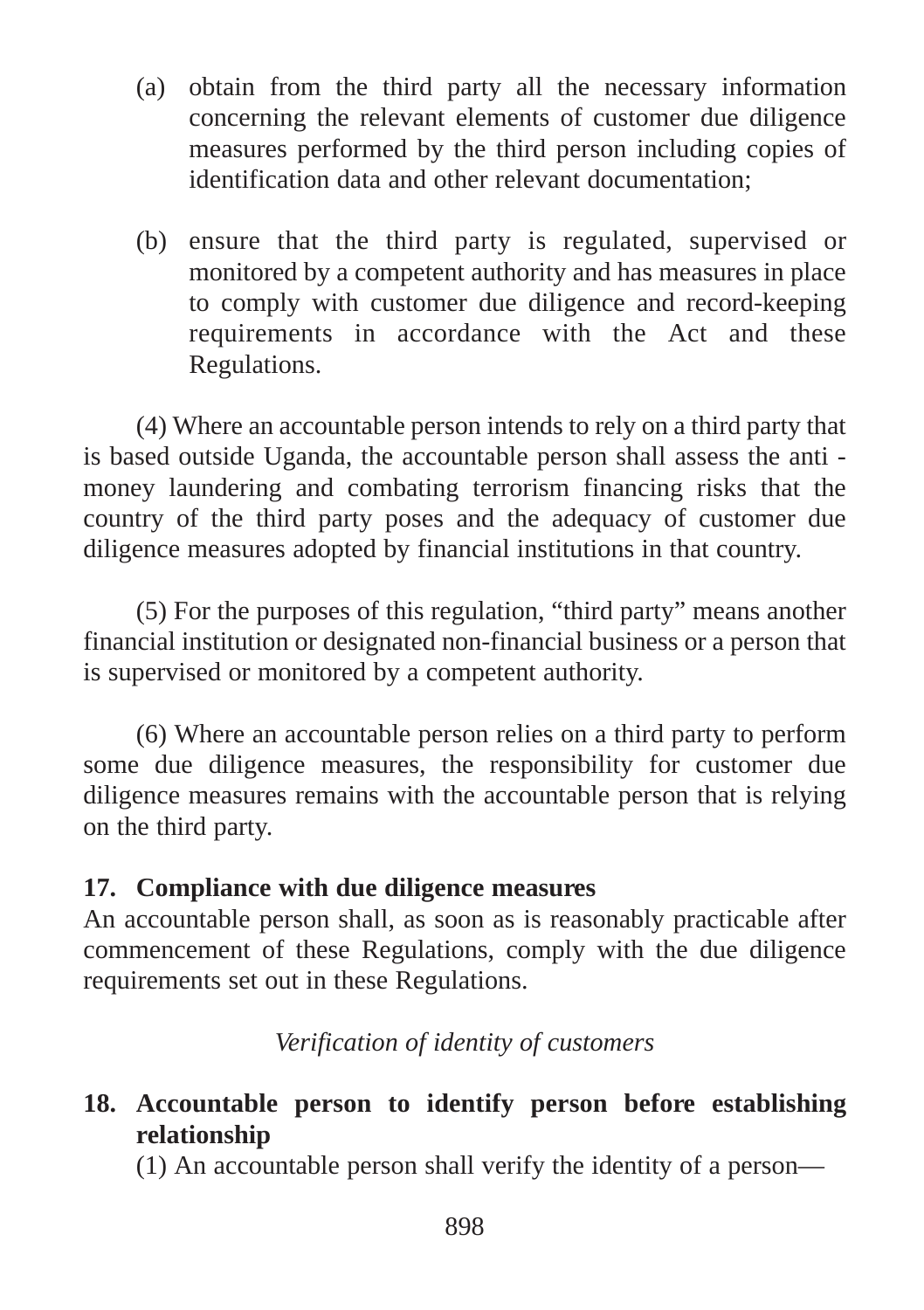- (a) before establishing an initial business relationship with the person;
- (b) when undertaking occasional or one-off transactions for a customer or the person;
- (c) when there is cause to be suspicious of any transaction or account; or
- (d) when there is doubt about the veracity or adequacy of previously obtained customer information.

(2) In addition to verifying the identity of a person or customer under subregulation (1), an accountable person shall verify the following matters—

- (a) the purpose and nature of the business or principal activity of the person or customer;
- (b) the financial status of the person or customer;
- (c) the capacity in which the person or customer is entering into the business relationship with the accountable person.

(3) Where a person or customer fails or does not, as soon as is reasonably practicable, provide sufficient proof of identity, the accountable person shall not open an account, perform any transaction or commence any business relationship with the person or customer, and in a case where a business relationship already exists with the person or customer, the accountable person shall discontinue the business relationship.

(4) An accountable person shall, on a regular basis, review the due diligence measures relating to identification information, records and documents of all existing customers in order to ensure that the information, records and documents are up to date.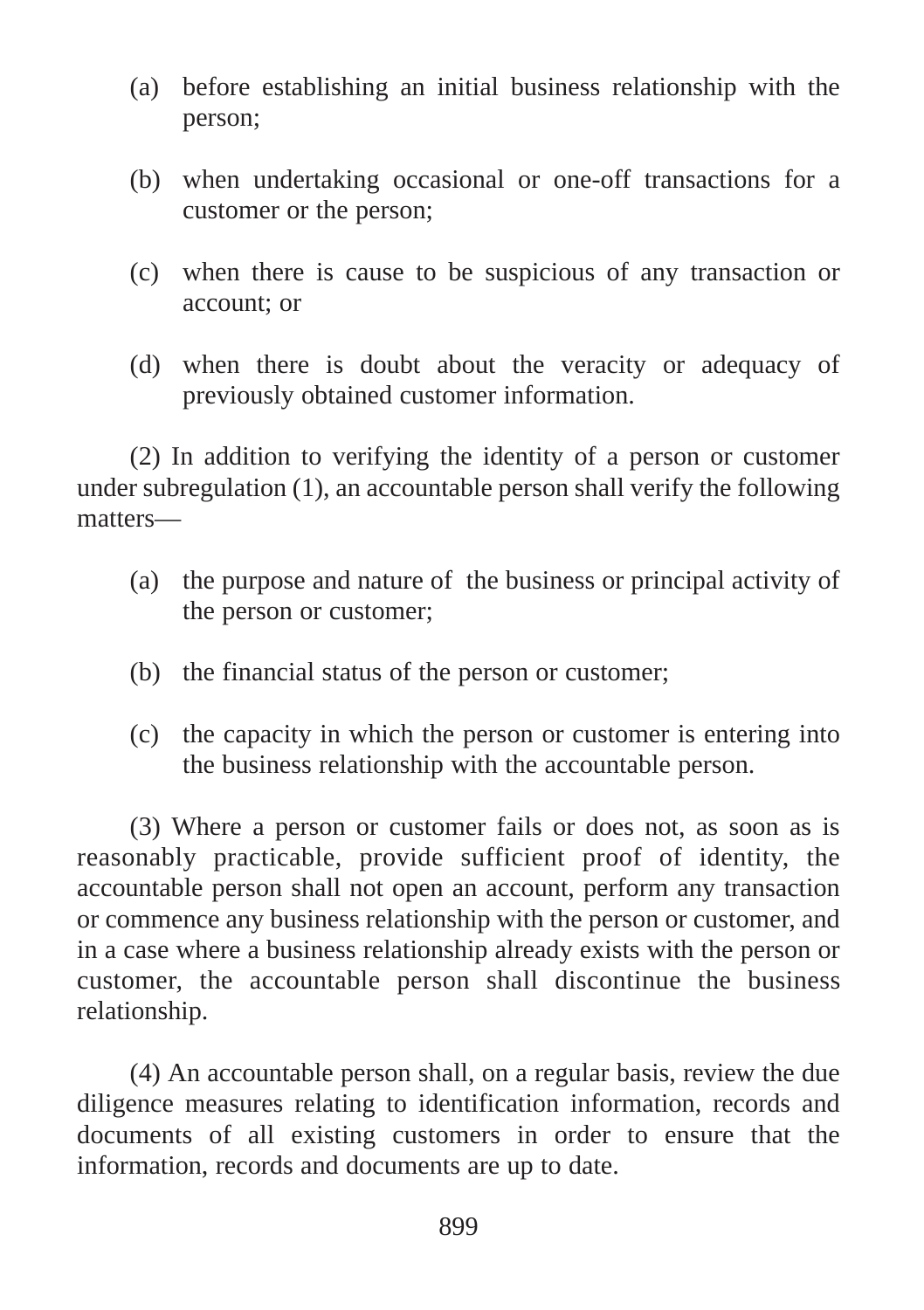(5) An accountable person shall, for the purposes of this regulation—

- (a) determine the extent of due diligence measures to apply to a person or customer taking into consideration, the risk sensitivity of the person or customer, the business relationship, the product or transaction; and
- (b) be able to demonstrate to its supervisory authority that the extent of the due diligence measures are appropriate in view of the risks of money laundering and terrorism financing.

*Manner of establishing identity of different kinds of persons and customers*

# **19. Establishing the identity of natural persons who are citizens or residents**

(1) For the purposes of establishing or verifying the identity of a natural person who is a citizen or a natural person lawfully resident in Uganda, the accountable person shall require—

- (a) the person to produce a national identification card or an alien's identification card, whichever is applicable; and
- (b) provide the following—
	- (i) details of the residential address;
	- (ii) the telephone contact including the mobile telephone number, fax number, postal address and e-mail address;
	- (iii) an introductory letter from the employer or a senior government official attesting to the identity of the person;
	- (iv) a tax identification number, where applicable;
	- (v) in the case of a student, an introductory letter from the school and a copy of the student's identity card;
	- (vi) a summary of the nature of business activities the person is engaged in;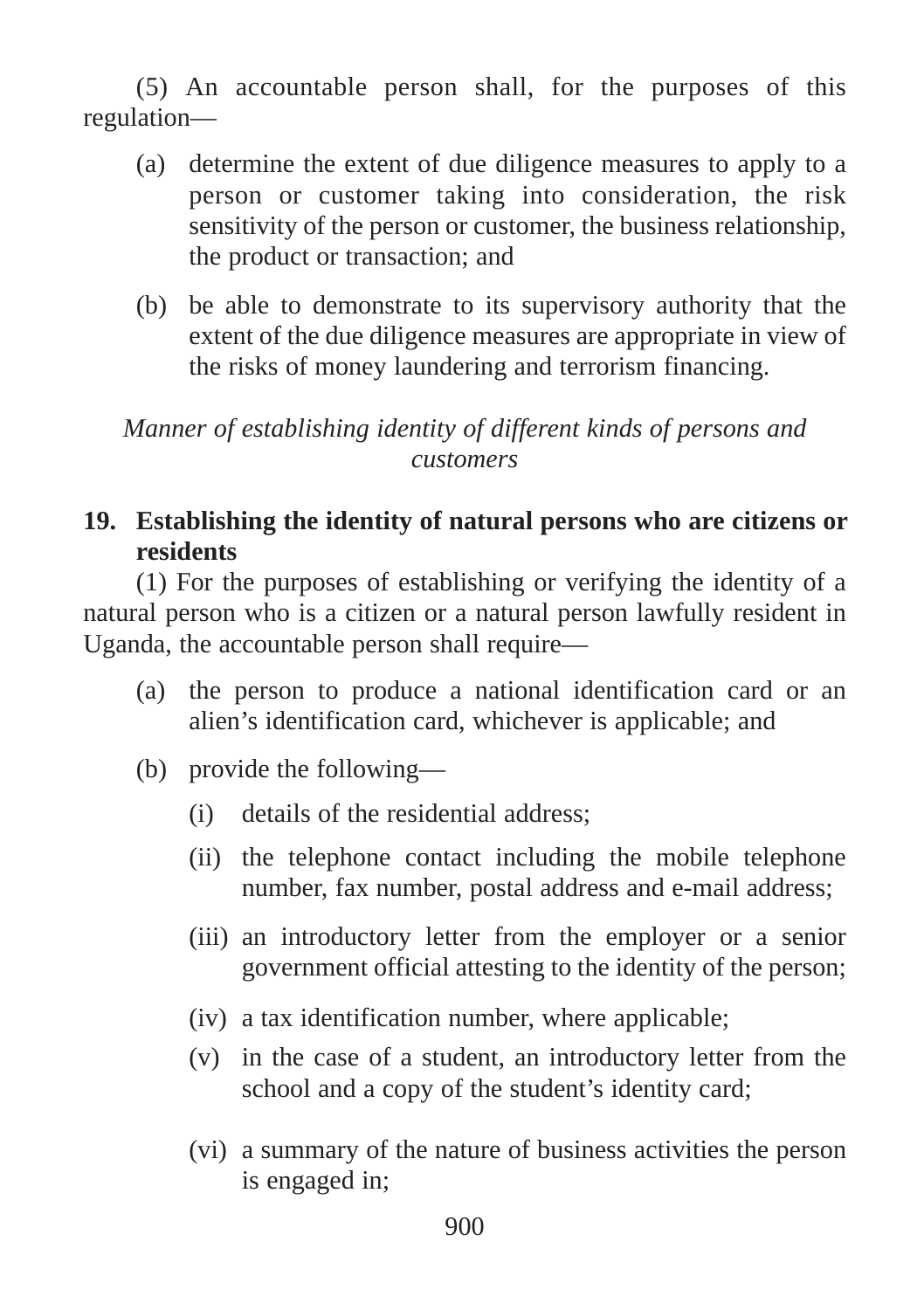(vii) a sample signature and thumb print.

(2) The accountable person may require a person to provide the following additional information to enable the identification and verification of the identity of the person—

- (a) utility bills including electricity and water bills;
- (b) details on occupation or employment;
- (c) details of source of income;
- (d) nature and location of business activity including a lease or tenancy agreement for the business premises;
- (e) income tax identification number, where applicable;
- (f) written references from acknowledged persons attesting to the customer's identity, where applicable.
- (3) Where in any case—
- (a) the identity of a citizen is in doubt, the accountable person shall request the National Identification and Registration Authority to confirm the identity of the person;
- (b) the immigration status of a person is in doubt, the accountable person shall request the Uganda Citizenship and Immigration Control Board to confirm the immigration status of the person.

(4) Where a person is only capable of establishing a business relationship or concluding a transaction with the assistance of a third person, the accountable person shall obtain the particulars of the third person.

(5) The particulars to be obtained from the third person under subregulation (4) shall, with the necessary modifications, be the same as those of the person intending to establish a business relationship or conclude a transaction.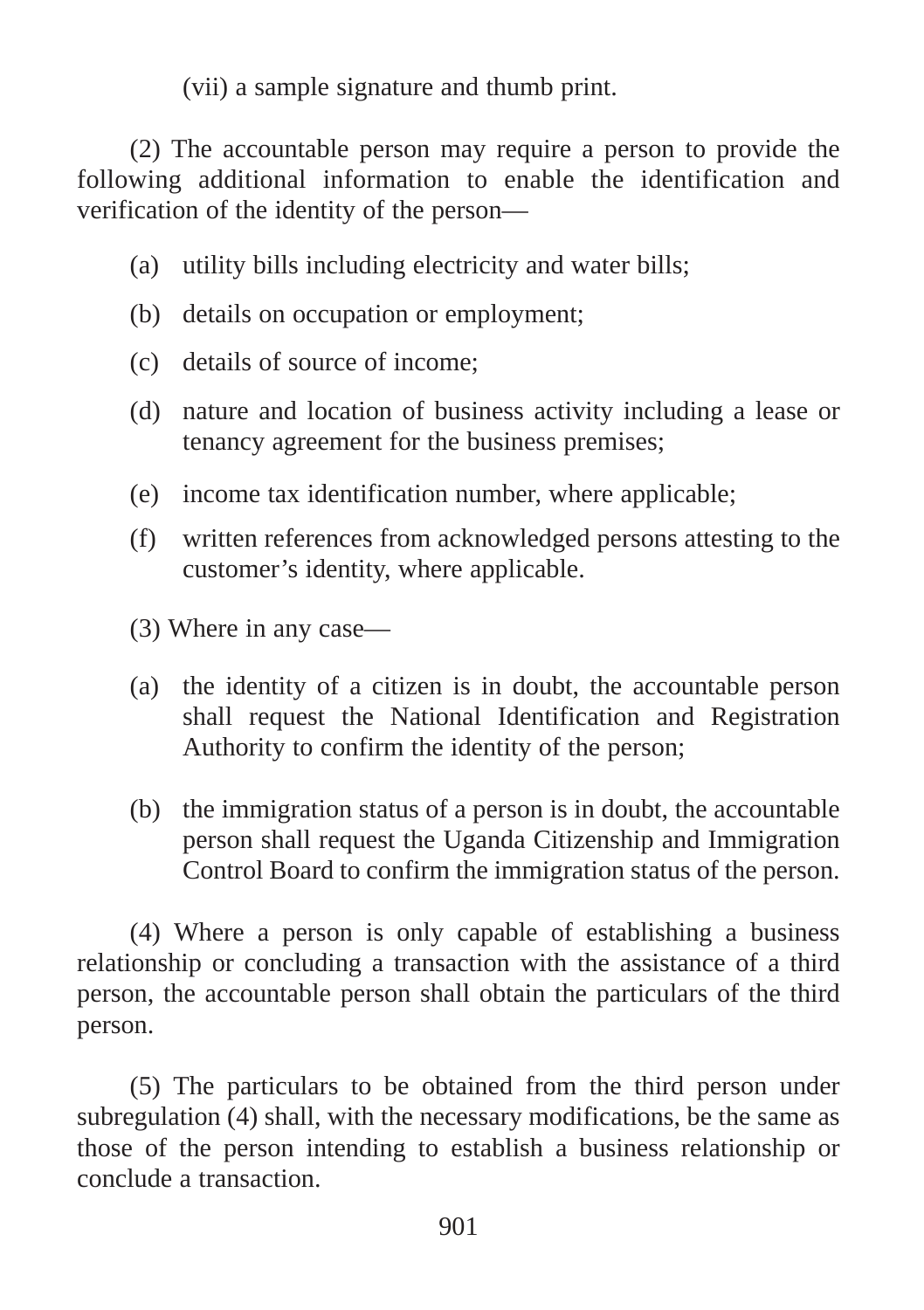(6) The ink and pad for purposes of taking finger prints for identification and verification shall be of such quality as to enable the capturing of proper finger prints.

(7) The following procedure shall be adopted in respect of taking finger prints—

- (a) where the person has both hands, the right hand thumb print shall be captured;
- (b) where the person has no right hand thumb, the left hand thumb print shall be captured;
- (c) in case the person does not have both thumbs, the next available finger print shall be used, starting with the right pointing finger;
- (d) in case the person does not have fingers, the accountable person may take the print of the palm or toes;
- (e) in case the person lacks both hands and feet, an exceptional approval from the management of the accountable person shall be obtained after recording such situation.

# **20. Establishing the identity of foreign nationals**

(1) An accountable person shall obtain from, or in respect of, an individual who is a foreign citizen and is not resident in Uganda, the following information—

- (a) the name and residential address including telephone number, postal and email address;
- (b) the date and place of birth;
- (c) the nationality;
- (d) the passport details;
- (e) the visa status;
- (f) the tax identification number, where applicable;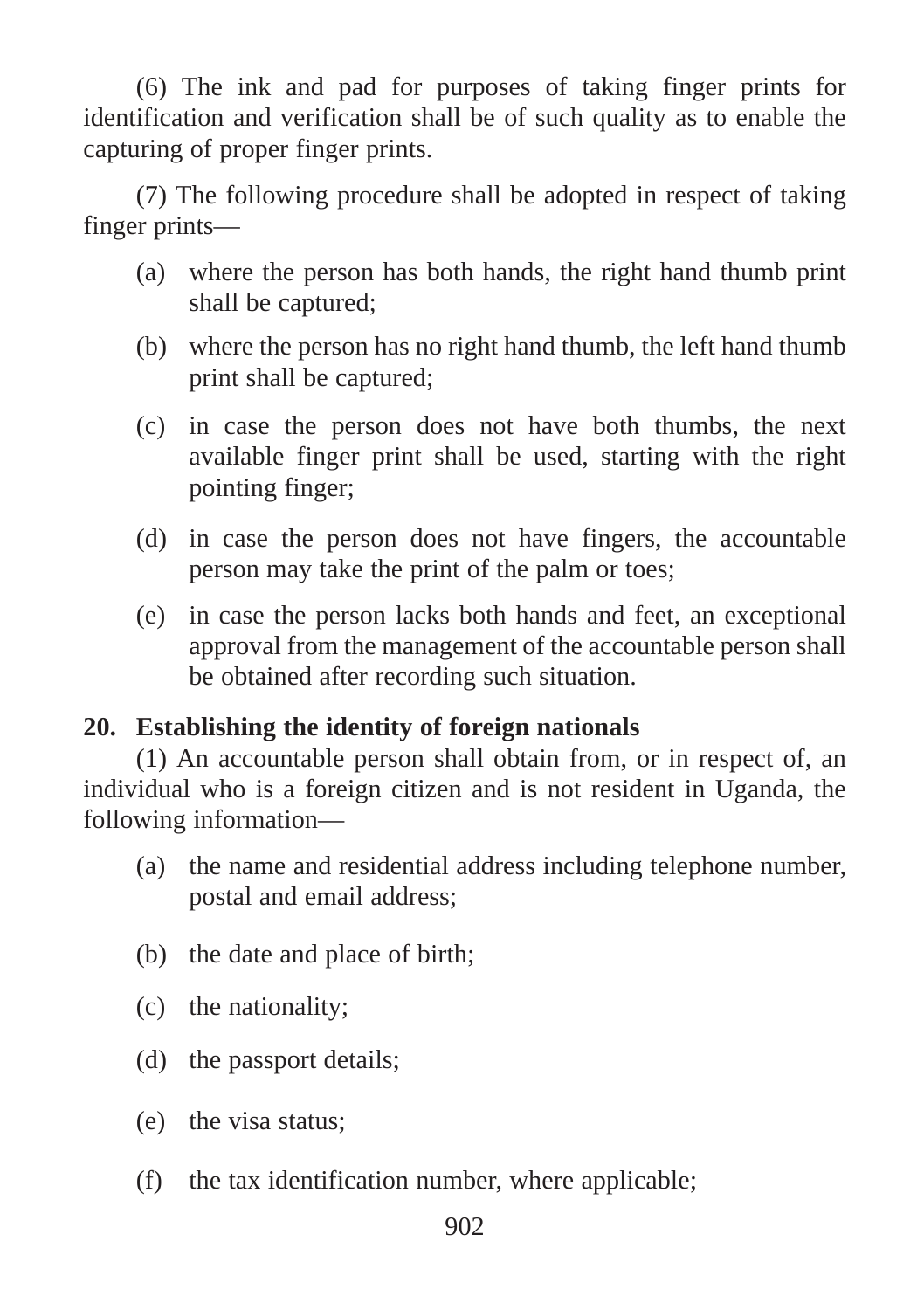(g) the signature and thumb print.

(2) Where a person is only capable of establishing a business relationship or concluding a transaction with the assistance of a third person, the accountable person shall obtain the particulars of the third person.

(3) The particulars to be obtained from the third person shall, with the necessary modifications, be the same as those of the person intending to establish a business relationship or conclude a transaction under these Regulations.

(4) An accountable person shall independently verify the particulars and details submitted by a foreign national by requesting—

- (a) the Uganda Citizenship and Immigration Control Board to confirm the information, in the case of matters relating to the person's immigration status; or
- (b) the individual's bank in his or her country of origin or residence to confirm the bank and financial details.

(5) Where it is not practicable to contact the individual's bank in his or her country of origin or residence, the accountable person shall use any other information obtained from any other independent and reliable source, while taking into account the risk posed by the jurisdiction of origin or residence of the foreign national, the nature of business of the foreign national and products and services offered by the accountable person to the foreign national.

# **21. Establishing identity of local entities and other bodies**

(1) For the purposes of establishing and verifying the identity of a local entity or body, an accountable person shall require the entity or body to provide the following information—

(a) the registered name and address of the entity or body;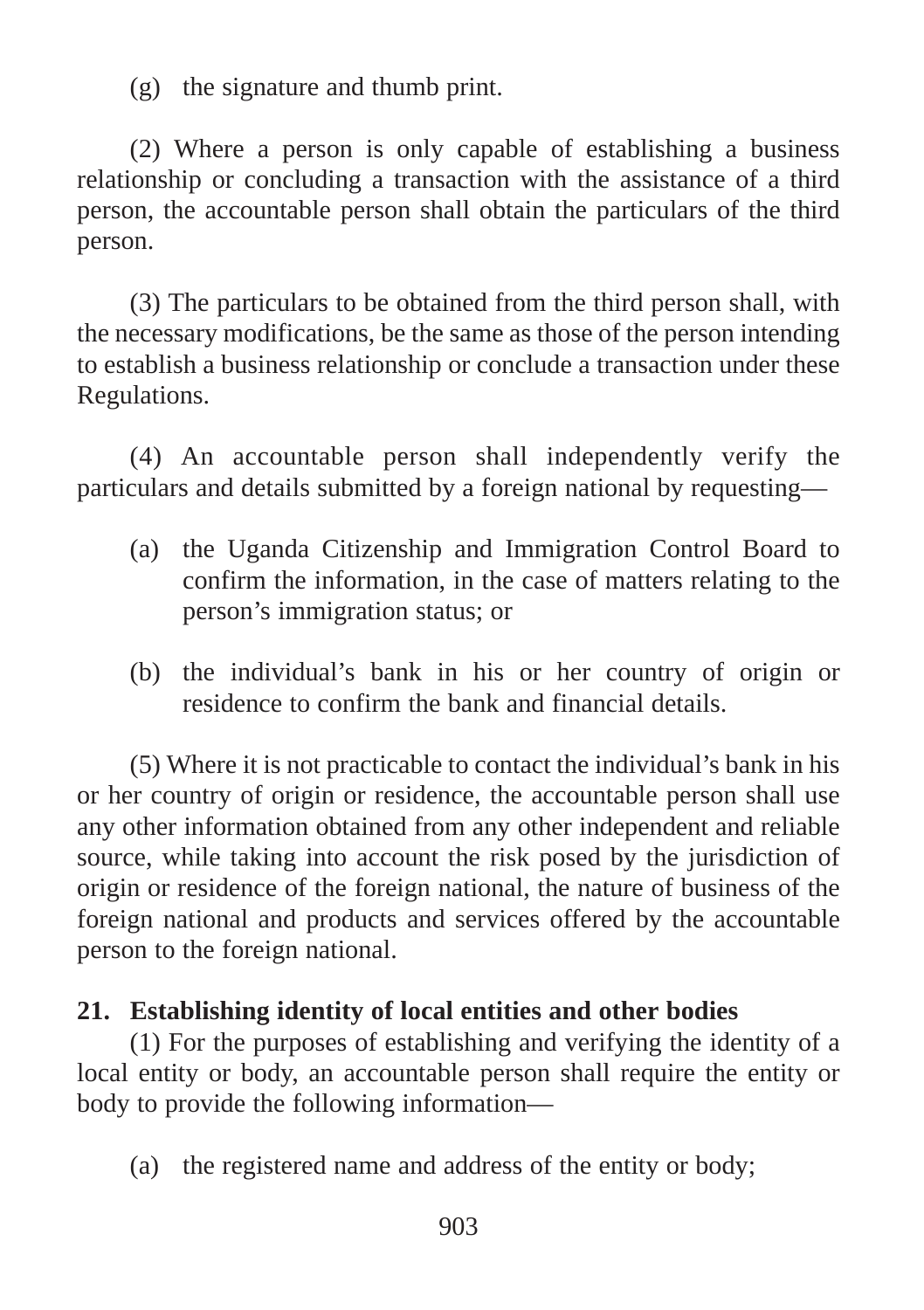- (b) the trade name under which the entity or body conducts business;
- (c) the proof of registration or incorporation or other similar documentation evidencing the legal status of the legal entity or body including the incorporation or registration number;
- (d) a certified copy of written authorisation permitting the entity or body to open an account or transact business with the accountable person;
- (e) the name, date of birth, identity or passport number and address of the natural persons managing, controlling or owning the entity or body;
- (f) the audited financial statements for the immediate last year, where applicable;
- (g) the un-audited financial statements for the immediate last year, where applicable;
- (h) the tax identification number, where applicable;
- (i) in appropriate cases, written confirmation from the entity's or body's previous bank, if any, attesting to identity and history of any account relationship.

(2) An accountable person shall verify the information obtained from a local legal entity or body other than a legal arrangement by—

- (a) comparing the incorporation documents with those held by the Registrar of Companies;
- (b) physically verifying the location of the head office or other place of business of the entity or body and the contact details; and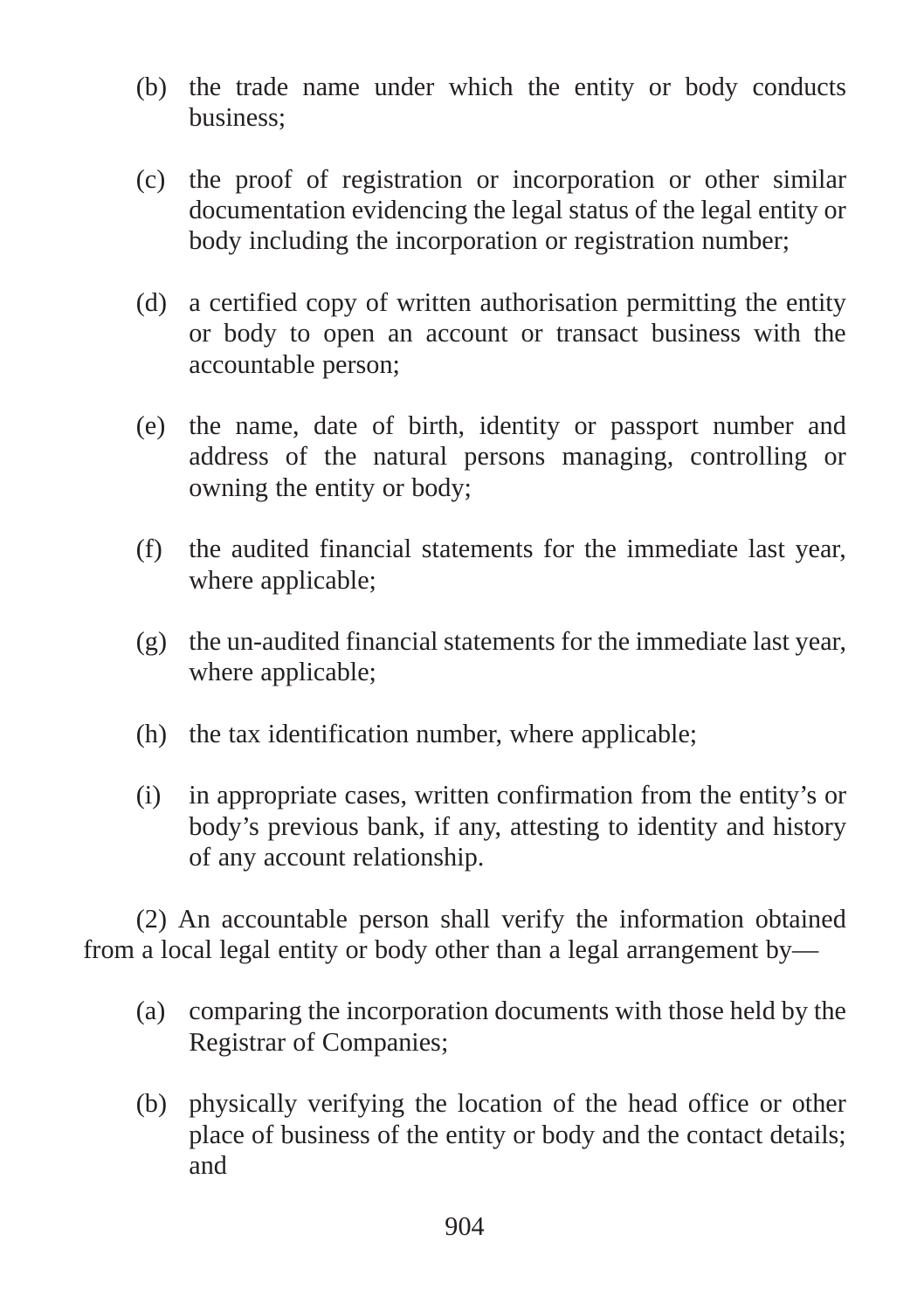(c) independently verifying the information with regard to directors, senior management, shareholders, partners or other persons who purport to be authorised to establish a business relationship or enter into a transaction with the accountable person on behalf of the legal entity or body.

(3) Where it is not practicable to verify the particulars of a legal entity or body in the manner described in subregulation (2), an accountable person shall use any other information obtained from any other independent and reliable source, while taking into account the risk posed by the nature and business of the legal entity and the products and services offered to the legal entity or body by the accountable person.

# **22. Establishing identity of foreign entities or bodies**

(1) For the purposes of establishing and verifying the identity of a foreign entity or body, an accountable person shall require the entity or body to provide the following information—

- (a) the name and number under which the entity or body is incorporated or registered;
- (b) details of situation of registered place of business in the country where the entity or body is incorporated or registered including the address of the head office;
- (c) the name under which the entity or body conducts business in Uganda;
- (d) the details of situation of registered place of business in the Uganda, and in case the entity or body operates from multiple addresses, the address of the office seeking to establish a business relationship or enter into a transaction with the accountable person;
- (e) the tax identification number, where applicable;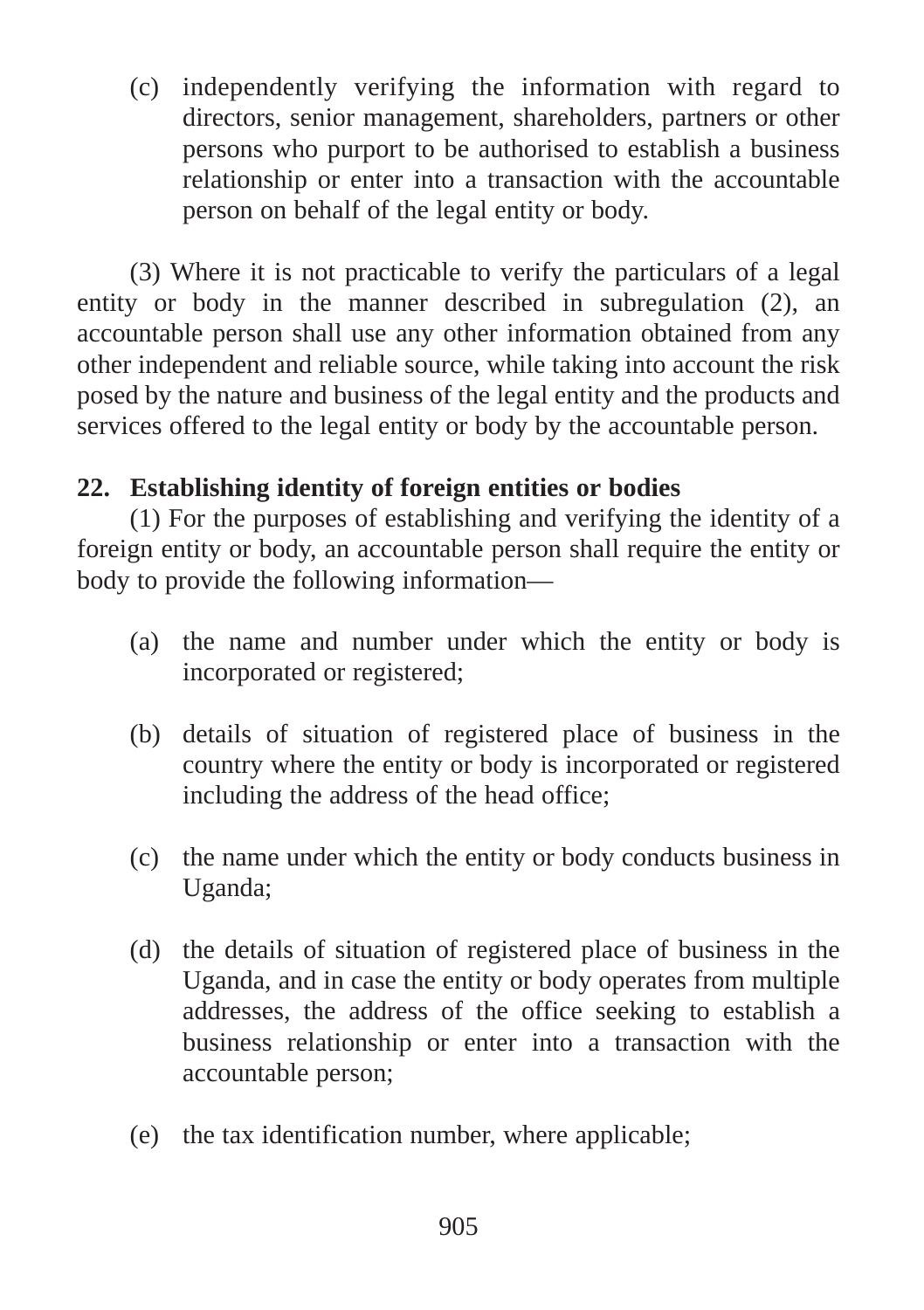- (f) in the case of a person in Uganda authorised to act on behalf of the entity or body, a copy of the authorisation to act on behalf of the entity or body including the full names, date and place of birth and tax identification number of the person;
- (g) details of every individual, entity, partnership or trust holding five percent or more of the voting rights in the foreign entity or body.

(2) In addition to the information required under subregulation (1), the accountable person shall collect information about the foreign entity or body to establish—

- (a) the nature of business of the entity or body;
- (b) the reputation of the entity or body;
- (c) the quality of anti-money laundering and combating of financing of terrorism supervision of the entity or body;
- (d) whether the entity or body has been subject to any money laundering or terrorism financing investigation or regulatory action;
- (e) the nature and effectiveness of the anti-money laundering and counter-terrorism financing control measures used by the entity or body.

(3) An accountable person shall verify the particulars obtained in respect of a foreign company by-

- (a) confirming with a bank which holds an account of the company the details about the incorporation or registration of the company;
- (b) physically confirming the place of business in Uganda; and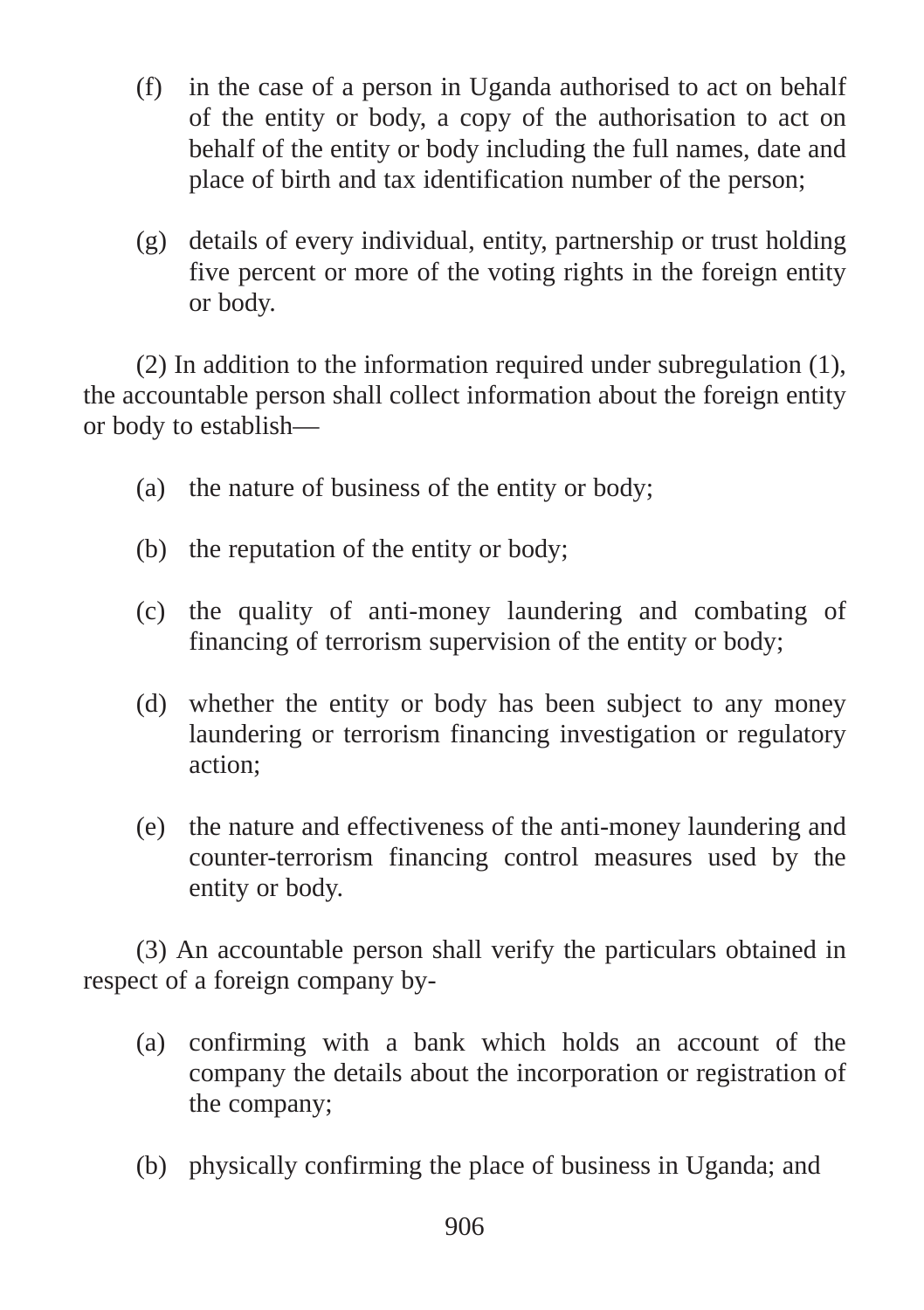(c) independently confirming information with regard to directors, senior management, shareholders, partners or other persons who purport to be authorised to establish a business relationship or enter into a transaction with the reporting institution on behalf of the legal entity.

(4) Where it is not practicable to verify the particulars of the company in the manner described in subregulation (3), an accountable person shall use any other information obtained from any independent and reliable source, taking into account the risk posed by the jurisdiction where the company is registered or incorporated, the nature of business of the foreign company, and the products and services offered by the accountable person to the foreign company.

# **23. Establishing identity of partnerships**

For the purposes of establishing and verifying the identity of a partnership, an accountable person shall require the following information—

- (a) the name of the partnership, and where applicable its registered name and registration number;
- (b) a copy of the partnership deed;
- (c) details of the registered address or principal place of business or office;
- (d) the names, date and place of birth, identity card number or passport number, tax identification number and address of every partner and person who exercises control in the partnership;
- (e) the name and particulars of every natural person authorised to establish a business relationship or to enter into a transaction with the accountable person on behalf of the partnership; and
- (f) the financial statements of the immediate last year.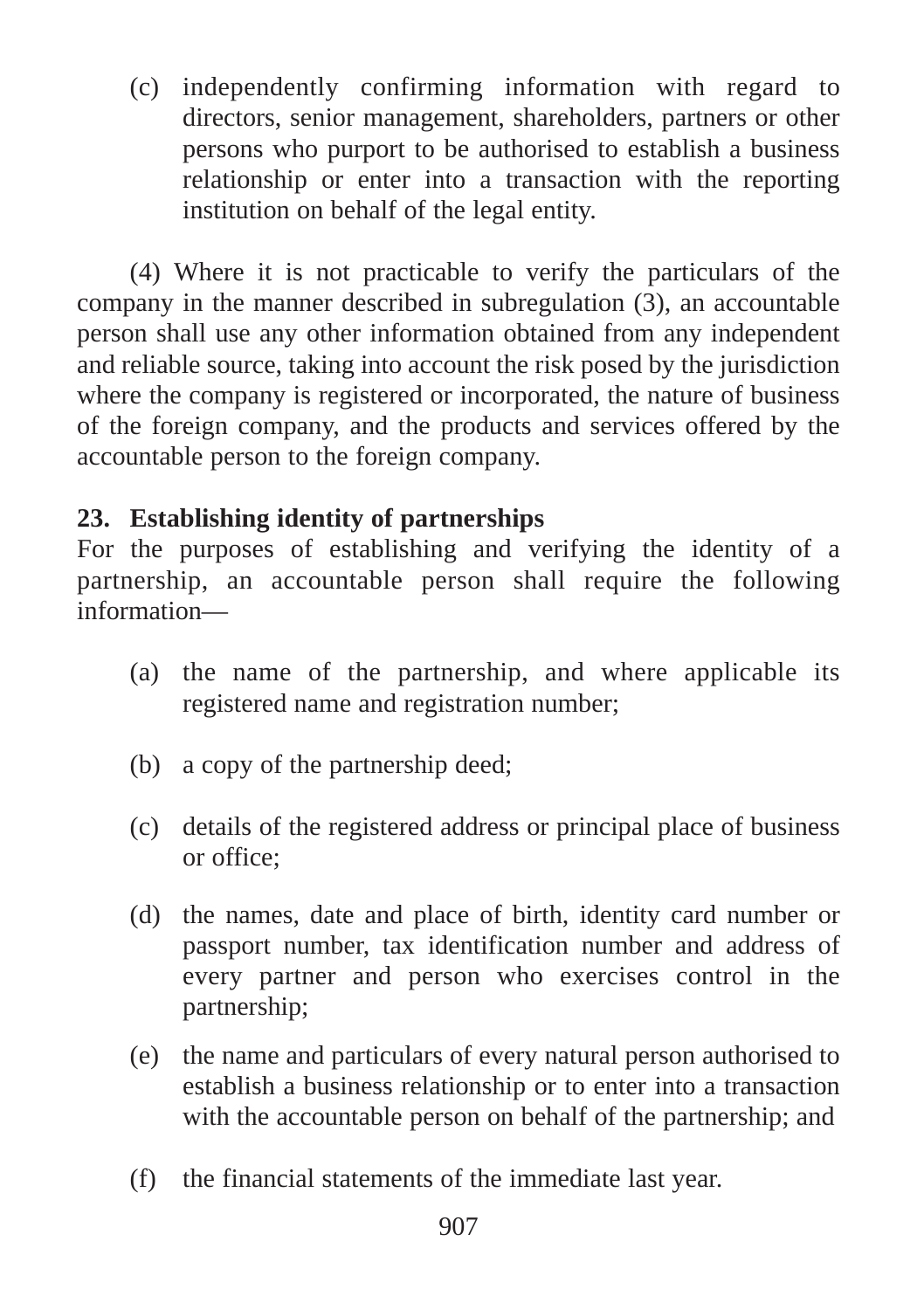# **24. Establishing identity of trustees**

(1) For the purposes of establishing and verifying the identity of a trust, an accountable person shall require the following information—

- (a) the registered name and number of the trust;
- (b) proof of registration or incorporation of the trust such as a certificate of incorporation or registration;
- (c) a copy of the trust deed;
- (d) the official returns showing the registered office or the principal place of business;
- (e) the name and details of the person managing the trust, if any;
- (f) the name of the relevant persons having senior management positions or trustees of the trust;
- (g) the full name of the trustee, beneficiaries or any other natural person exercising control over the trust;
- (h) the full name of the founder or sponsor of the trust.

(2) An accountable person shall verify the particulars submitted to the accountable person by a legal arrangement by—

- (a) comparing the documents submitted with those held with the office responsible for registering the legal arrangement;
- (b) independently verifying information with regard to the founders or sponsors, and beneficiaries or other persons who purport to be authorised to establish a business relationship or enter into a transaction with the accountable person on behalf of the legal arrangement;
- (c) physically verifying the place of business of the legal arrangement and contact information provided, where applicable; and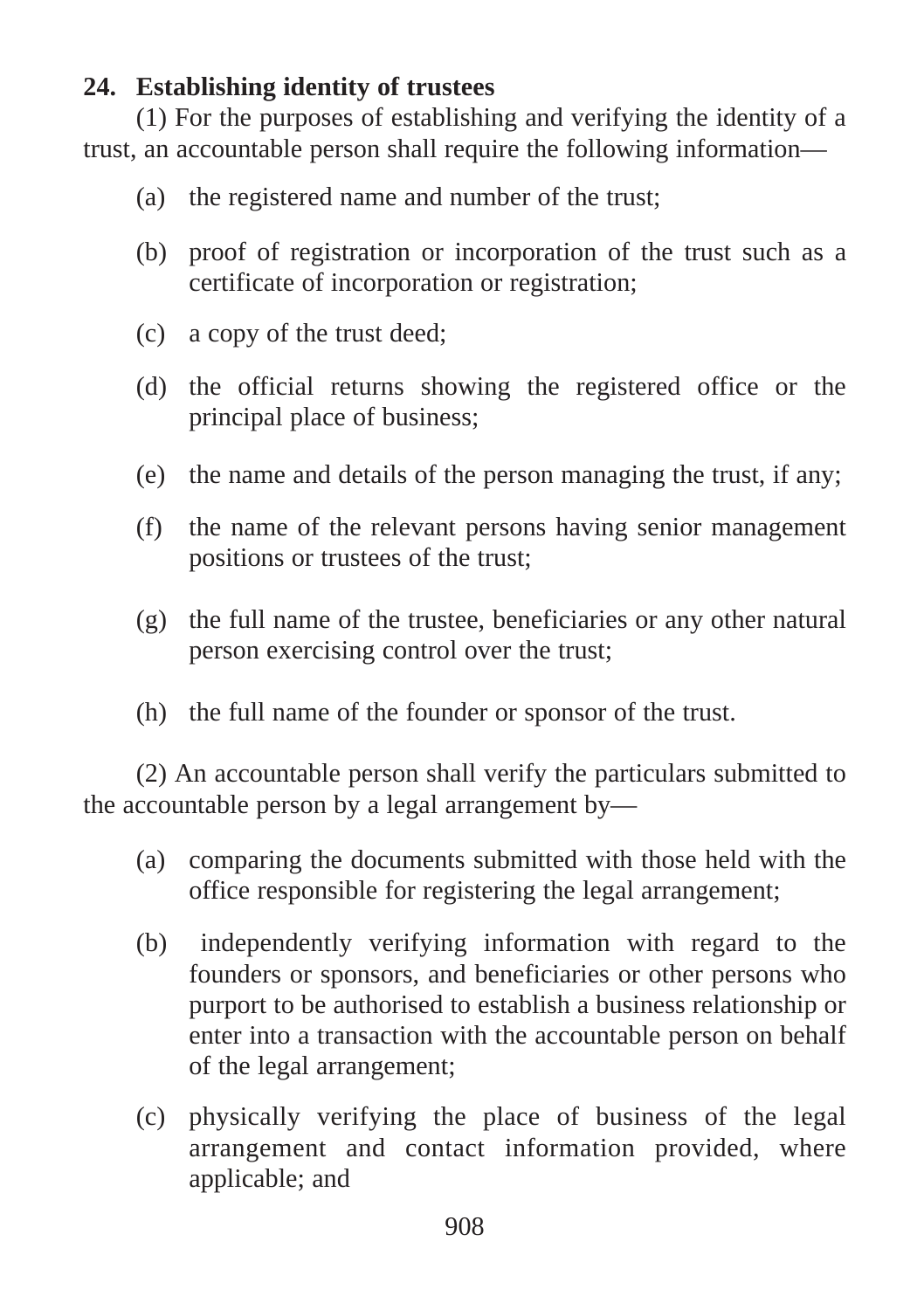(d) verifying with the bank where a foreign legal arrangement holds an account as to the authenticity of any documents purporting to be issued by that bank.

(3) Where the customer is a private trust, an accountable person shall verify the authorisation given to each trustee of the trust.

(4) Where it is not practicable to verify the particulars of a trust in the manner described in subregulation (2), an accountable person shall use any other information obtained from any other independent and reliable source while taking into account the risk posed by the jurisdiction where the legal arrangement is registered, the nature and business of the legal arrangement and products and services offered by the accounting person to the legal arrangement.

# **25. Identification of beneficiaries in a legal person or legal arrangement**

(1) An accountable person shall develop and implement due diligence measures to enable the accountable person to identify and verify the natural persons exercising control and ownership of a legal person or legal arrangement other than a trust.

(2) For the purposes of this regulation, the due diligence measures adopted by an accountable person shall—

- (a) seek to enable the accountable person to ascertain the nature of business, ownership and control structure of the legal person or legal arrangement;
- (b) require the provision of the following—
	- (i) the details of incorporation;
	- (ii) the partnership agreement;
	- (iii) the trust deed;
	- (iv) the particulars of directors and shareholders;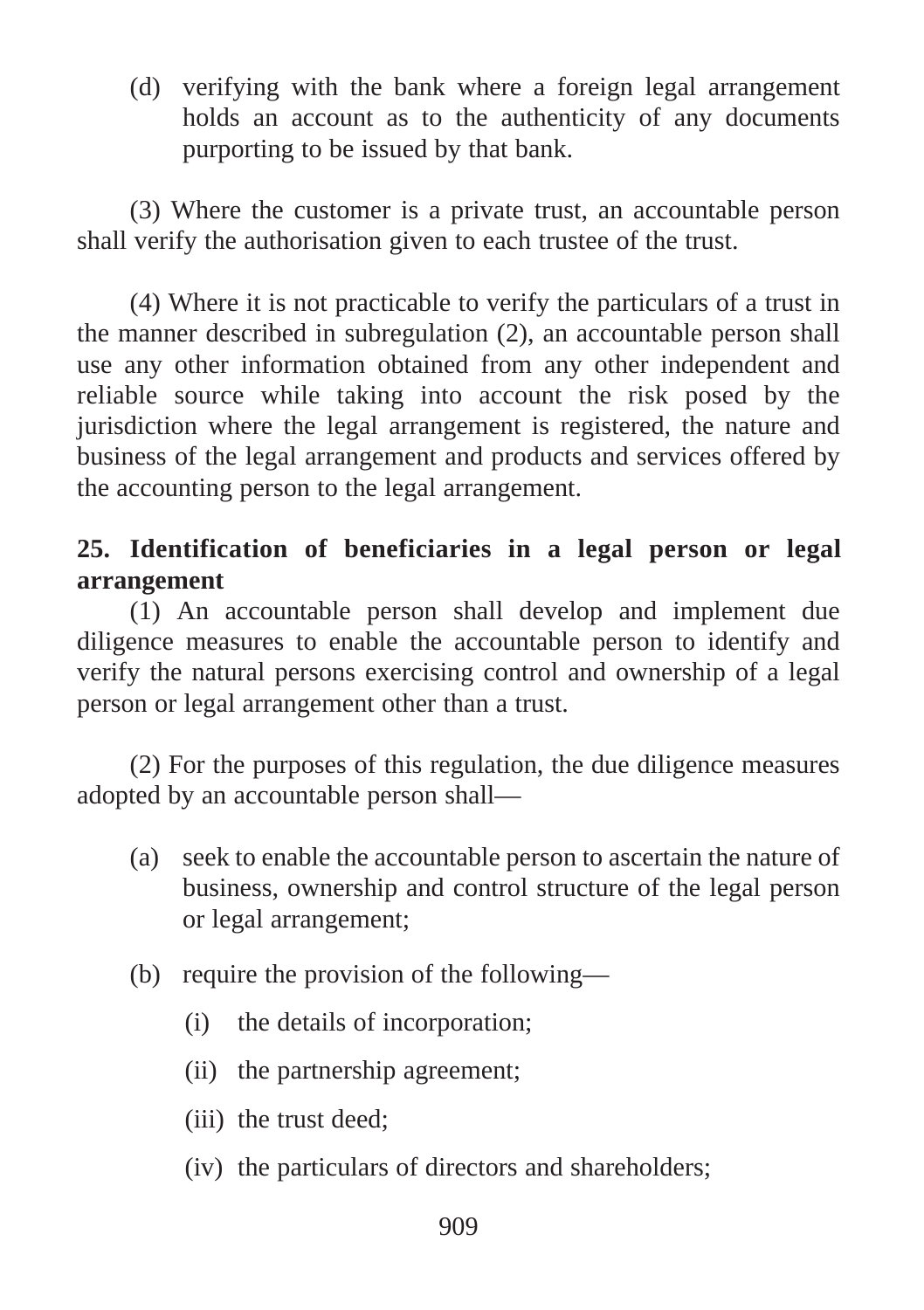- (v) the names of the relevant persons in senior management positions in the legal person or trustees of the legal arrangement;
- (vi) the names of the trustees, beneficiaries or any other natural person exercising control of the trust;
- (vii) any other relevant documentation obtained from a reliable independent source.

(6) The relevant identification data in subregulation (3) may be obtained from a register of a ministry, department of agency of government, the customer or other reliable sources.

#### **26. Identification of beneficiaries in life insurance related business**

(1) In the case of life or other investment related insurance business, an accountable person shall, in addition to the customer due diligence measures required, ensure that the beneficiary of the life or other investment related insurance business is capable of being identified.

(2) An accountable person shall take reasonable measures to determine whether the beneficiary of a life insurance policy is a politically exposed person, in any case the identification shall be done before the proceeds are paid.

(3) Without prejudice to subregulation (3), where the payee of the insurance policy is not a customer, an insurer shall identify the payee and verify his or her identity before making any of the following payments—

- (a) payment of the sum assured or part of the sum, upon the occurrence of the risk insured against in accordance with the policy;
- (b) payment of the surrender value of the insurance policy;
- (c) refund of premium upon the avoidance, cancellation or termination of any insurance policy; or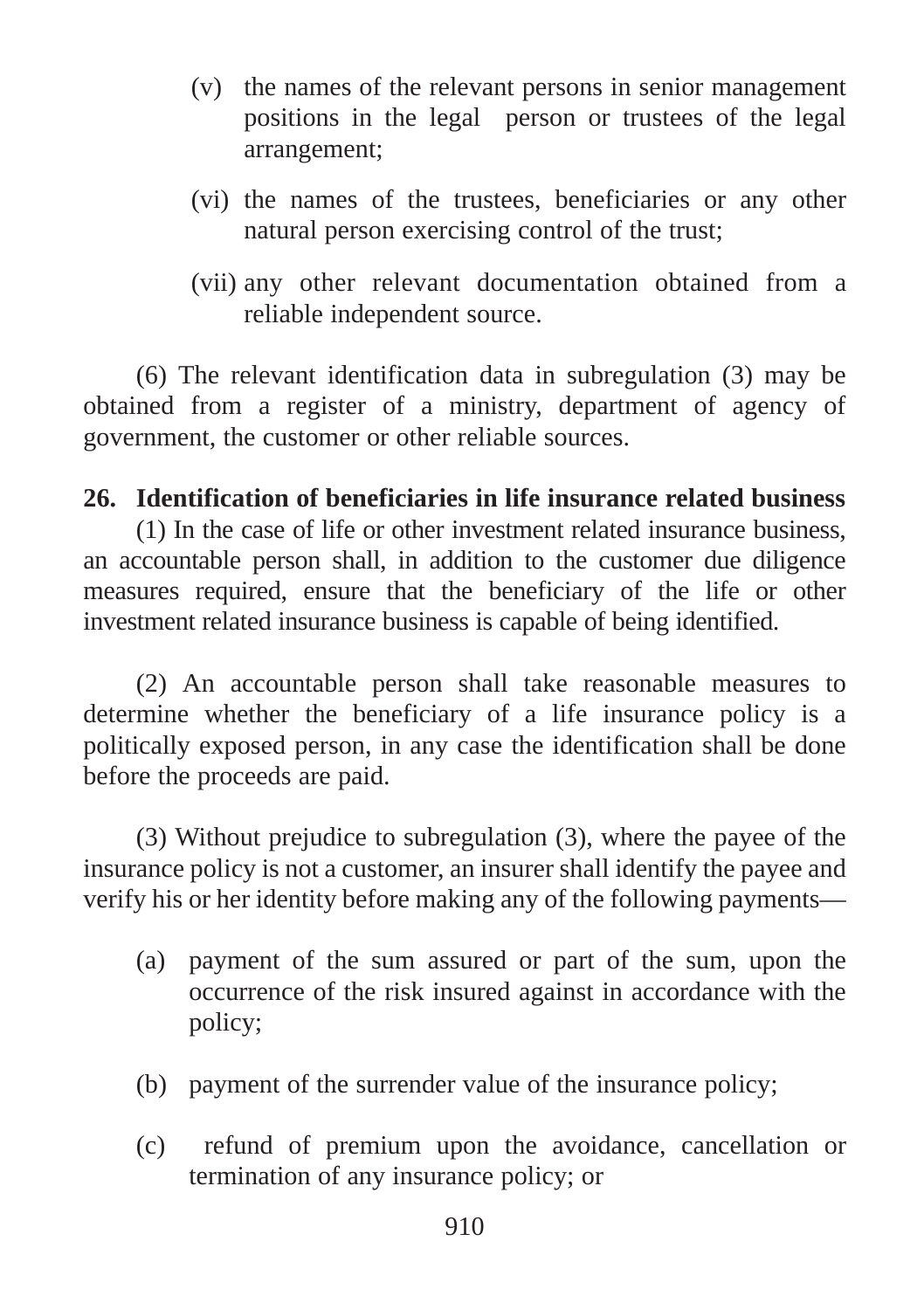(d) refund of any other payment made in relation to any insurance policy.

(4) An accountable person shall not be required to inquire if there exists any beneficial owner in relation to a customer, where the customer is—

- (a) a government entity;
- (b) a foreign government entity and is not sanctioned or blacklisted by the United Nations and other relevant international body;
- (c) an entity listed on the securities exchange in Uganda;
- (d) an entity listed on a securities exchange outside of Uganda that is subject to adequate regulatory disclosure requirements;
- (e) a bank or any other financial institution supervised by the Central Bank, the Capital Markets Authority or the Uganda Insurance Regulatory Authority;
- (f) a bank or any other financial institution incorporated or established outside Uganda that is subject to and supervised for compliance with anti-money laundering and financing terrorism requirements consistent with international standards;
- (g) a beneficiary of a life insurance policy, where the annual premium is not more than the amount of Uganda shillings one million five hundred thousand or its equivalent in foreign currency or a single premium of not more than the amount of Uganda shillings four million or its equivalent in foreign currency;
- (h) a beneficiary of an insurance policy for pension schemes where there is no surrender clause and the policy cannot be used as collateral; or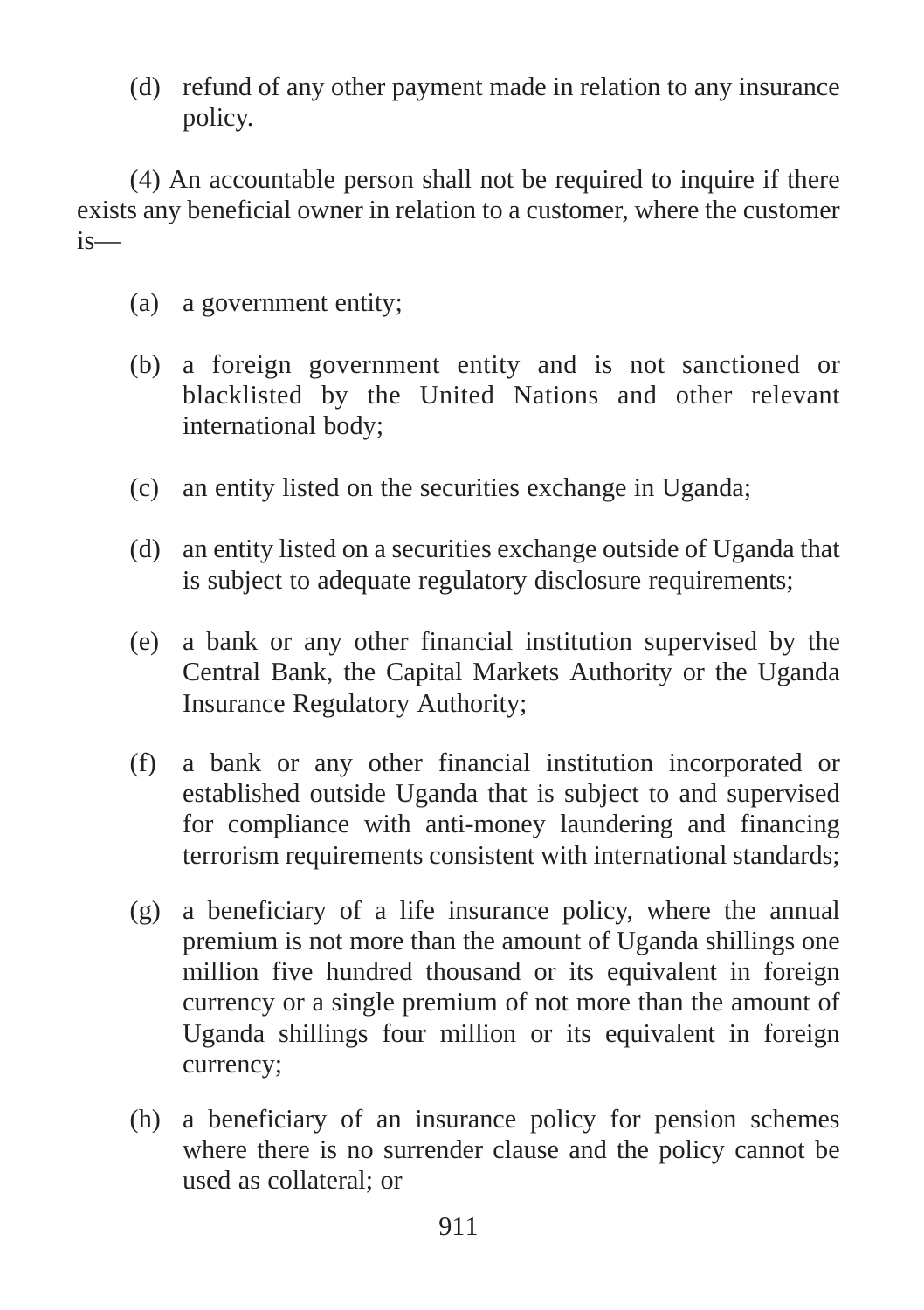(i) a beneficiary of a pension, superannuation or similar scheme that provides retirement benefits to employees, where contributions are made by way of deduction from wages and the scheme rules do not permit the assignment of a member's interest.

(5) Where there is a high risk identified, an accountable person shall in addition to the required customer due diligence measures—

- (a) inform senior management before the payout of the policy proceeds;
- (b) conduct enhanced scrutiny of the whole business relationship with the policy holder; and
- (c) file a suspicious transaction or activity report with the Authority.

# **27. Establishing authority of person acting for another**

(1) Without prejudice to any regulation, where an individual seeks to establish a relationship or to conclude a transaction with an accountable person on behalf of another person, partnership, trust or legal arrangement, an accountable person shall, in addition to the information required under these Regulations, require the person to provide proof of that person's authority to act in that capacity on behalf of the person, partnership, trust or legal arrangement.

(2) An accountable person shall verify the information obtained under subregulation (1), by comparing the particulars of the individual or legal person, partnership or trust with information obtained by the accountable person.

# *Record keeping*

# **28. Accountable person to keep records**

(1) An accountable person shall keep proper records of all the information submitted to the accountable person in accordance with these Regulations.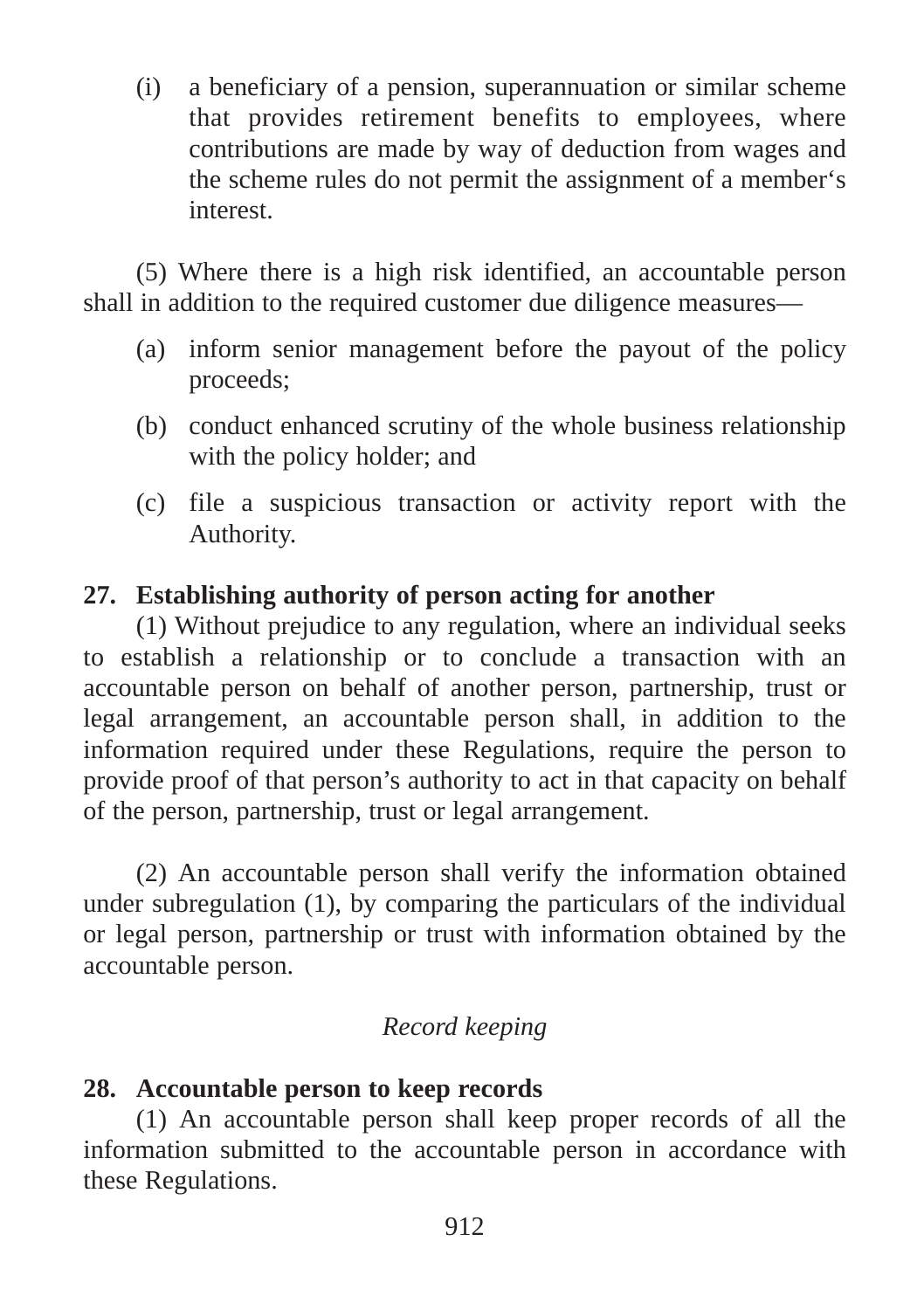(2) The Authority may require the accountable person or money laundering control officer to produce or submit to the Authority any record kept under subregulation (1).

(3) The accountable person shall determine the manner in which records are kept including by way of original documents as hard copies, microfiche, computer disk or in any other electronic form.

(4) The records kept by an accountable person shall be sufficient to permit reconstruction of individual transactions including the date, amounts and types of currency involved.

(5) An accountable person shall not alter any of the records required to be kept under these Regulations.

# *Politically exposed persons*

## **29. Politically exposed persons**

(1) An accountable person shall implement appropriate risk management systems to determine whether a person or customer is a politically exposed person.

(2) An accountable person shall take the following measures where a person or customer is a politically exposed person—

- (a) obtain written approval from senior management to transact or establish a business relationship with that person;
- (b) take adequate measures to establish the source of wealth and the source of funds involved in the proposed business relationship or transaction;
- (c) obtain information on the immediate family members or close associates of the person who may have transaction authority over the account;
- (d) determine the purpose of the transaction or account and the expected volume and nature of account activity;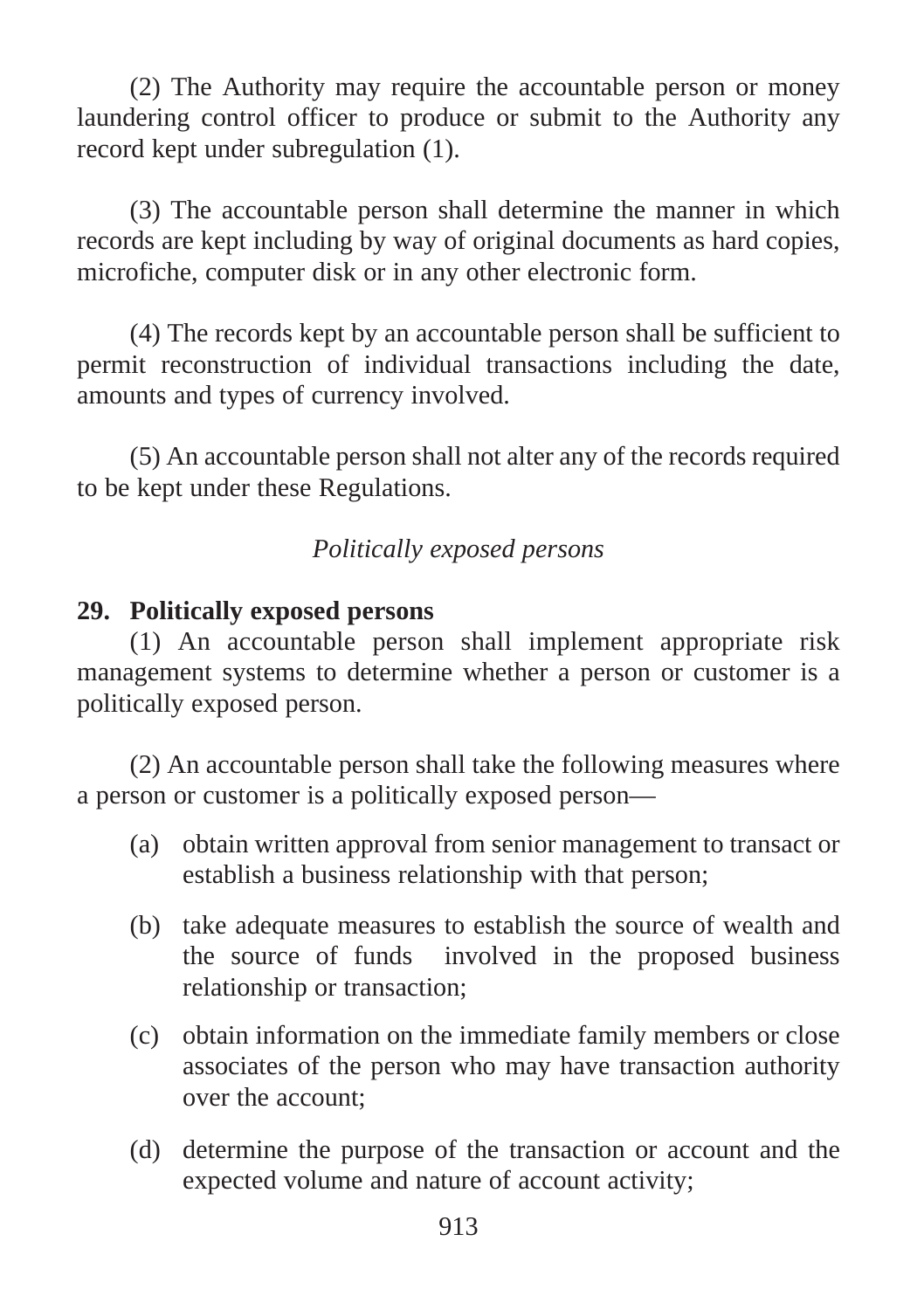- (e) review public sources of information on the politically exposed person; and
- (f) conduct enhanced ongoing monitoring of the business relationship, once the account has been established.

*Foreign branches and subsidiaries of accountable person*

# **30. Foreign branches and subsidiaries of accountable person to apply measures specified in these Regulations**

(1) An accountable person shall ensure that its foreign branch or subsidiary apply due diligence measures and other measures relating to anti-money laundering and combating of terrorism financing required under the Act or these Regulations to the extent permitted by the laws of the host.

(2) Where the laws of a host country do not permit the proper implementation of the requirements of the Act and these Regulations, the accountable person shall implement additional measures, as appropriate, to address the money laundering and terrorist financing risks and shall inform the supervisory authority accordingly.

(3) An accountable person shall notify the Authority and its supervisory authority, in writing, in case a foreign branch or subsidiary is unable to implement due diligence measures and other measures relating to anti-money laundering and combating of terrorism financing required under the Act or these Regulations.

# **31. Correspondent financial relationships.**

(1) An accountable person seeking to establish a correspondent financial relationship as the correspondent financial institution or the respondent financial institution shall undertake the following measures before establishing the business relationship—

(a) obtain sufficient information about the correspondent financial institution relating to its nature of business;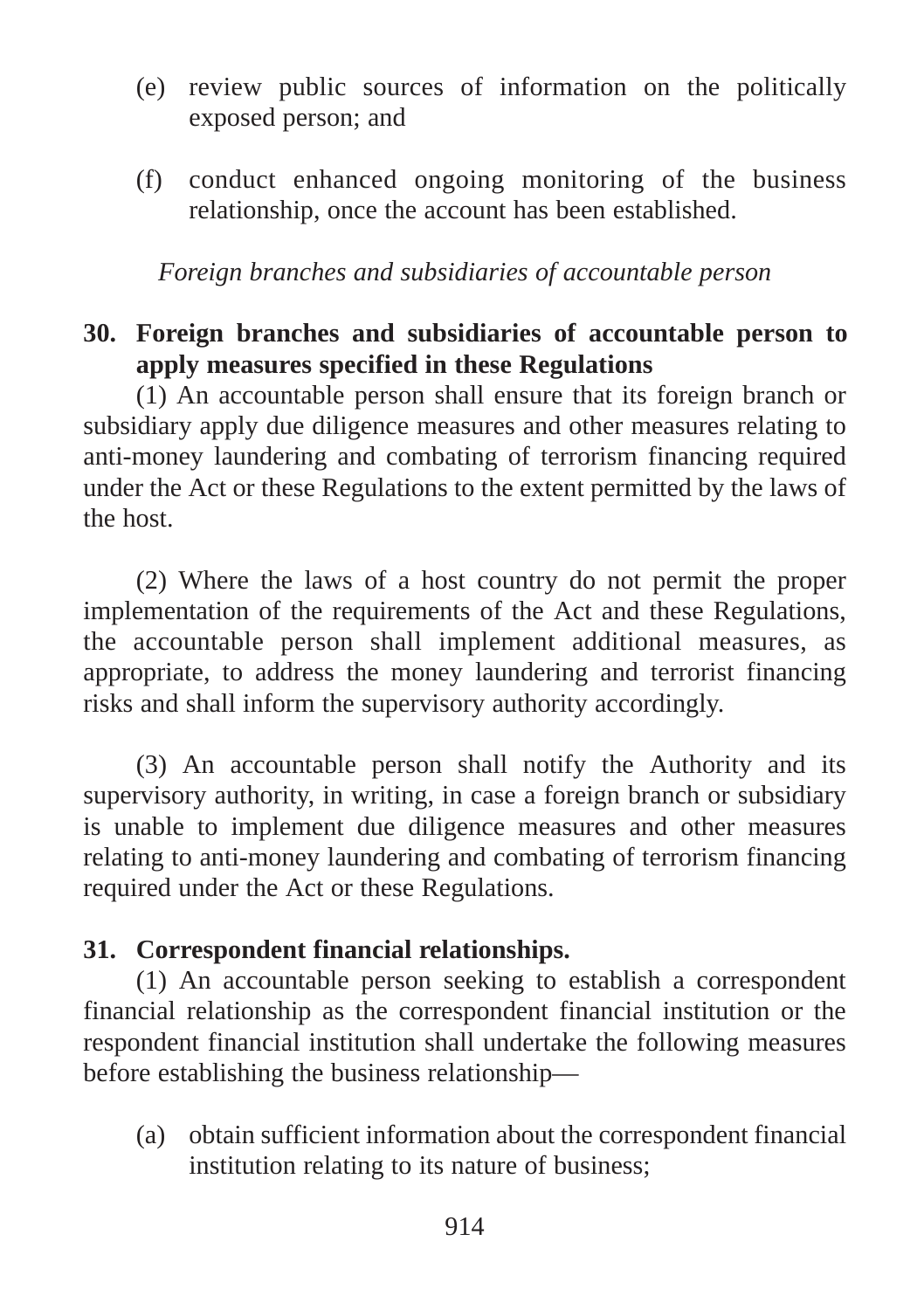- (b) determine, from available information, the reputation of the correspondent financial institution and the quality of its supervision;
- (c) determine the quality of anti-money laundering and combatting of terrorism financing regulation in the correspondent financial institution's jurisdiction or country of domicile;
- (d) assess the correspondent financial institution's anti-money laundering and combatting the terrorist financing controls;
- (e) obtain written approval from the Central Bank before establishing a new correspondent financial institution relationship;
- (f) in the case of the correspondent financial institution's customers, the correspondent financial institution shall verify the identity of its customers and conduct on-going monitoring of the relationship;
- (g) verify the ownership and management structures of the correspondent financial institution including whether or not a politically exposed person has ownership or control of the financial institution.
- (2) In subregulation  $(1)$ —
- (a) "correspondent financial relationship" means the provision of financial services by a local financial institution to another local financial institution or foreign financial institution;
- (b) "respondent financial institution" means a financial institution in receipt of financial services from a correspondent financial institution.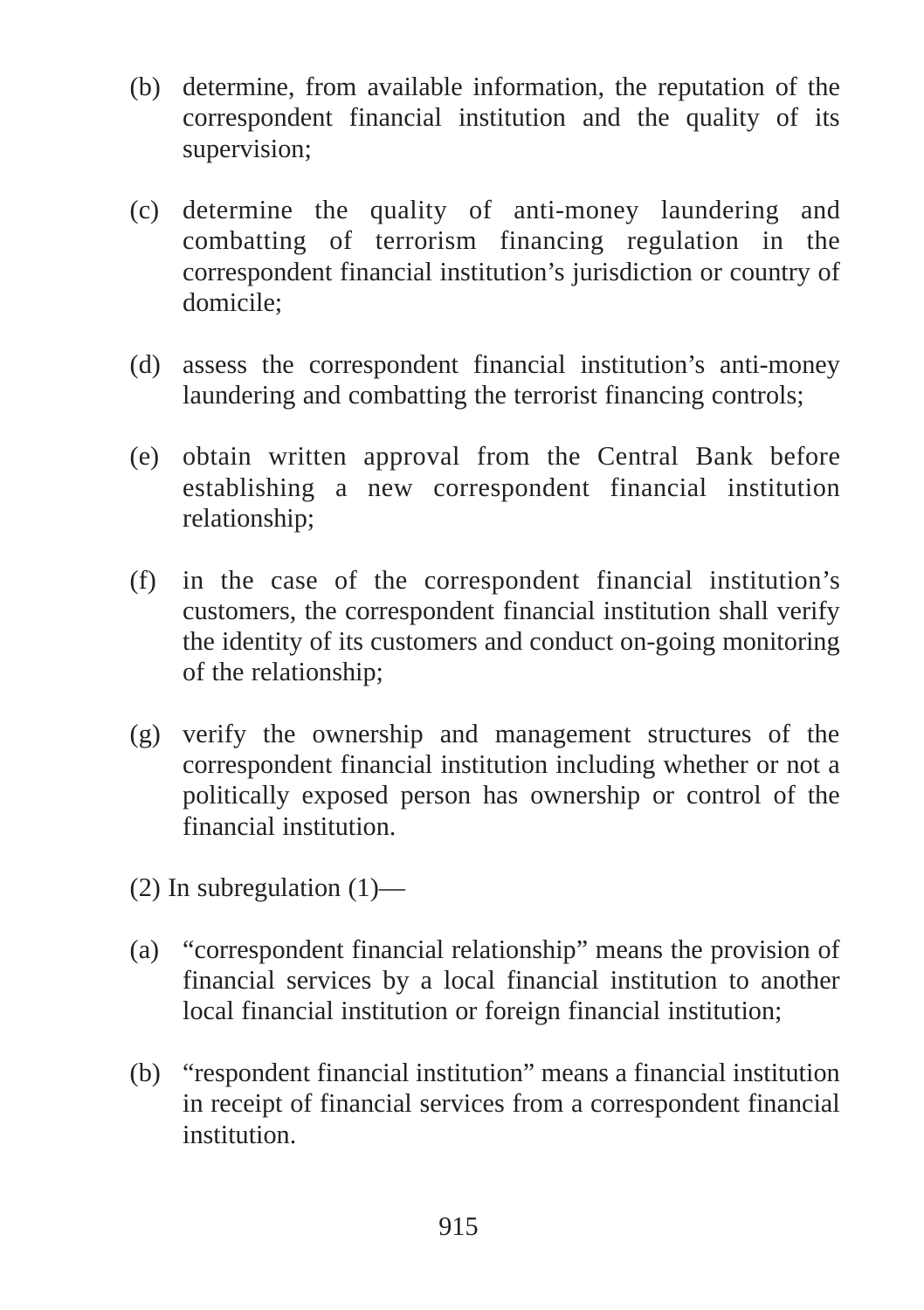# **32. Customer acceptance policy**

(1) An accountable person shall develop and update on a regular basis a written risk-based customer acceptance policy for ongoing business relationships or single transactions.

(2) An accountable person shall have procedures and guidelines explaining the customer acceptance policy which forms part of the training programme of the accountable person.

*Money or transfer value services and wire transfers*

## **33. Money or transfer value services**

(1) An accountable person who offers money or value transfer services as a product, through an agent, shall ensure that the agent—

- (a) is licensed or registered;
- (b) has in place anti-money laundering and combating of terrorism financing policies and systems; and
- (c) has implemented effective systems to monitor and ensure compliance with anti-money laundering and combatting terrorism financing policies and that such systems are regularly updated.

(2) An accountable person shall maintain an up to date record of its agents and the record shall be accessible by any competent authority.

# **34. Wire transfers**

(1) An accountable person undertaking a wire transfer shall ensure that all information accompanying the domestic or cross-border wire transfer includes—

- (a) complete originator information such as the name, address, account number of the originator and other related information;
- (b) the national identification number, or passport number or date and place of birth of the originator, where applicable;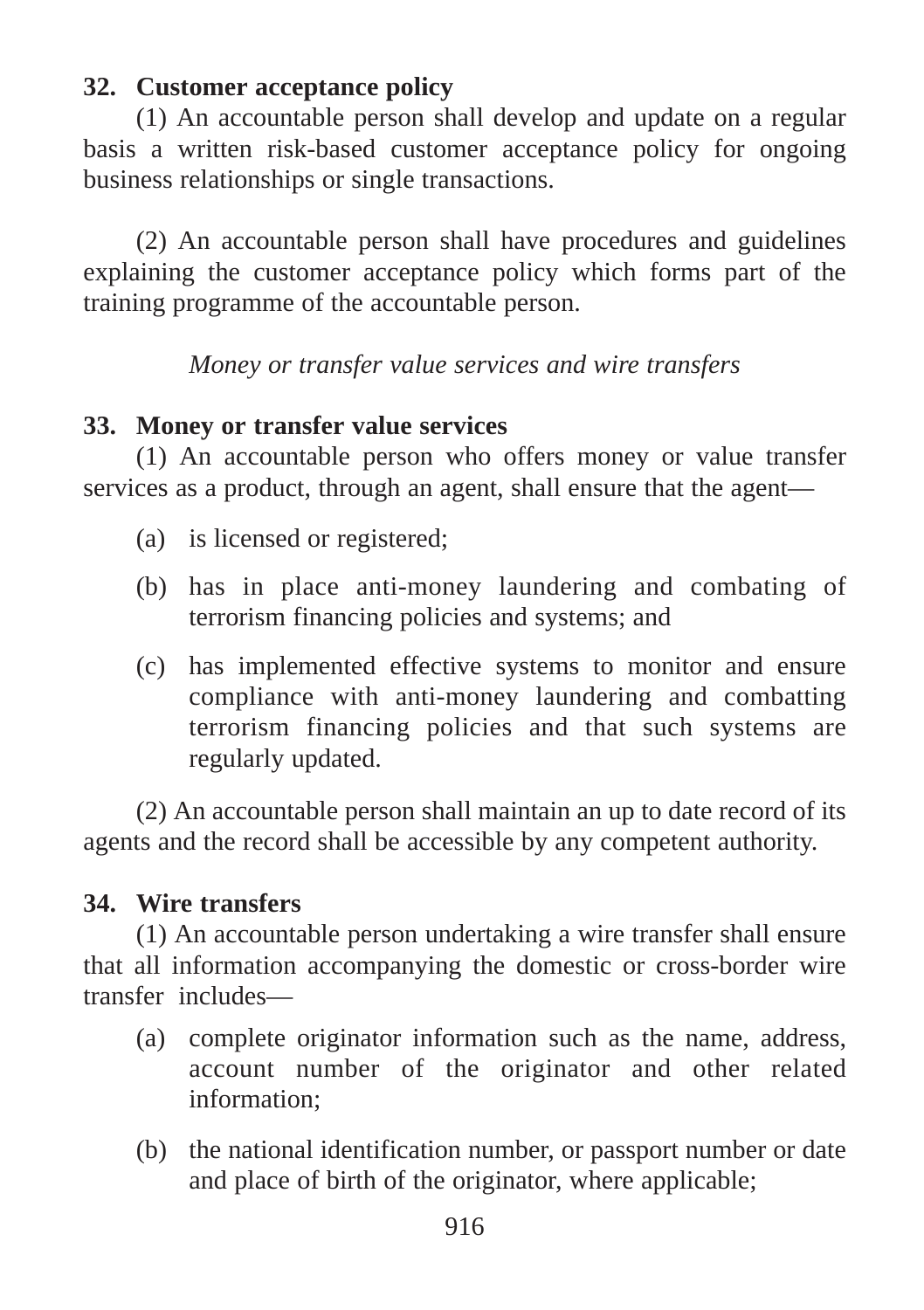- (c) the complete beneficiary information, such as the name of the beneficiary, address of the beneficiary, the account number of the beneficiary, the Society for Worldwide International Financial Telecommunication (SWIFT) code and other information, and the information shall remain with the fund transfer or related message through the payment chain.; and
- (d) the beneficiary account number, where such an account is used to process the transaction, and in the absence of an account number, the unique transaction reference number shall be included.

(2) For purposes of subregulation (1) "beneficiary" means a person or legal arrangement identified by the originator as the receiver of the requested wire transfer.

(3) For the avoidance of doubt, an accountable person shall, in respect of all electronic funds transfers, verify the identity of the originator and beneficiary in accordance with these Regulations.

(4) An accountable person shall ensure that an intermediary institution in the payment chain provides originator and beneficiary information that accompanies an electronic funds transfer.

(5) An accountable person shall monitor and report to the Authority electronic funds transfers which do not contain complete originator and beneficiary information.

(6) An accountable person shall restrict or terminate a business relationship with an accountable person that persistently fails to include complete originator and beneficiary information in its electronic funds transfer.

## **35. Wire transfers by prohibited persons**

(1) A wire transfer to or from a person or entity designated by the United Nations Security Council under any United Nations Security Council Resolution relating to the combatting of terrorism or terrorism financing is prohibited.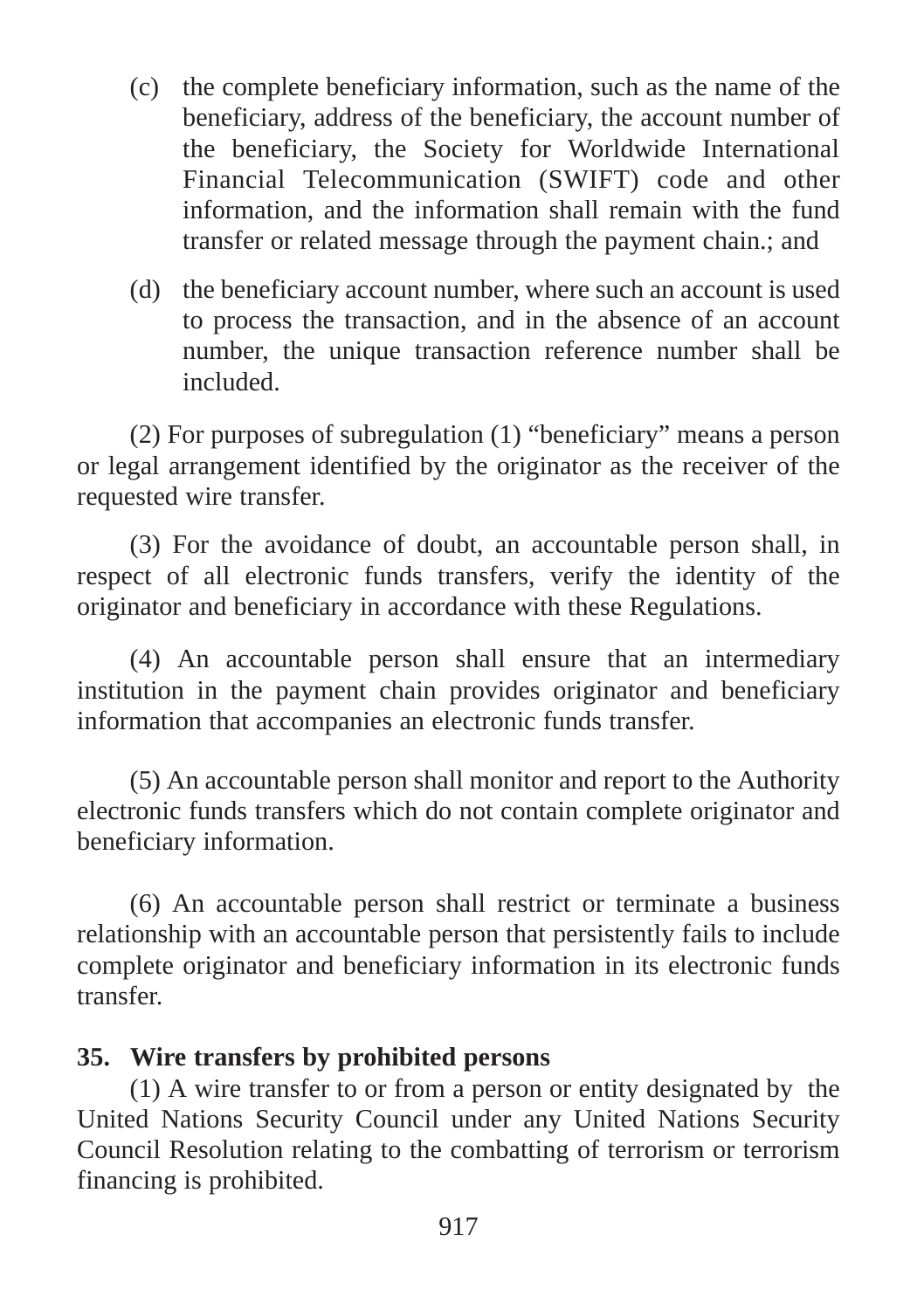(2) An accountable person shall freeze any wire transfer, transaction or account relating to a person referred to in subregulation (1).

(3) An accountable person shall immediately notify the Authority of any action or attempted action, taken in respect of a prohibited transaction or account.

# **36. Continuous monitoring of transactions.**

(1) An accountable person shall monitor the business or account activity and transactions of the customers on a continuous basis.

(2) The continuous monitoring of business or account activity and transactions may be conducted on a risk-sensitive basis.

(3) An accountable person shall conduct continuous due diligence on its customers and shall develop risk based systems and procedures.

# **37. Monitoring of numbered accounts.**

An accountable person shall monitor transactions involving a numbered account and shall report any suspicious activity on any such account to the Authority.

# **38. Legitimacy of source of funds.**

(1) An accountable person shall establish the legitimacy of the source of funds and transactions involving a person or customer.

(2) For the purposes of subregulation (1), an accountable person may require the customer or client to provide, in the case of—

- (a) frequent or unusual cash deposits or withdrawals, a written statement from the customer confirming that the nature of his or her business normally and reasonably generates substantial amounts of cash;
- (b) frequent or unusual currency exchanges, a written statement from the customer confirming the reason and need for the currencies;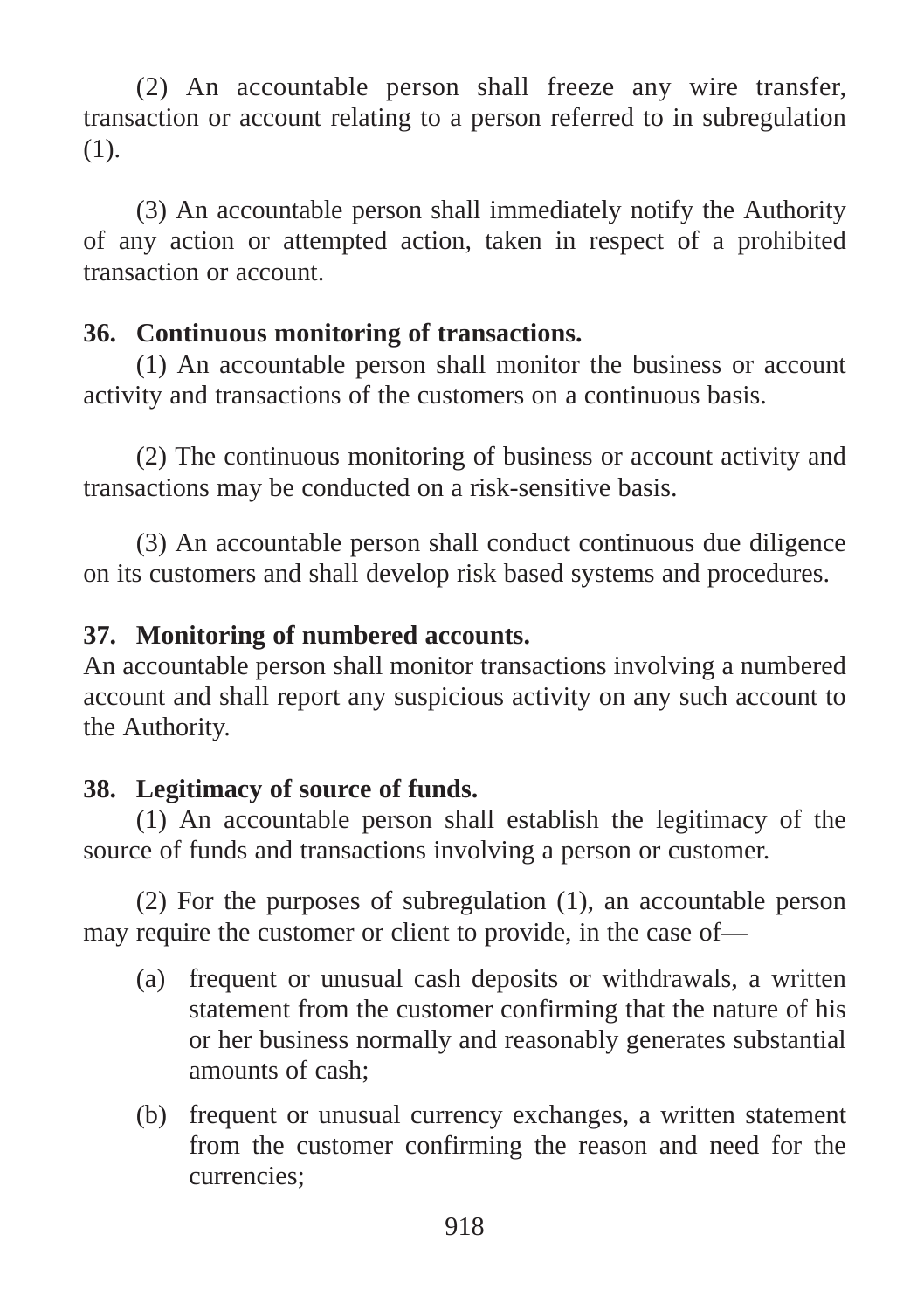- (c) multiple or nominee accounts, or similar or related transactions, a written statement from the customer confirming the reason and need for multiple or nominee accounts, or similar or related transactions;
- (d) large, frequent or unusual transfers or payments of funds, appropriate documentation to identity the recipient or sender of the transferred or paid funds, and the reason for the transfer or payment;
- (e) large or unusual investments or requests for advice or services, a written statement from the customer confirming that the investments or advice or services being requested are bonafide and consistent with the objectives of the customer's reasonable and normal business;
- (f) large or unusual foreign transactions, a written confirmation from the customer indicating the nature, reason and appropriate details of the foreign transactions sufficient to determine the legitimacy of such transactions.

PART V—REPORTING AND RECORD KEEPING REQUIREMENTS

# **39. Accountable person to report suspicious activities and certain cash transactions.**

(1) An accountable person shall, upon investigating and being fully satisfied that the transaction or activity is suspicious, notify the Authority of any suspicious activity or transaction which indicates possible money laundering or terrorism financing.

(2) The notification under subregulation (1) shall be made as soon as is practicable but in any case not later than forty eight hours after the occurrence of the suspicious activity or transaction, using Form B in the Schedule.

(3) An accountable person shall file reports with the Authority on all cash and monetary transactions equivalent to or exceeding one thousand currency points in any currency, whether or not the transaction appears to be suspicious, using Form A in the Schedule.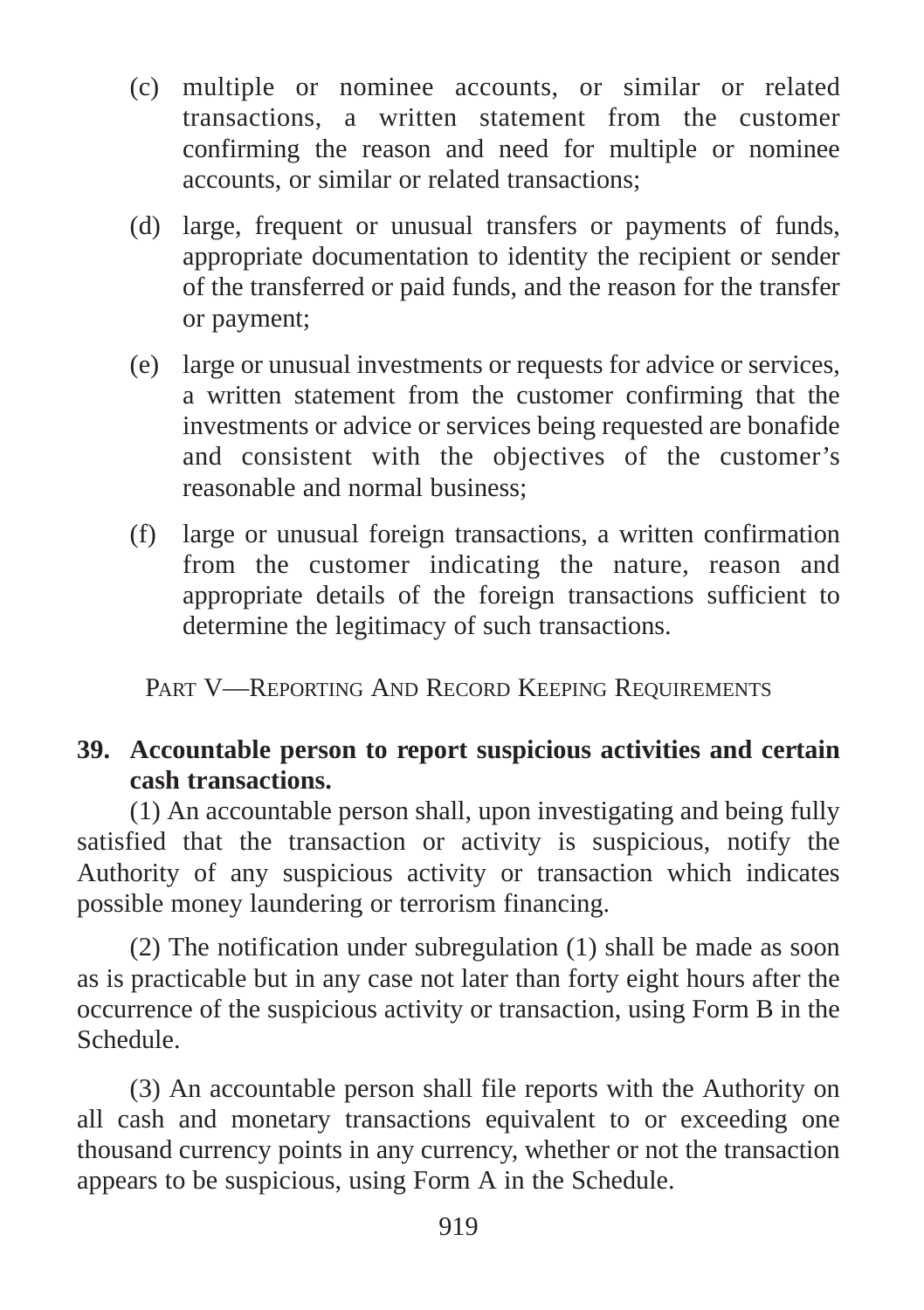# **40. Requirement of supervisory authorities to report suspicious activities**

A supervisory authority shall report to the Authority any suspicious transaction or activity that the supervisory authority is aware of, within forty eight hours of becoming aware of the activity.

# **41. Prohibition on tipping off**

(1) An accountable person, a director or employee of an accountable person, shall not disclose to a person or customer the fact that a suspicious transaction or activity report or related information has been or is being submitted to the Authority or that a money laundering or terrorism financing investigation is being or has been carried out.

(2) Subregulation (1) does not preclude disclosure or communication between directors and employees of the accountable person and advocates or competent authorities.

# **42. Record keeping.**

(1) Subject to any written law, an accountable person shall keep and maintain records of all transactions for a minimum of five years from the date the relevant business or transaction is completed or following the termination of an account or business relationship.

(2) An accountable person shall keep all records obtained through customer due diligence measures for the period specified in sub regulation (1).

(3) Where a transaction involves a monetary instrument other than currency, the name of the drawer of the instrument, the name of the institution on which it was drawn, the name of the payee, if any, the amount and date of the instrument, the number of the instrument, if any, and details of any endorsements appearing on the instrument shall be recorded and retained.

(4) The record keeping requirements under these Regulations shall be without prejudice to any other records required to be kept by or under any other written law.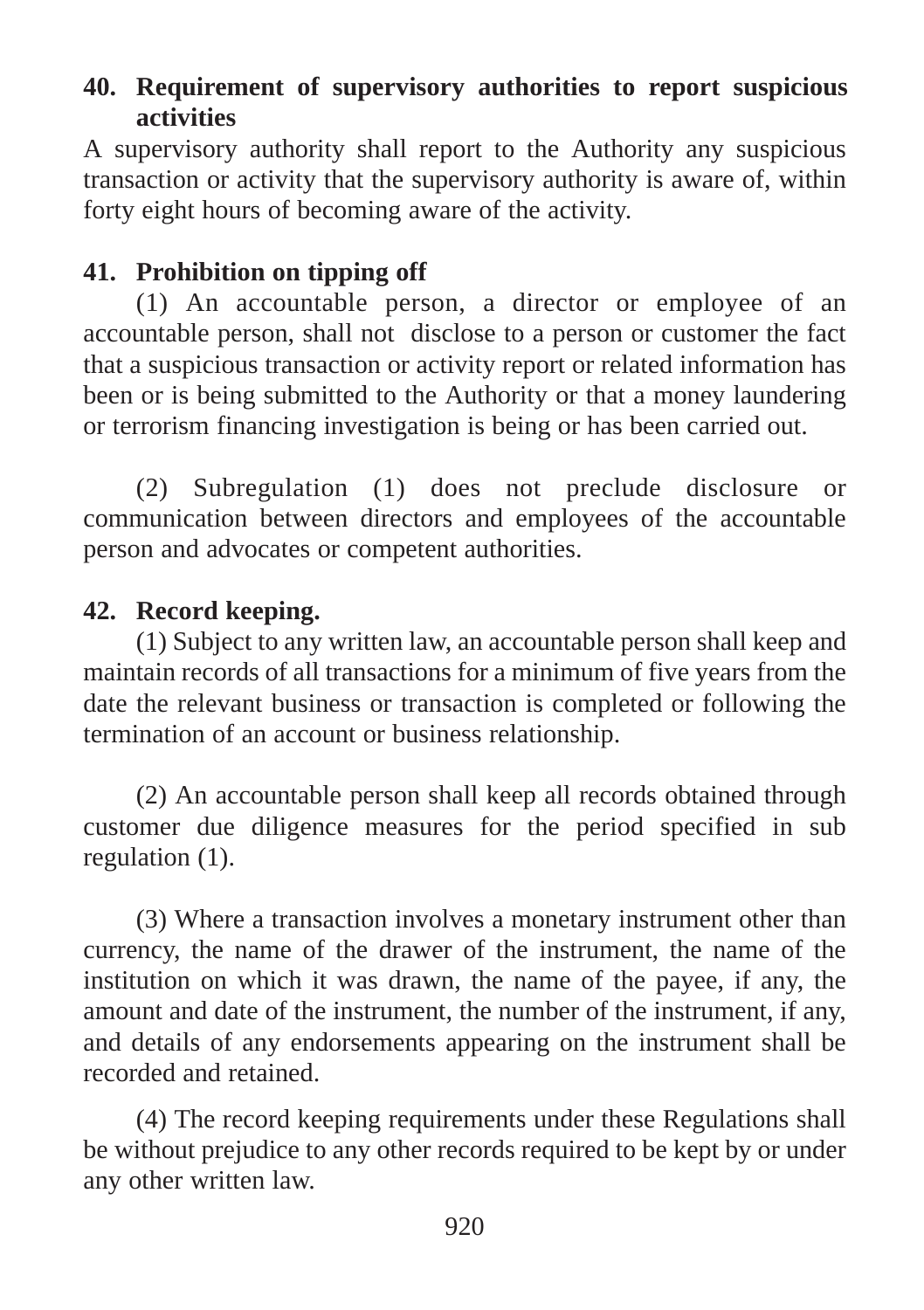(5) An accountable person shall take reasonable steps, in respect of an existing business relationship, to maintain the correctness of records by undertaking a review every two years of the existing records, particularly for higher risk categories of customers or business relationships.

(6) The Authority shall issue guidelines or directives regarding record keeping including backup and recovery procedures.

(7) Any records kept under the Act and these Regulations may, subject to restrictions imposed by law, be made available to a competent authority.

# **43. Independent audit**

(1) An accountable person shall carry out periodic independent audits to assess its compliance with the requirements of the Act and these Regulations.

(2) An accountable person shall prepare a report of every independent audit carried out and a copy of the report shall, upon request, be made available to the Authority.

# **44. High risk countries**

(1) The Authority shall identify high-risk countries in respect of money laundering and terrorism financing and shall prescribe, by notice in the Gazette, measures to be applied by accountable persons in respect of a person or customer from, or transactions involving, those countries.

(2) For the purposes of subregulation (1), the measures shall include—

- (a) applying specific elements of enhanced due diligence such as obtaining additional information on the customer, purpose of transactions, nature of the business relationship and the source of funds or wealth of the customer;
- (b) obtaining senior management approval to continue the relationship;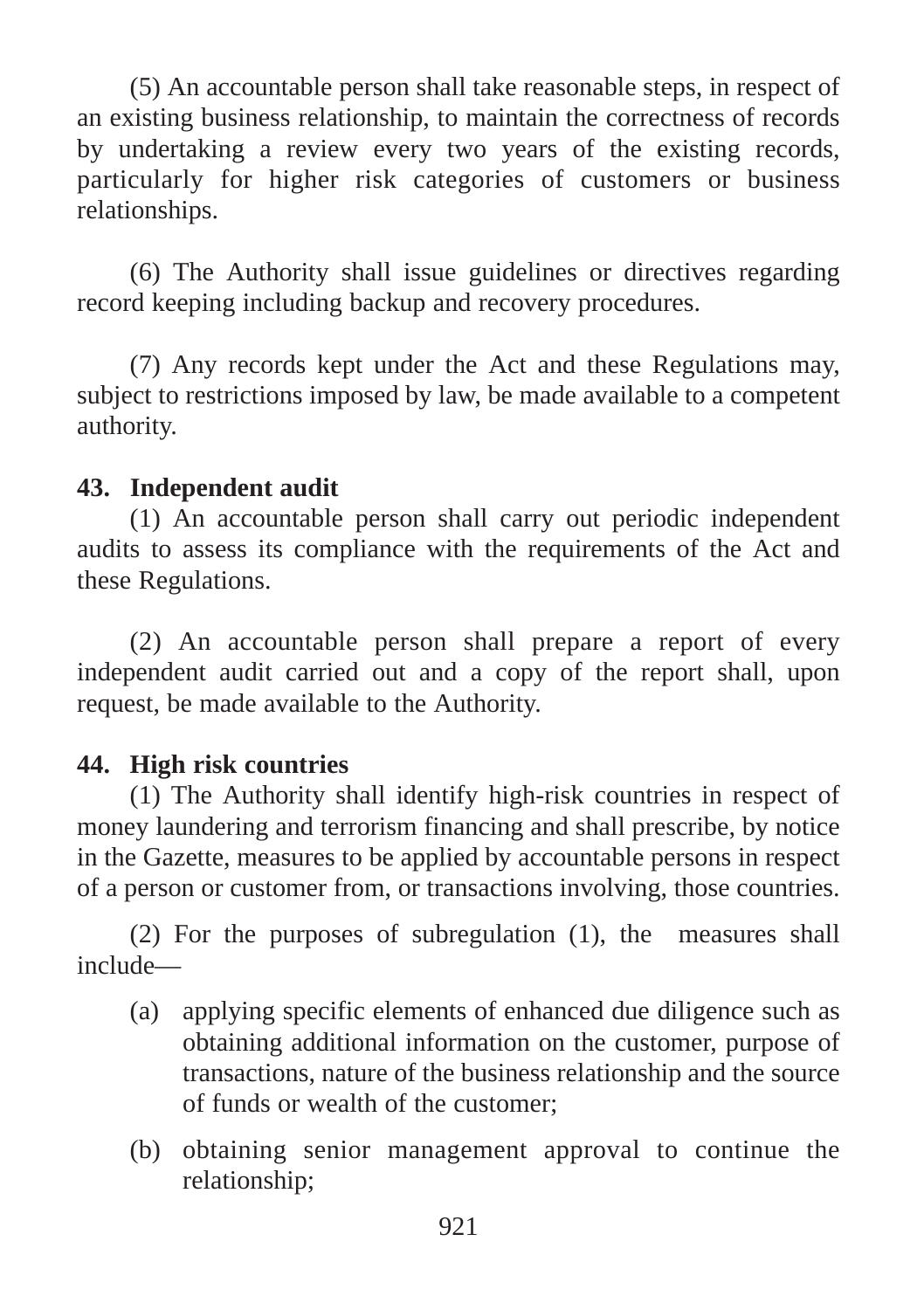- (c) increased monitoring of transactions;
- (d) reviewing, amending and if necessary, terminating of correspondent banking relationships.

(3) The Authority may also require a supervisory authority to take certain actions with respect to countries identified as high risk including—

- (a) imposing additional reporting requirements on accountable persons;
- (b) refusing the establishment in Uganda of subsidiaries or branches or representative offices of accountable person from that country;
- (c) prohibiting accountable person from establishing branches or representative offices in the country identified by the Authority;
- (d) requiring accountable persons to limit business relationships or financial transactions with the country or persons in that country;
- (e) increasing supervisory examinations or external audit requirements for branches and subsidiaries in Uganda of accountable persons from the country identified; and
- (f) requiring increased external audit requirements by accountable persons of their branches and subsidiaries located in the country identified.

# **45. Annual compliance report.**

(1) At the end of each calendar year, every accountable person shall—

- (a) submit to the Authority a compliance report setting out the level of compliance with the Act and these Regulations; and
- (b) the internal anti-money laundering and combating terrorist financing policy of the accountable person.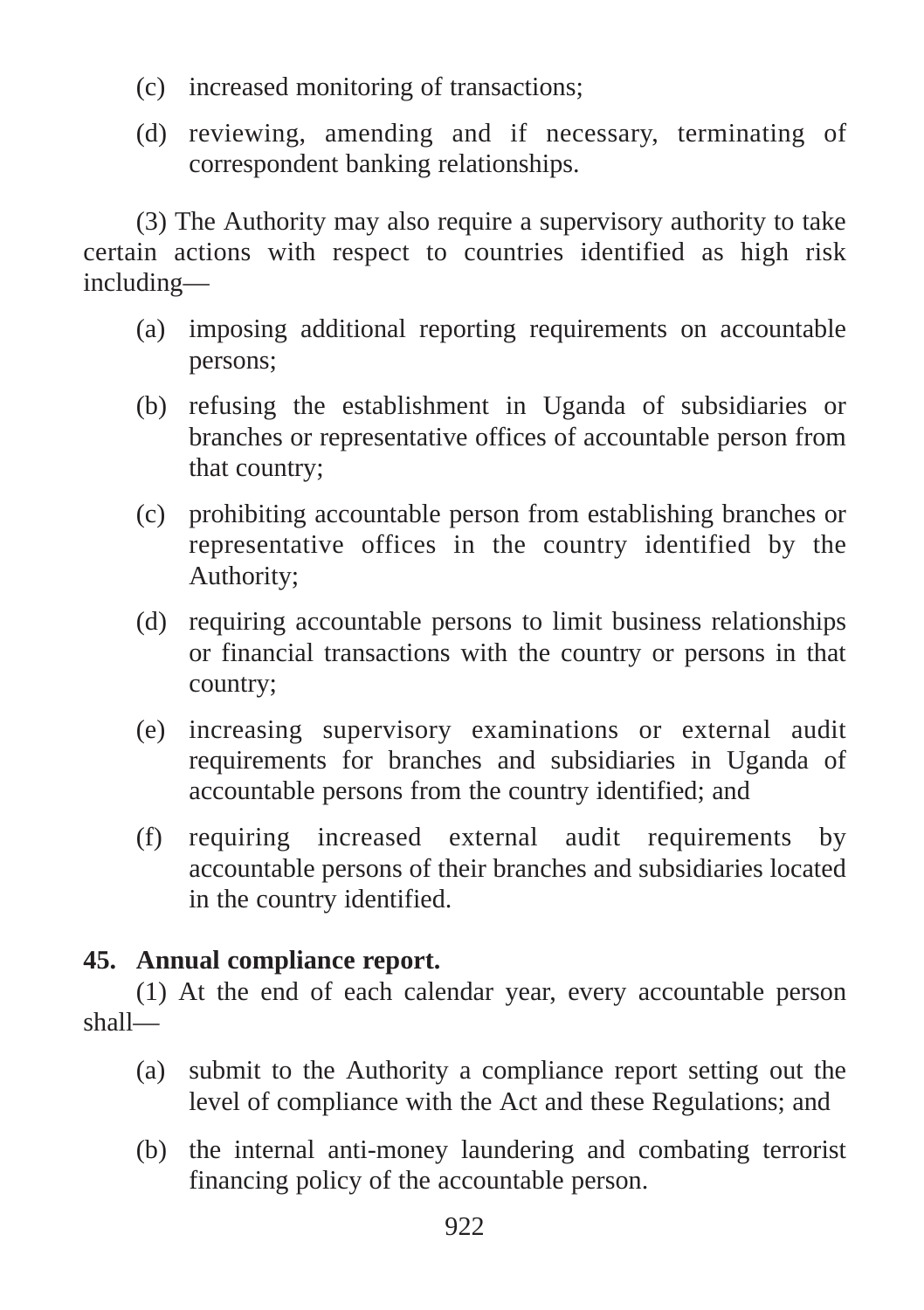(2) The accountable person shall submit the compliance report to the Authority by the thirty first day of January of the following calendar year or as may be required by the Authority.

PART VII—SPECIAL PROVISIONS IN RESPECT OF CERTAIN ACCOUNTABLE **PERSONS** 

## **46. Central Bank**

The Central Bank shall, during onsite examination of a financial institution, satisfy itself that the financial institution has—

- (a) sound know your customer procedures, customer due diligence measures and enhanced due diligence procedures for high risk customers and transactions;
- (b) a criteria to retain records pertaining to customer identification and transactions as required by the Act and these Regulations;
- (c) a criteria for verifying the identity of persons or customers in accordance with the Act and these Regulations.

# **47. Banks or other financial institutions to have know your customer policies.**

A bank or any other financial institution shall have sound know-your customer policies or procedures.

# **48. Capital Markets Authority**

(1) Where a person licensed by the Capital Market Authority acquires, either in whole or in part, the business of another financial institution, whether in Uganda or elsewhere, the acquiring person shall perform customer due diligence on the customers acquired with the business at the time of acquisition except where the acquiring person has—

(a) acquired at the same time all corresponding customer records including customer identification information and has no doubt or concerns about the veracity or adequacy of the information acquired; and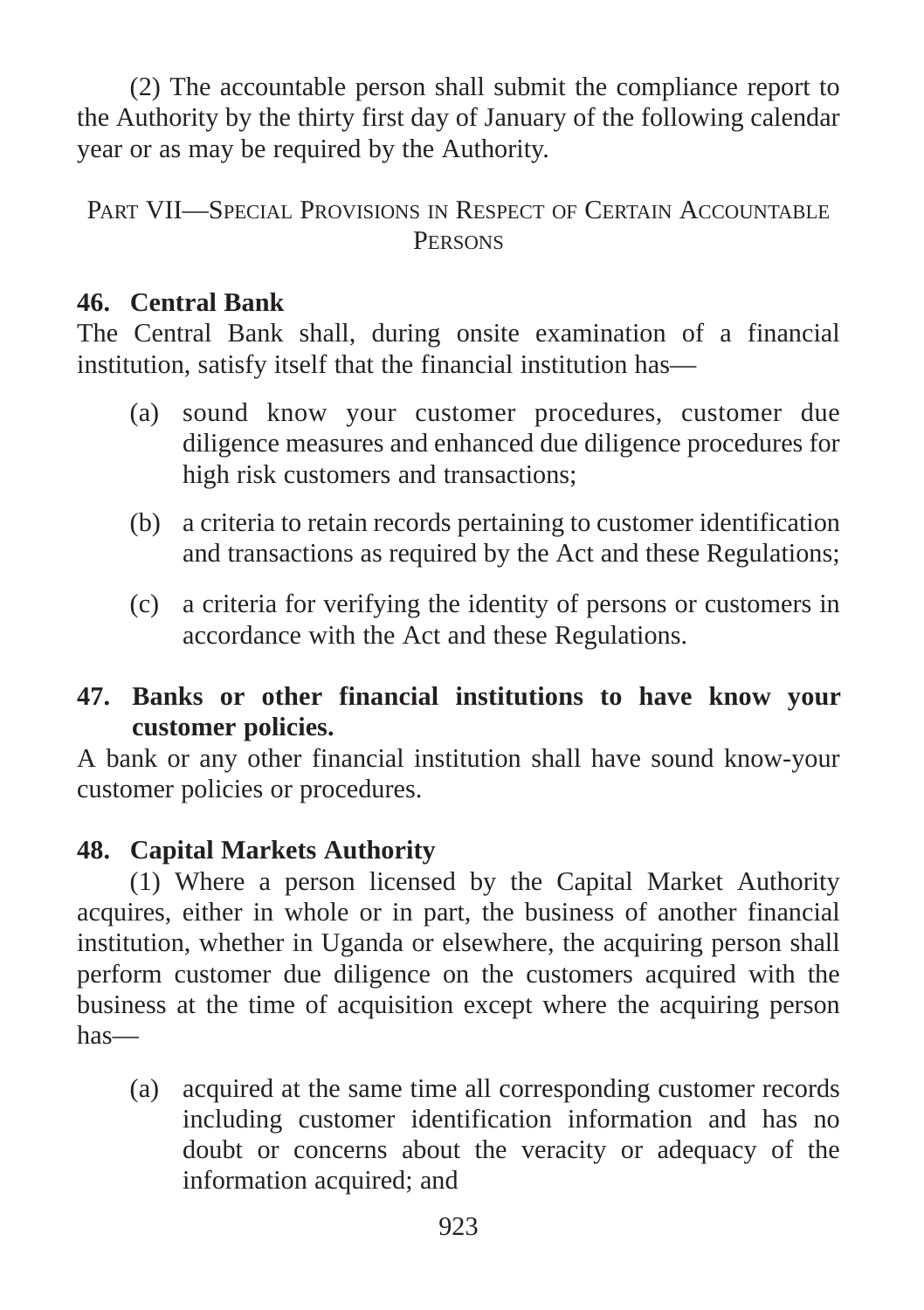(b) conducted due diligence enquiries that have not raised any doubt on the part of the acquiring person as to the adequacy of anti-money laundering and financing of terrorism measures previously adopted in relation to the business.

# PART VII—GENERAL

# **49. Verification of ministries, department and agencies**

An accountable person shall verify the identity of any organ of state including a government ministry, department, agency, embassy or parastatal.

# **50. Failure to provide proof of identity**

(1) A person who is unable to provide proof of identity under these Regulations, may be exempted from the requirements relating to proof of identity, but only where the accountable person is satisfied that the person or customer has an acceptable reason for being unable to provide proof of identity.

(2) Where an accountable person exempts a person or customer from the requirements relating to proof of identity, the reason for the exemption shall be recorded.

# **51. Proof of permanent address**

Where in these Regulations a person or customer is required to provide a permanent address, the permanent address provided may be confirmed using—

- (a) utility bills;
- (b) a letter from a public authority or embassy or consular office;
- (c) a recent lease or rental agreement; or
- (d) any information or document from a credible and independent source.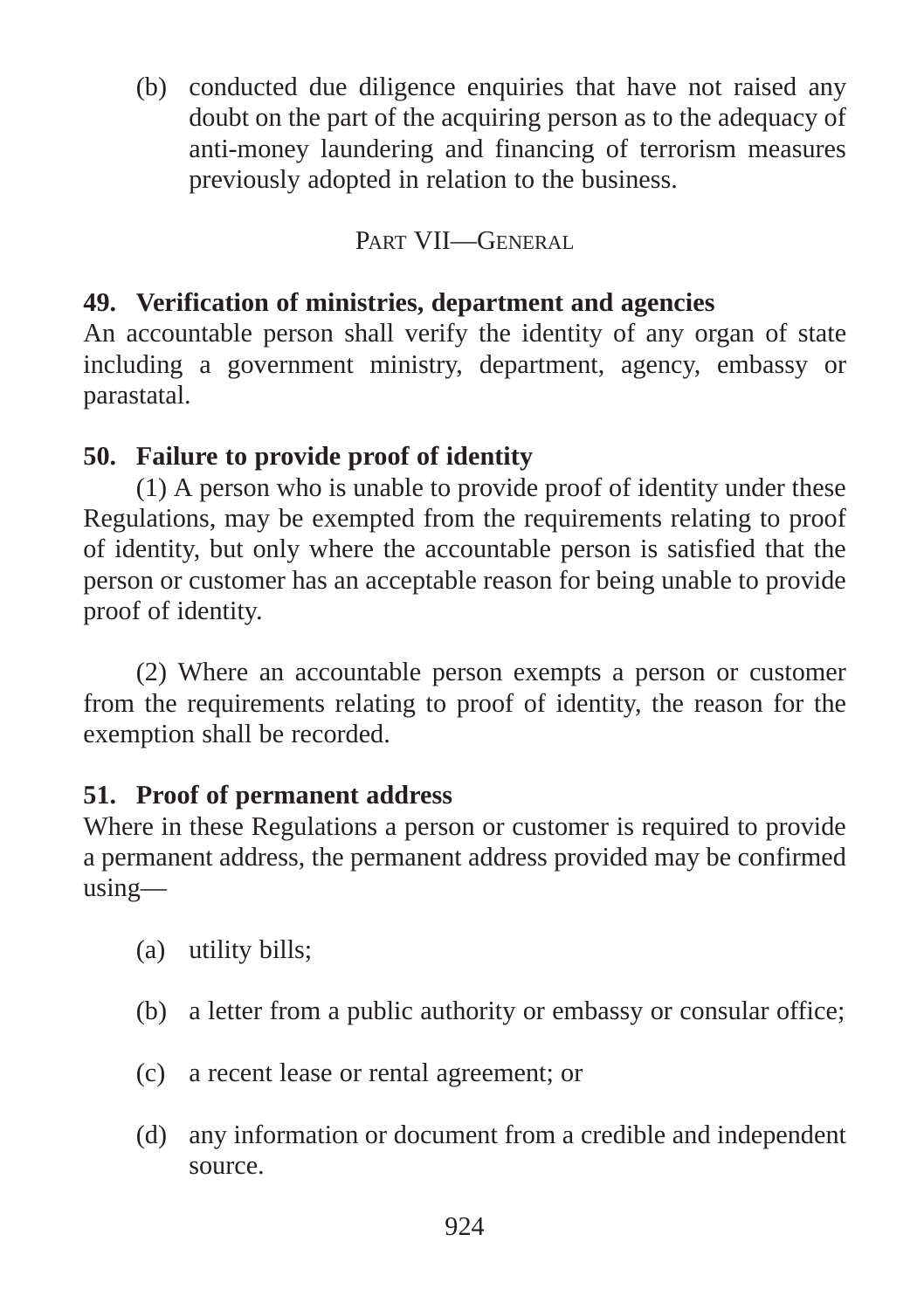# **52. Sharing of information**

(1) The Authority may make information collected by it available to any financial regulatory authority, supervisory authority, fiscal or tax agency, or fraud investigations agency or the appropriate law enforcement authority within or outside Uganda to facilitate the administration and enforcement of the provisions of the Act and these Regulations.

(2) The Authority may request a supervisory authority, a monetary or financial regulatory authority to provide it with such information for purposes of supervising and enforcing compliance to the provisions of the Act and these Regulations.

## **53. Supervision**

(1) A supervisory authority shall supervise an accountable person to ensure that the accountable person complies with the requirements of the Act and these Regulations.

(2) For the purposes of subregulation (1), a supervisory authority shall have the following powers and duties—

- (a) to collect information and other data from accountable persons to enable the conduct of on-site examinations;
- (b) to compel accountable persons to provide any information and to take copies of documents and files;
- (c) to apply measures and impose sanctions against accountable persons for non-compliance with the provisions of the Act and these Regulations;
- (d) to issue instructions to assist accountable persons in complying with obligations under the Act and these Regulations;
- (e) to cooperate and share information with other competent authorities or any foreign authority concerned with combating money laundering or terrorism financing;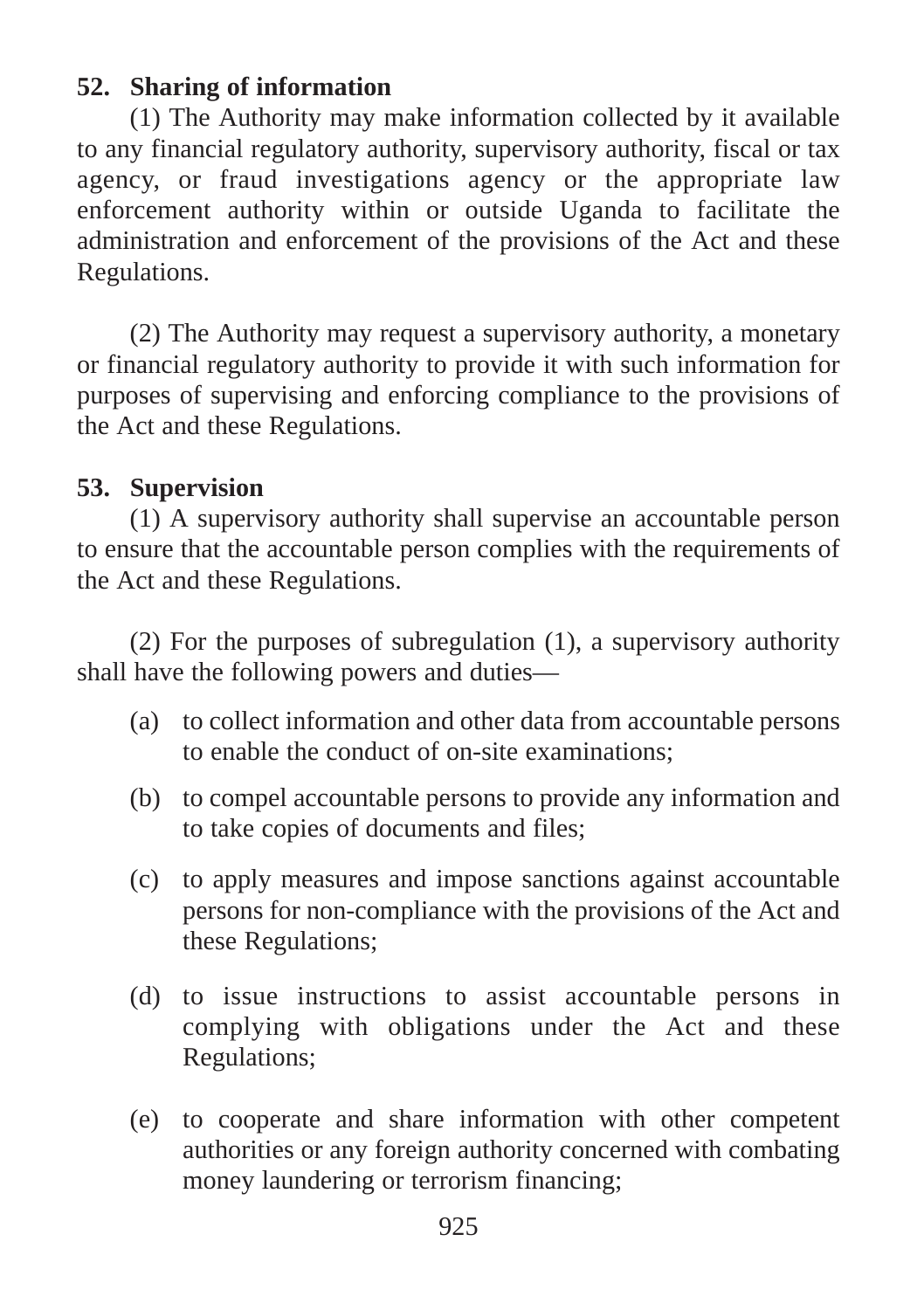- (f) to verify that foreign branches and majority owned subsidiaries of an accountable person adopt and enforce measures consistent with the Act and these Regulations to the extent permitted by the laws of the host country;
- (g) to promptly notify the Authority of any transactions, activities or facts that could be related to money laundering or terrorism financing;
- (h) to establish and apply efficiency and adequacy processes, and includes standards relating to the experience and integrity of board members, executive or supervisory management members and standards for owning or controlling significant shares of an accountable person;
- (i) to maintain statistics concerning measures adopted and sanctions imposed; and
- (j) to determine the type and extent of measures to be taken by accountable persons under these Regulations.

(3) Where an accountable person or any of its directors, board members, executive or supervisory management members or members of senior management fails to comply with the Act or these Regulations, the supervisory authority may—

- (a) issue a written warning to the accountable person;
- (b) issue an order to the accountable person to comply with specific instructions ;
- (c) issue an order to the accountable person requiring the accountable person to make regular reports on the measures taken to address the identified violations;
- (d) ban individuals responsible for the violation from employment within certain relevant sectors for a period to be determined by the supervisory authority;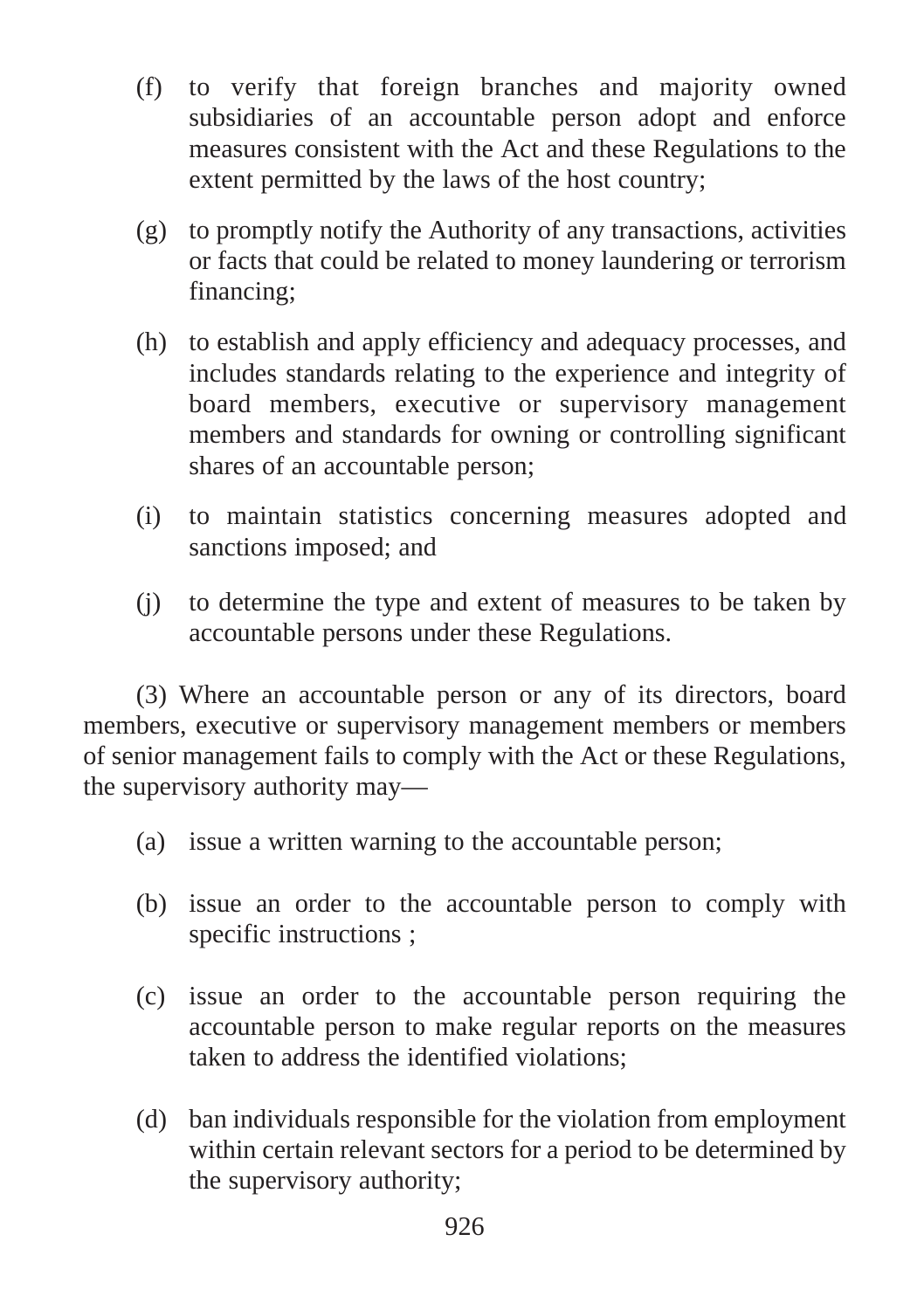- (e) restrict the powers of directors, board members, executive or supervisory management members and controlling owners of the accountable person;
- (f) require the accountable person to suspend, dismiss or replace a director, member of the board of directors or any member involved in executive or supervisory management responsible for the violation.

(4) Where an accountable person fails, neglects and or refuses to comply with the provisions of the Act or these Regulations, the supervisory authority shall make a report of such fact to the Authority, and notify the Authority of the action taken to address the noncompliance.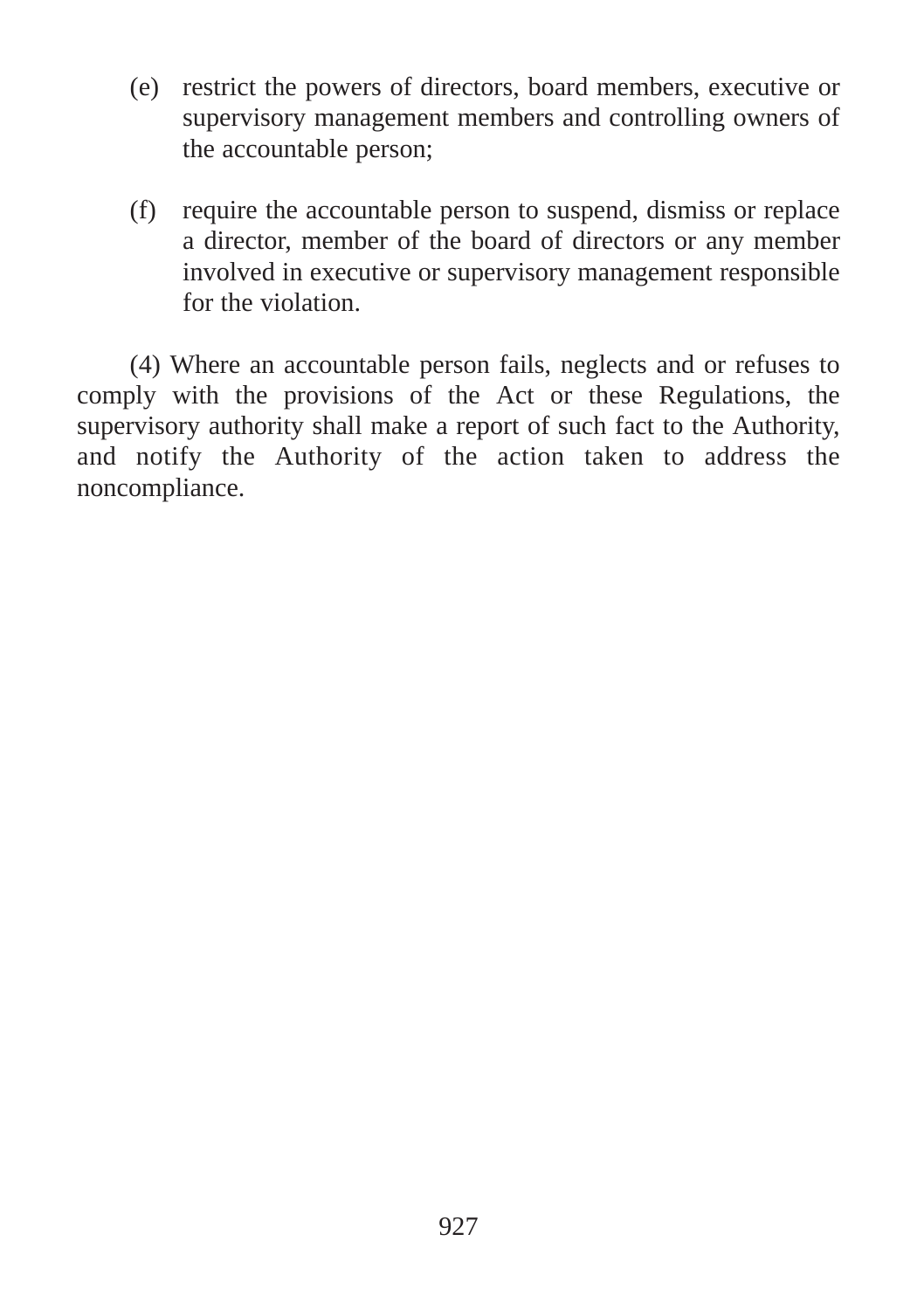#### Schedule

# **FORM 1**

# **THE ANTI-MONEY LAUNDERING ACT, 2013**

# **THE ANTI-MONEY LAUNDERING REGULATIONS, 2015.**

*Regulations 4(2).*

# **REGISTRATION FORM FOR ACCOUNTABLE PERSONS**

I/ We being an accountable person as listed in the second Schedule to the Act, apply to register with the Authority.

#### **PART I- Particulars of the accountable person in case of an Individual.**

| Date of birth:                                                                                                                                                                                                                 |
|--------------------------------------------------------------------------------------------------------------------------------------------------------------------------------------------------------------------------------|
| Telephone number:                                                                                                                                                                                                              |
|                                                                                                                                                                                                                                |
|                                                                                                                                                                                                                                |
|                                                                                                                                                                                                                                |
|                                                                                                                                                                                                                                |
| Profession: 2008 and 2008 and 2008 and 2008 and 2008 and 2008 and 2008 and 2008 and 2008 and 2008 and 2008 and 2008 and 2008 and 2008 and 2008 and 2008 and 2008 and 2008 and 2008 and 2008 and 2008 and 2008 and 2008 and 200 |
| Professional body/Industry (if any): 2008. [2015]                                                                                                                                                                              |
|                                                                                                                                                                                                                                |
|                                                                                                                                                                                                                                |

# **PART II**- **Particulars of the accountable person in case of legal entity/ corporate.**

\_\_\_\_\_\_\_\_\_\_\_\_\_\_\_\_\_\_\_\_\_\_\_\_\_\_\_\_\_\_\_\_\_\_\_\_\_\_\_\_\_\_\_\_\_\_\_\_\_\_\_\_\_\_\_\_\_\_\_\_\_\_\_

| Name of the accountable person:        |
|----------------------------------------|
| Name of the representative:            |
|                                        |
| Date of incorporation or registration: |
| Registration Number:                   |
| Telephone number:                      |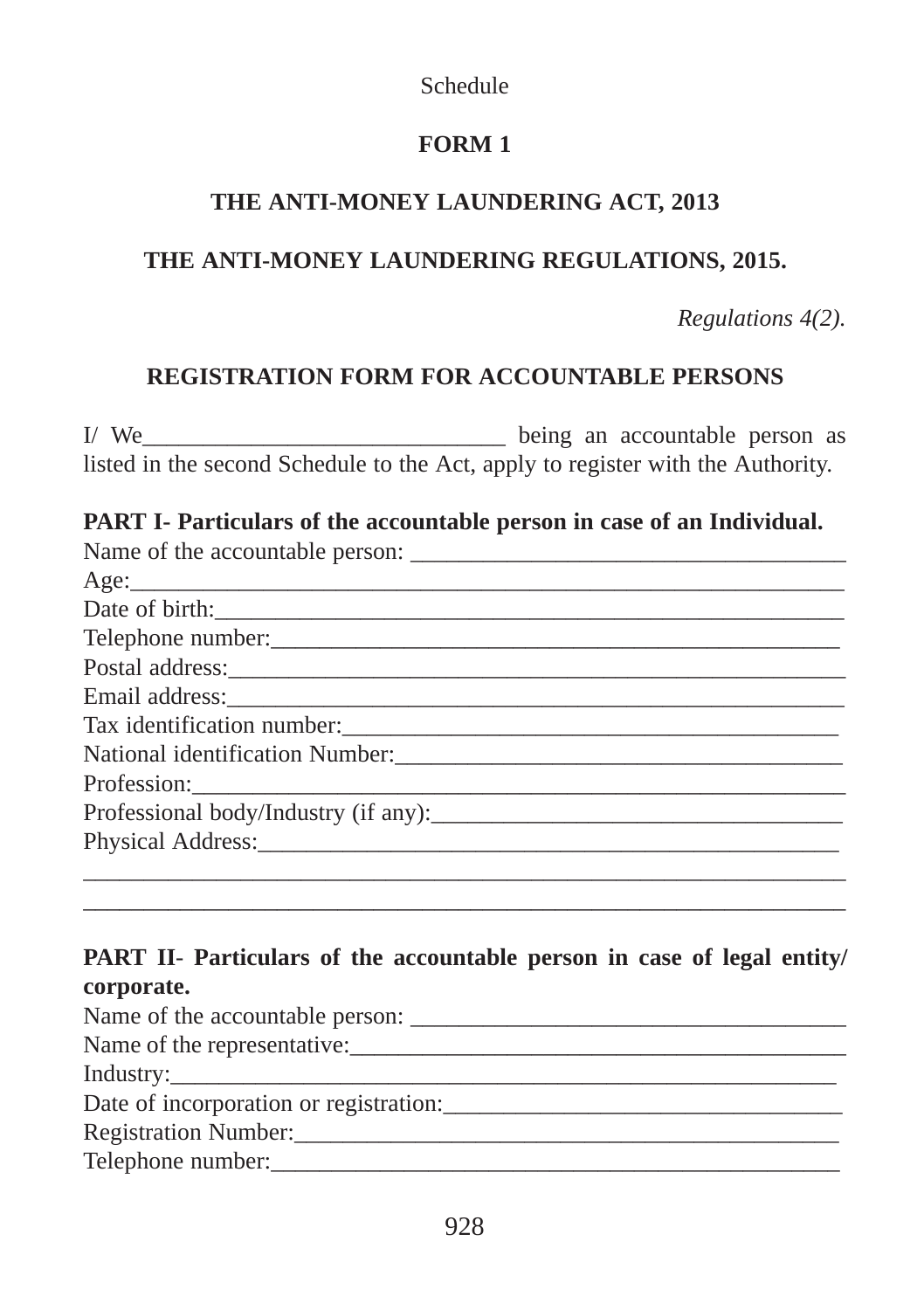| Tax identification number:                                 |
|------------------------------------------------------------|
|                                                            |
| Tax identification Number of the managing director or CEO: |
|                                                            |
| Date                                                       |
|                                                            |

*Notes: For purposes of corporations or other entities the proof of registration or incorporation of the accountable person should be attached.*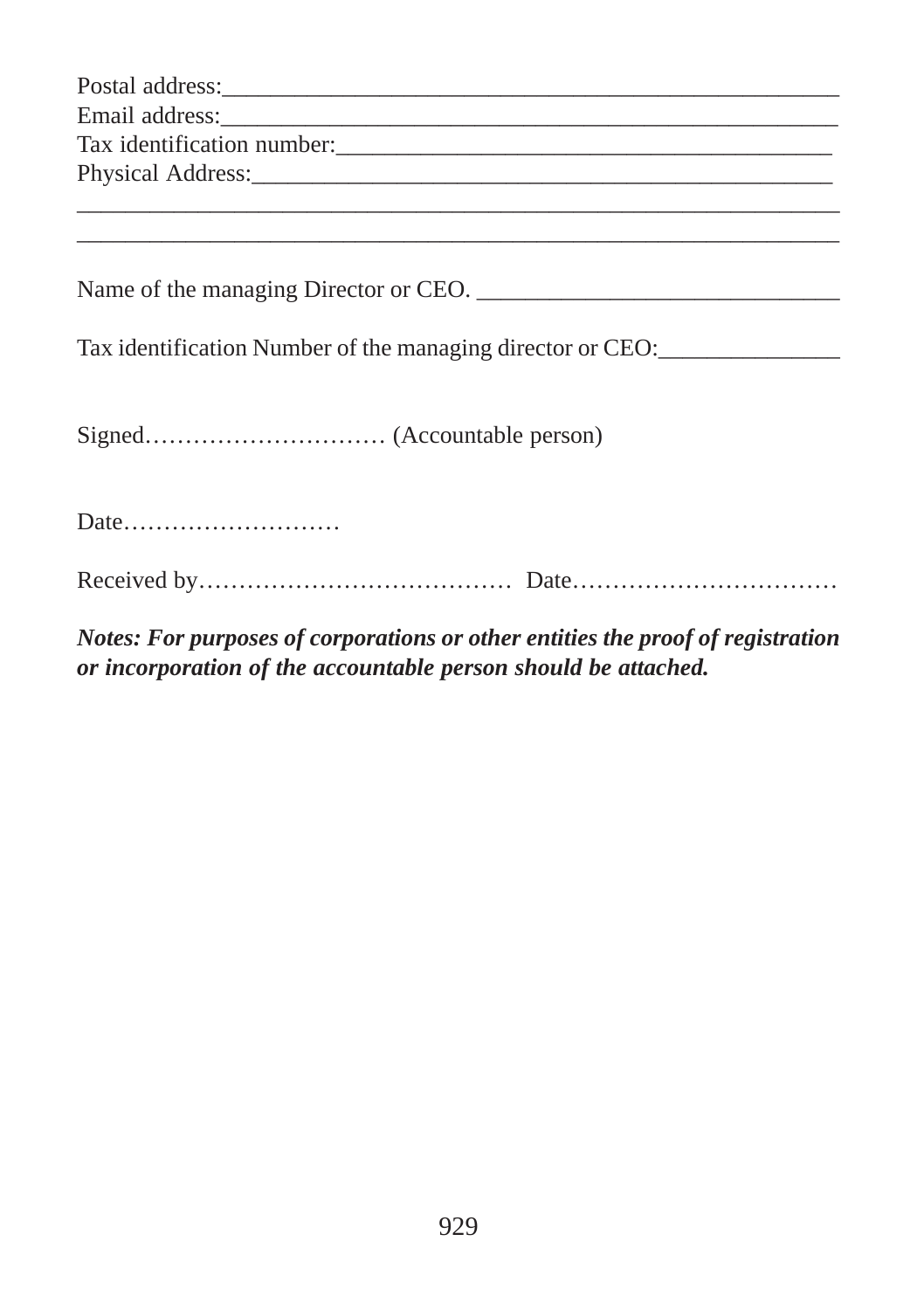## **FORM 2**

# **THE ANTI-MONEY LAUNDERING ACT, 2013**

# **THE ANTI-MONEY LAUNDERING REGULATIONS, 2015.**

*Regulations 5(2).*

The Executive Director, Financial Intelligence Authority.

## **NOTIFICATION OF CHANGE OF REGISTERED PARTICULARS OF ACCOUNTABLE PERSONS.**

**TAKE NOTICE** that I/ we being an accountable person have made changes in the register as follows–

\_\_\_\_\_\_\_\_\_\_\_\_\_\_\_\_\_\_\_\_\_\_\_\_\_\_\_\_\_\_\_\_\_\_\_\_\_\_\_\_\_\_\_\_\_\_\_\_\_\_\_\_\_\_\_\_\_\_\_\_\_\_\_ \_\_\_\_\_\_\_\_\_\_\_\_\_\_\_\_\_\_\_\_\_\_\_\_\_\_\_\_\_\_\_\_\_\_\_\_\_\_\_\_\_\_\_\_\_\_\_\_\_\_\_\_\_\_\_\_\_\_\_\_\_\_\_ \_\_\_\_\_\_\_\_\_\_\_\_\_\_\_\_\_\_\_\_\_\_\_\_\_\_\_\_\_\_\_\_\_\_\_\_\_\_\_\_\_\_\_\_\_\_\_\_\_\_\_\_\_\_\_\_\_\_\_\_\_\_\_ \_\_\_\_\_\_\_\_\_\_\_\_\_\_\_\_\_\_\_\_\_\_\_\_\_\_\_\_\_\_\_\_\_\_\_\_\_\_\_\_\_\_\_\_\_\_\_\_\_\_\_\_\_\_\_\_\_\_\_\_\_\_\_

Former particulars in the register of the accountable person.

\_\_\_\_\_\_\_\_\_\_\_\_\_\_\_\_\_\_\_\_\_\_\_\_\_\_\_\_\_\_\_\_\_\_\_\_\_\_ *(state former full particulars)* 

The changes of any particulars in the register by the accountable person.

\_\_\_\_\_\_\_\_\_\_\_\_\_\_\_\_\_\_\_\_\_\_\_\_\_\_\_\_\_\_\_\_\_\_\_\_\_\_\_\_\_\_\_\_\_\_\_\_\_\_\_\_\_\_\_\_\_\_\_\_\_\_\_ \_\_\_\_\_\_\_\_\_\_\_\_\_\_\_\_\_\_\_\_\_\_\_\_\_\_\_\_\_\_\_\_\_\_\_\_\_\_\_\_\_\_\_\_\_\_\_\_\_\_\_\_\_\_\_\_\_\_\_\_\_\_\_ \_\_\_\_\_\_\_\_\_\_\_\_\_\_\_\_\_\_\_\_\_\_\_\_\_\_\_\_\_\_\_\_\_\_\_\_\_\_\_\_\_\_\_\_\_\_\_\_\_\_\_\_\_\_\_\_\_\_\_\_\_\_\_ \_\_\_\_\_\_\_\_\_\_\_\_\_\_\_\_\_\_\_\_\_\_\_\_\_\_\_\_\_\_\_\_\_\_\_\_\_\_\_\_\_\_\_\_\_\_\_\_\_\_\_\_\_\_\_\_\_\_\_\_\_\_\_

Dated this day of 20

\_\_\_\_\_\_\_\_\_\_\_\_\_\_\_\_\_\_\_\_\_\_\_\_\_\_\_\_\_\_\_\_\_\_\_\_\_\_\_\_\_\_\_

\_\_\_\_\_\_\_\_\_\_\_\_\_\_\_\_\_\_\_\_\_\_\_\_\_\_\_\_ *Accountable person*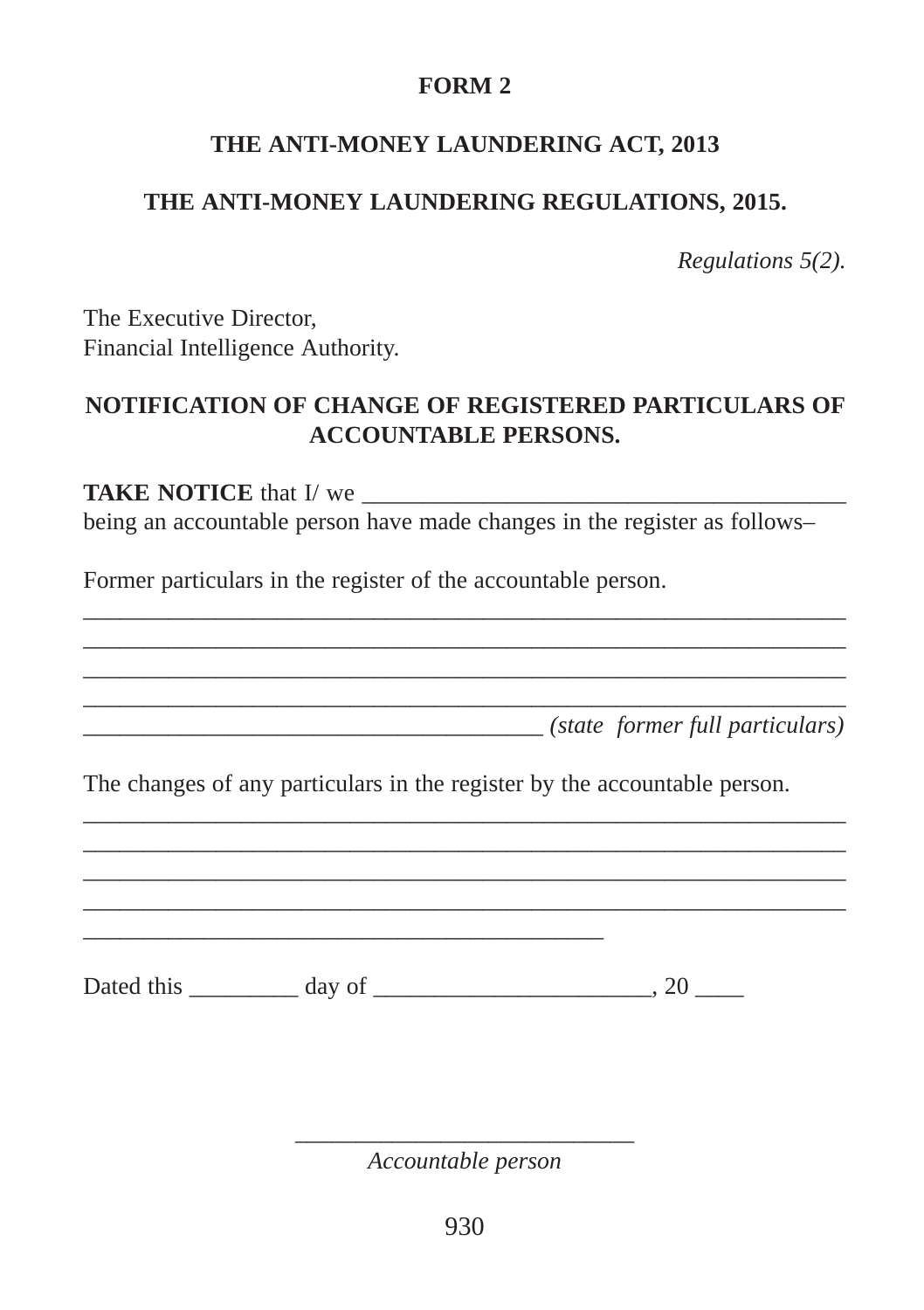# **FORM 3.**

## **THE ANTI-MONEY LAUNDERING ACT, 2013.**

# **THE ANTI-MONEY LAUNDERING REGULATIONS, 2015.**

*Regulations 6(2) and (7).*

The Executive Director, Financial Intelligence Authority.

# **NOTIFICATION OF APPOINTMENT OF MONEY LAUNDERING CONTROL OFFICER.**

**TAKE NOTICE** that, I /We \_\_\_\_\_\_\_\_\_\_\_\_\_\_\_\_\_\_\_\_\_\_\_\_\_\_\_\_\_\_\_\_\_\_\_\_\_\_\_\_

being an accountable person and required by the section 6(m) of Act and the Regulations to appoint an money laundering control officer.

I/ We have appointed the following person as the money laundering control officer.

| Dated this $\_\_\_\_$ day of $\_\_\_\_\_\_$ , 20 $\_\_\_\_\_\_$ |
|-----------------------------------------------------------------|

\_\_\_\_\_\_\_\_\_\_\_\_\_\_\_\_\_\_\_\_\_\_\_\_\_\_\_\_ *Accountable person*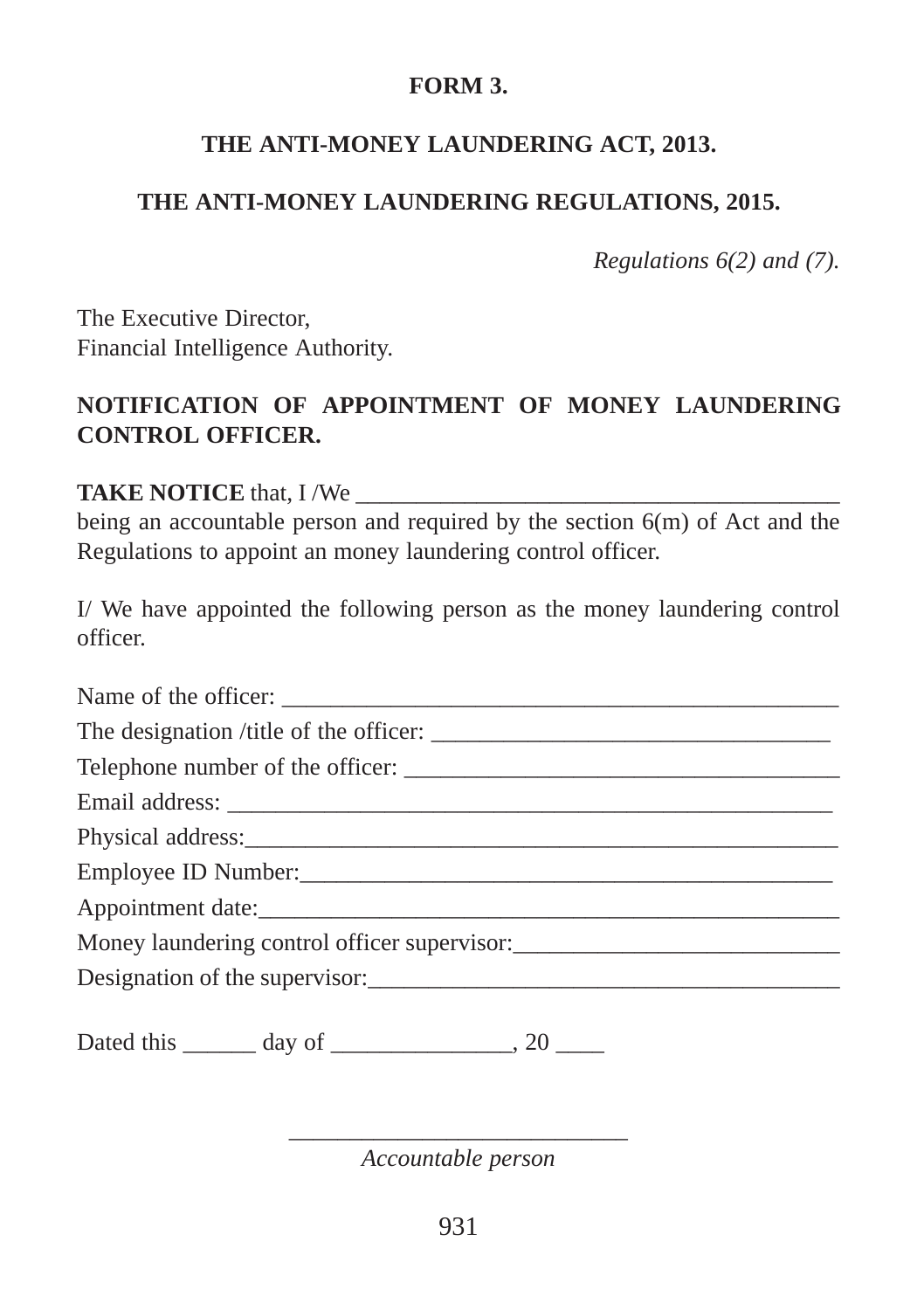## **FORM C.**

# **THE ANTI-MONEY LAUNDERING ACT, 2013. THE ANTI-MONEY LAUNDERING REGULATIONS, 2015.**

*Section 10(1), regulation 10(1)(a).*

# **DECLARATION OF THE PARTICULARS OF THE CURRENCY OR THE NEGOTIABLE BEARER INSTRUMENTS TO UGANDA REVENUE AUTHORITY AT THE PORT OF EXIT.**

In accordance with section 10 (1) of the Act and the Regulations the named person is intending to transportor carry currency or negotiable bearer instruments, outside Uganda *equivalent to or exceeding one thousand five hundred currency points.*.

## **PART I- Particulars of the reporting entity/ Person.**

| Telephone number:<br><u> Telephone</u> number: |
|------------------------------------------------|
|                                                |
| Tax identification number:                     |
|                                                |
| Country of residence:                          |
|                                                |

## **PART II- Particulars of the travel.**

| Flight/Vehicle Registration / Vessel No. _ |
|--------------------------------------------|
| Country of destination:                    |
| Date of exit:                              |
| Date of entry:                             |

## **PART III**- **Address while outside Uganda.**

| Physical Address:                  |
|------------------------------------|
|                                    |
| City/town/village:                 |
| Telephone contacts outside Uganda: |
| Street address:                    |
| Postal address:                    |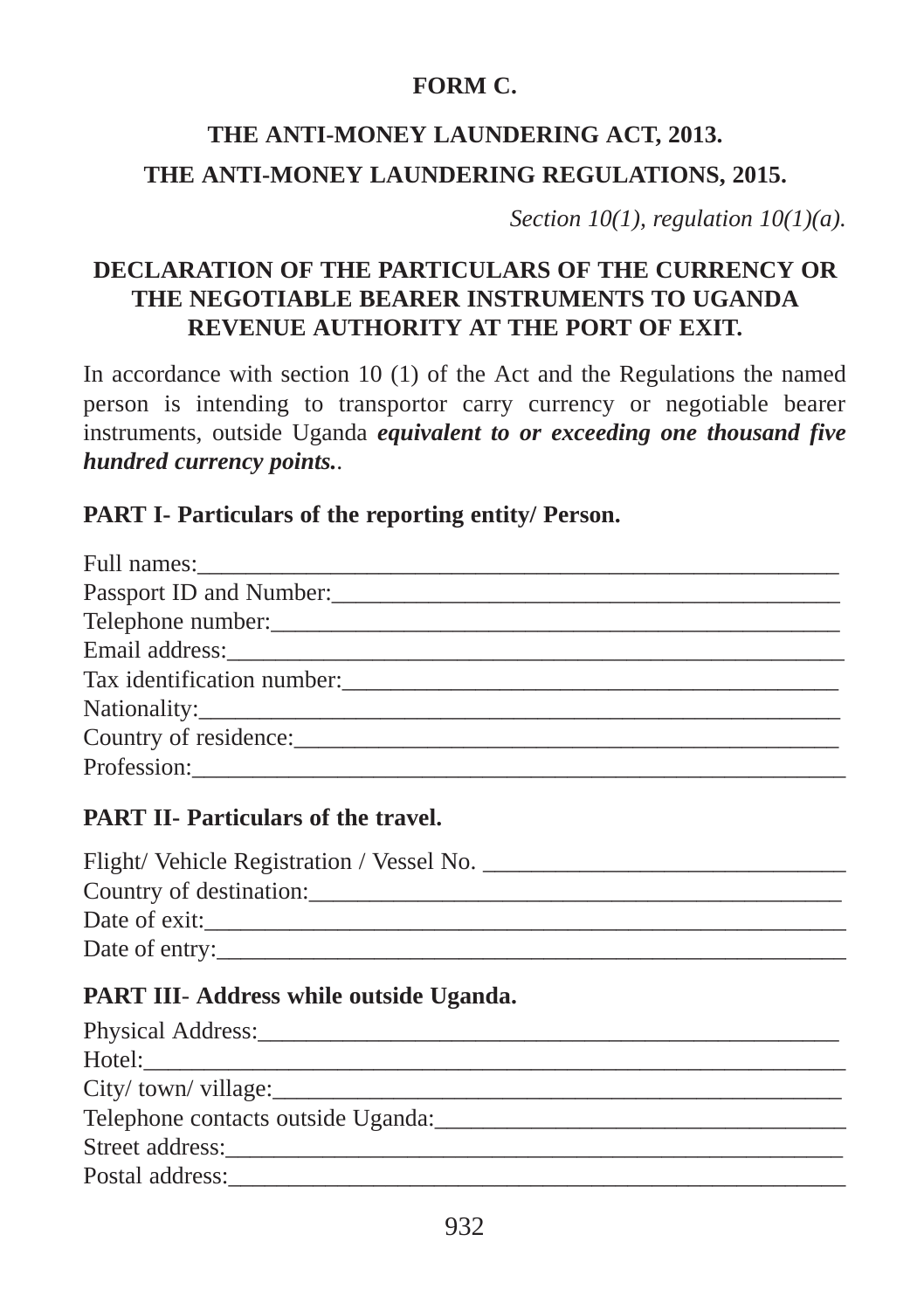# **PART IV - CURRENCY OR NEGOTIABLE BEARER INSTRUMENTS TO BE DECLARED.**

Full details of currency or monitory instrument a person is intending to transport, send, transfer, or arrange for the transfer outside Uganda.

| <b>Type of currency</b><br>(cash) / negotiable<br>bearer instrument | Value in US\$ | Value in Uganda<br>shillings. | <b>Total amount</b> |
|---------------------------------------------------------------------|---------------|-------------------------------|---------------------|
|                                                                     |               |                               |                     |
|                                                                     |               |                               |                     |
|                                                                     |               |                               |                     |

**\_\_\_\_\_\_\_\_\_\_\_\_\_\_\_\_\_\_\_\_\_\_\_\_\_\_\_\_\_\_\_\_\_\_\_\_\_\_\_\_\_\_\_\_\_\_\_\_\_\_\_\_\_\_\_\_\_\_\_\_\_\_\_ \_\_\_\_\_\_\_\_\_\_\_\_\_\_\_\_\_\_\_\_\_\_\_\_\_\_\_\_\_\_\_\_\_\_\_\_\_\_\_\_\_\_\_\_\_\_\_\_\_\_\_\_\_\_\_\_**\_\_\_\_\_\_\_

#### Total amount in words.

Date\_\_\_\_\_\_\_\_\_\_\_\_\_\_\_\_\_\_\_\_\_\_\_\_

\_\_\_\_\_\_\_\_\_\_\_\_\_\_\_\_\_\_\_\_ Signature of declarant.

#### DETAILS OF CUSTOMS OFFICER

| For official use only     |
|---------------------------|
| Received and verified by: |
| Signature:                |
| Date of receipt:          |

**Notes: This form should be presented at the point of exit to a Customs Officer who shall stamp the form.**

**The Customs officer has the right to physically verify the amounts.**

**It is an offence not to declare currency or negotiable bearer instruments in your possession under the provisions of section 10 of the Anti Money Laundering Act, 2013.**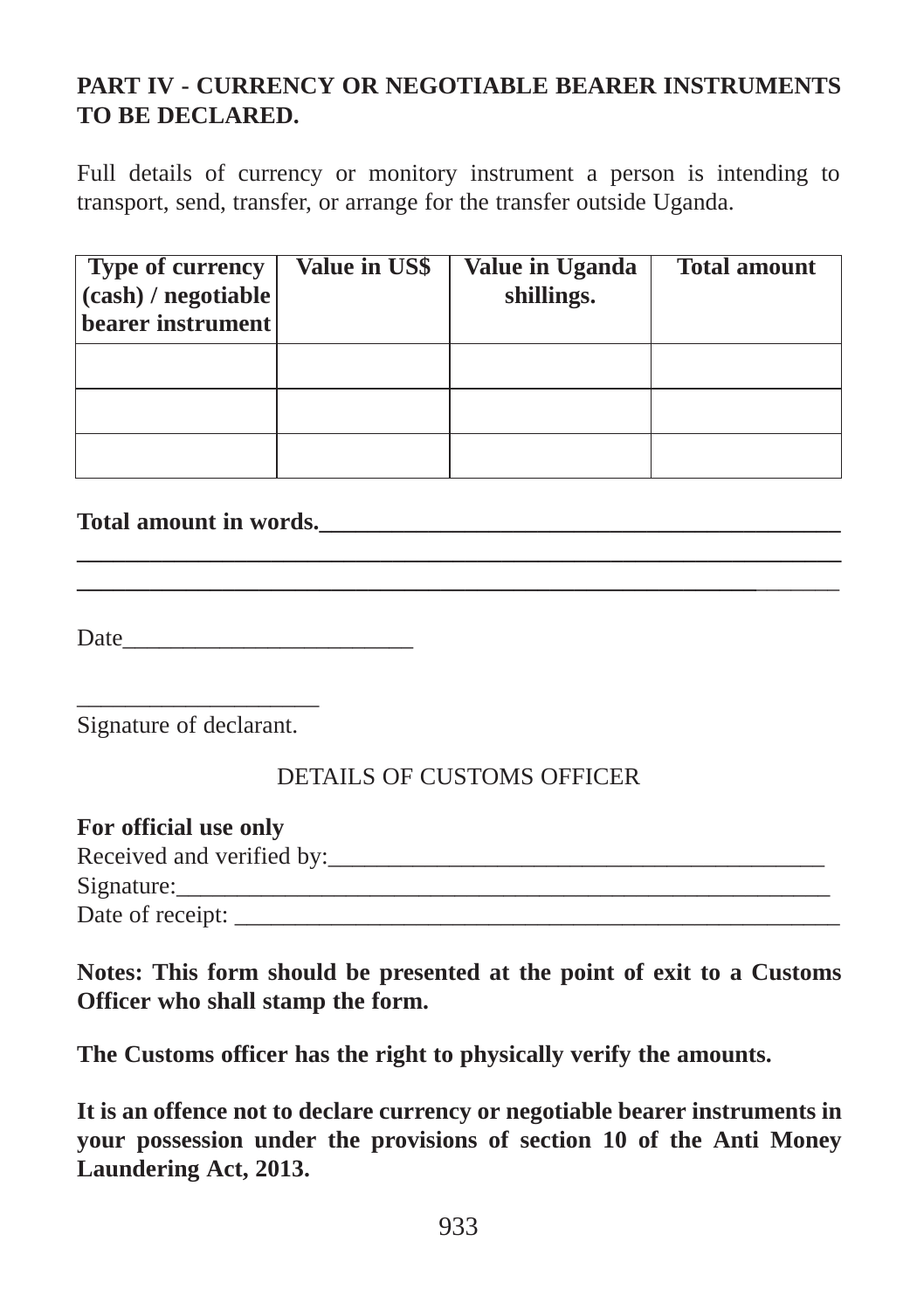#### **FORM D.**

## **THE ANTI-MONEY LAUNDERING ACT, 2013.**

## **THE ANTI-MONEY LAUNDERING REGULATIONS, 2015.**

*Section 10 (2), regulations 10(1)(b).*

# **DECLARATION OF THE PARTICULARS OF THE CURRENCY OR NEGOTIABLE BEARER INSTRUMENT, TO A CUSTOMS OFFICER OF UGANDA REVENUE AUTHORITY AT THE PORT OF ENTRY.**

In accordance with section 10 (2) of the Act and the Regulations the named person is intending to transport, , or carry currency or negotiable bearer instruments, into Uganda *equivalent to or exceeding one thousand five hundred currency points*.

#### **PART I- Particulars of the reporting entity/ Person.**

| Country of residence: |
|-----------------------|
|                       |

#### **PART II- Particulars of the travel.**

| Flight/Vehicle Registration / Vessel No. |
|------------------------------------------|
| Country of destination:                  |
| Date of entry into Uganda:               |
| Date of exit from Uganda:                |

## **PART III**- **Address while in Uganda.**

| Physical Address:    |
|----------------------|
| Hotel:               |
| City/ town/ village: |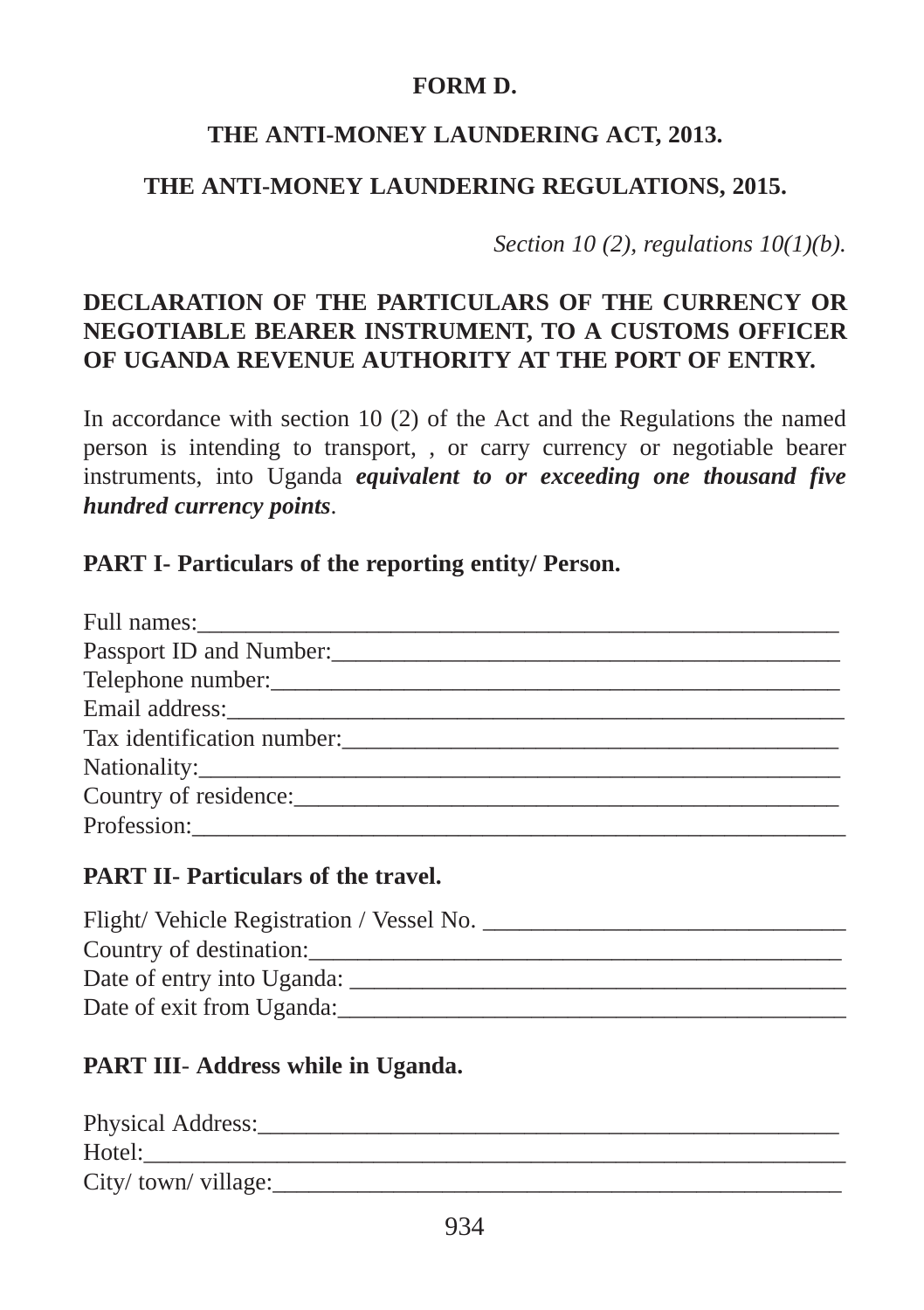| Telephone contacts while in Uganda: |  |
|-------------------------------------|--|
| Street address:                     |  |
| Postal address:                     |  |

# **PART IV - CURRENCY OR NEGOTIABLE BEARER INSTRUMENTS TO BE DECLARED.**

Full details of currency or monitory instrument a person is intending to transport, send, transfer, or arrange for the transfer outside Uganda.

| Type of currency<br>(cash) / negotiable<br>bearer instrument | Value in US\$ | <b>Value in Uganda</b><br>shillings. | <b>Total amount</b> |
|--------------------------------------------------------------|---------------|--------------------------------------|---------------------|
|                                                              |               |                                      |                     |
|                                                              |               |                                      |                     |
|                                                              |               |                                      |                     |

**\_\_\_\_\_\_\_\_\_\_\_\_\_\_\_\_\_\_\_\_\_\_\_\_\_\_\_\_\_\_\_\_\_\_\_\_\_\_\_\_\_\_\_\_\_\_\_\_\_\_\_\_\_\_\_\_\_\_\_\_\_\_\_ \_\_\_\_\_\_\_\_\_\_\_\_\_\_\_\_\_\_\_\_\_\_\_\_\_\_\_\_\_\_\_\_\_\_\_\_\_\_\_\_\_\_\_\_\_\_\_\_\_\_\_\_\_\_\_\_\_\_\_\_\_\_\_**

## **Total amount in words.\_\_\_\_\_\_\_\_\_\_\_\_\_\_\_\_\_\_\_\_\_\_\_\_\_\_\_\_\_\_\_\_\_\_\_\_\_\_\_\_\_\_\_**

Date\_\_\_\_\_\_\_\_\_\_\_\_\_\_\_\_\_\_\_\_\_\_\_\_

\_\_\_\_\_\_\_\_\_\_\_\_\_\_\_\_\_\_\_\_ Signature of declarant.

**It is an offence not to declare currency or negotiable bearer instruments in your possession under the provisions of section 10 of the Anti Money Laundering Act, 2013.**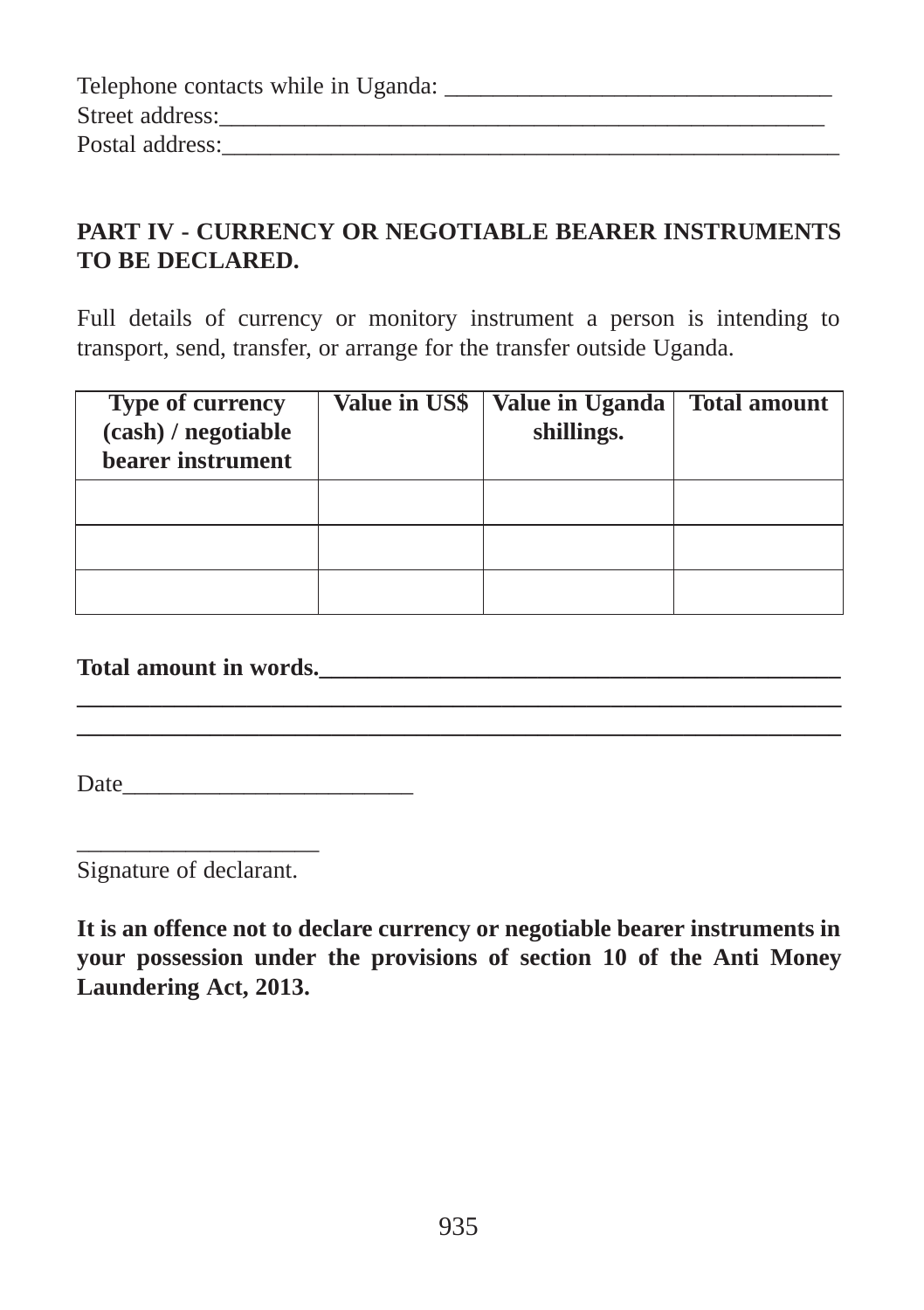#### **FORM 4.**

# **THE ANTI-MONEY LAUNDERING ACT, 2013. THE ANTI-MONEY LAUNDERING REGULATIONS, 2015.**

*Regulations 10(4)(a).*

## **CONFISCATION FORM OF CURRENCY OR MONETARY INSTRUMENTS.**

In accordance with the Act and regulation  $10(5)$  the customs officer has confiscated the currency or monetary instruments in the possession of\_\_\_\_\_\_\_\_\_\_\_\_\_\_\_\_\_\_\_\_\_\_\_\_\_\_\_\_\_\_\_\_\_\_\_\_\_\_\_\_\_\_(*insert the name*) having failed to declare or refused, or neglected to declare or made a false declaration, of the currency or negotiable bearer instrument in accordance with the Act or these Regulations.

#### **CURRENCY OR NEGOTIABLE BEARER INSTRUMENTS CONFISCATED.**

Full details of currency or monitory instrument confiscated from \_\_\_\_\_\_\_\_\_\_\_\_\_\_\_\_\_\_\_\_\_\_\_\_\_\_\_\_\_\_\_\_\_\_\_\_\_\_(*insert the name*) a person entering or leaving the country.

| Type of currency<br>(cash) / negotiable<br>bearer instrument | Value in US\$ | Value in Uganda<br>shillings. | <b>Total amount</b> |
|--------------------------------------------------------------|---------------|-------------------------------|---------------------|
|                                                              |               |                               |                     |
|                                                              |               |                               |                     |
|                                                              |               |                               |                     |

**\_\_\_\_\_\_\_\_\_\_\_\_\_\_\_\_\_\_\_\_\_\_\_\_\_\_\_\_\_\_\_\_\_\_\_\_\_\_\_\_\_\_\_\_\_\_\_\_\_\_\_\_\_\_\_\_\_\_\_\_\_\_\_ \_\_\_\_\_\_\_\_\_\_\_\_\_\_\_\_\_\_\_\_\_\_\_\_\_\_\_\_\_\_\_\_\_\_\_\_\_\_\_\_\_\_\_\_\_\_\_\_\_\_\_\_\_\_\_\_\_\_\_\_\_\_\_**

#### **Total amount in words.**

\_\_\_\_\_\_\_\_\_\_\_\_\_\_\_\_\_\_\_\_**\_\_\_** Signature of customs officer. Date

I, hereby acknowledge that the stated currency or monitory instrument has been confiscated from me by the customs officer.

Signature:  $Date:$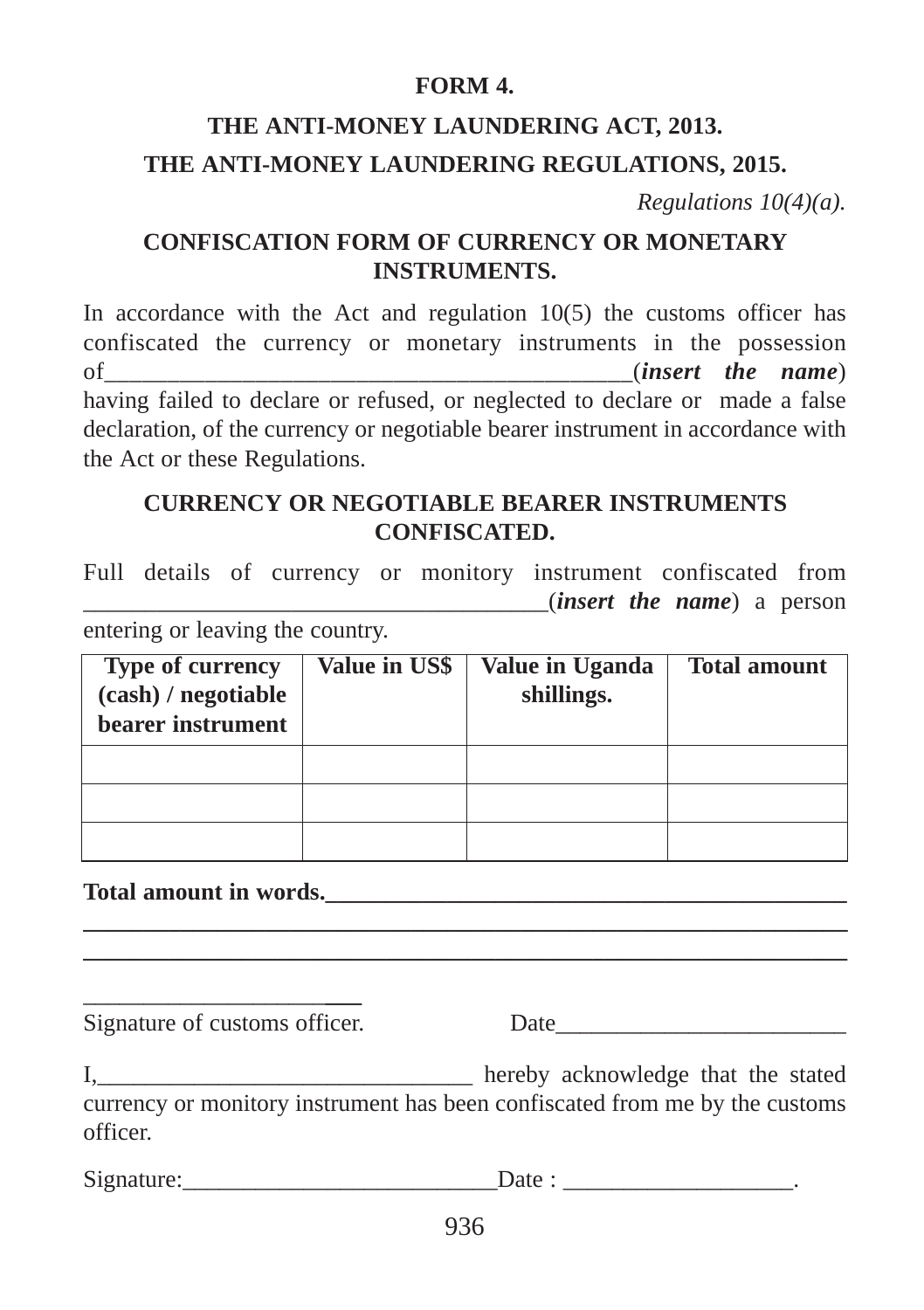#### **FORM B.**

## **THE ANTI-MONEY LAUNDERING ACT, 2013.**

## **THE ANTI-MONEY LAUNDERING REGULATIONS, 2015.**

*Section 9 (1) (c) (ii), regulations 39(2).*

## **A FORM FOR REPORTING SUSPICIOUS ACTIVITIES AND CERTAIN CASH TRANSACTION.**

The Executive Director, Financial Intelligence Authority.

I/We the accountable person, hereby notify the Authority of suspicious activity or transaction which indicates possible money laundering or terrorist financing.

#### **PART I - Particulars of the accountable person.**

| Name:               |  |
|---------------------|--|
| Address:            |  |
|                     |  |
| Telephone Number: _ |  |
| Email address:      |  |

#### **PART II- Particulars of the person being suspected.**

| Name:          |
|----------------|
| Address:       |
|                |
|                |
| Email address: |
|                |

\_\_\_\_\_\_\_\_\_\_\_\_\_\_\_\_\_\_\_\_\_\_\_\_\_\_\_\_\_\_\_\_\_\_\_\_\_\_\_\_\_\_\_\_\_\_\_\_\_\_\_\_\_\_\_\_\_\_\_\_\_\_\_ \_\_\_\_\_\_\_\_\_\_\_\_\_\_\_\_\_\_\_\_\_\_\_\_\_\_\_\_\_\_\_\_\_\_\_\_\_\_\_\_\_\_\_\_\_\_\_\_\_\_\_\_\_\_\_\_\_\_\_\_\_\_\_ \_\_\_\_\_\_\_\_\_\_\_\_\_\_\_\_\_\_\_\_\_\_\_\_\_\_\_\_\_\_\_\_\_\_\_\_\_\_\_\_\_\_\_\_\_\_\_\_\_\_\_\_\_\_\_\_\_\_\_\_\_\_\_ \_\_\_\_\_\_\_\_\_\_\_\_\_\_\_\_\_\_\_\_\_\_\_\_\_\_\_\_\_\_\_\_\_\_\_\_\_\_\_\_\_\_\_\_\_\_\_\_\_\_\_\_\_\_\_\_\_\_\_\_\_\_\_ \_\_\_\_\_\_\_\_\_\_\_\_\_\_\_\_\_\_\_\_\_\_\_\_\_\_\_\_\_\_\_\_\_\_\_\_\_\_\_\_\_\_\_\_\_\_\_\_\_\_\_\_\_\_\_\_\_\_\_\_\_\_\_

## **PART III- Nature of the Suspicion or transaction**.

\_\_\_\_\_\_\_\_\_\_\_\_\_\_\_\_\_\_\_\_\_\_\_\_\_\_\_\_\_\_\_\_\_\_\_\_\_\_ 1 *( use a separate sheet if the*

*space is not enough).*

\_\_\_\_\_\_\_\_\_\_\_\_\_\_\_\_

<sup>&</sup>lt;sup>1</sup> Where applicable attach any relevant evidence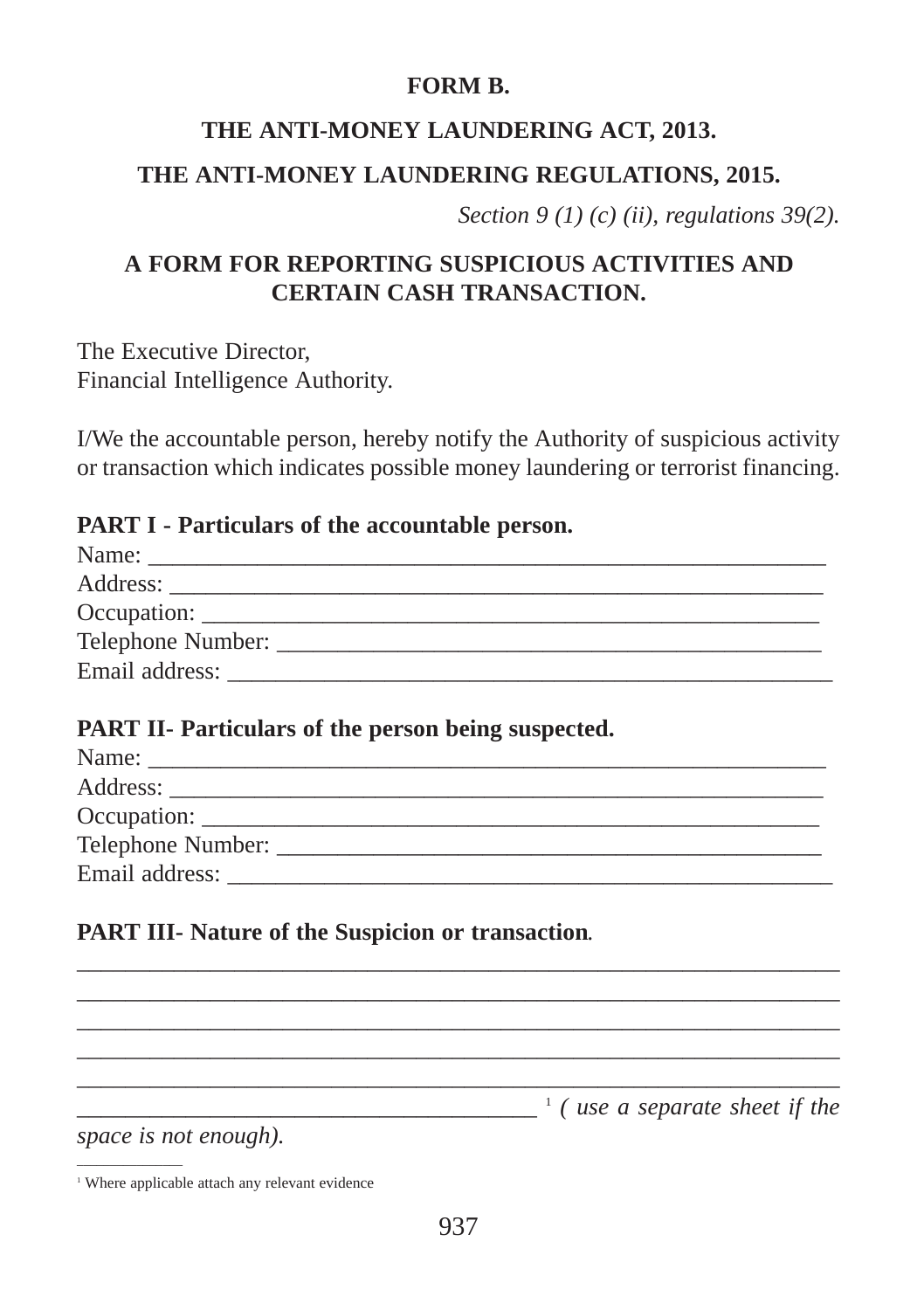## **PART IV- Particulars of a witness (***if any***).**

| Name:                          |
|--------------------------------|
|                                |
| Occupation:                    |
| Telephone Number: ____________ |
|                                |
|                                |

#### **DECLARATION**

I/ we hereby declare that to the best of my/ our knowledge and belief all the particulars furnished in this report are true and correct.

Date\_\_\_\_\_\_\_\_\_\_\_\_\_\_\_\_\_\_\_\_\_\_\_\_

\_\_\_\_\_\_\_\_\_\_\_\_\_\_\_\_\_\_\_\_\_\_\_\_\_\_\_\_\_\_\_\_\_\_\_ *Signature or seal of the accountable person*

| For official use only |  |
|-----------------------|--|
| Received by           |  |
| Signature.            |  |
| Date of receipt:      |  |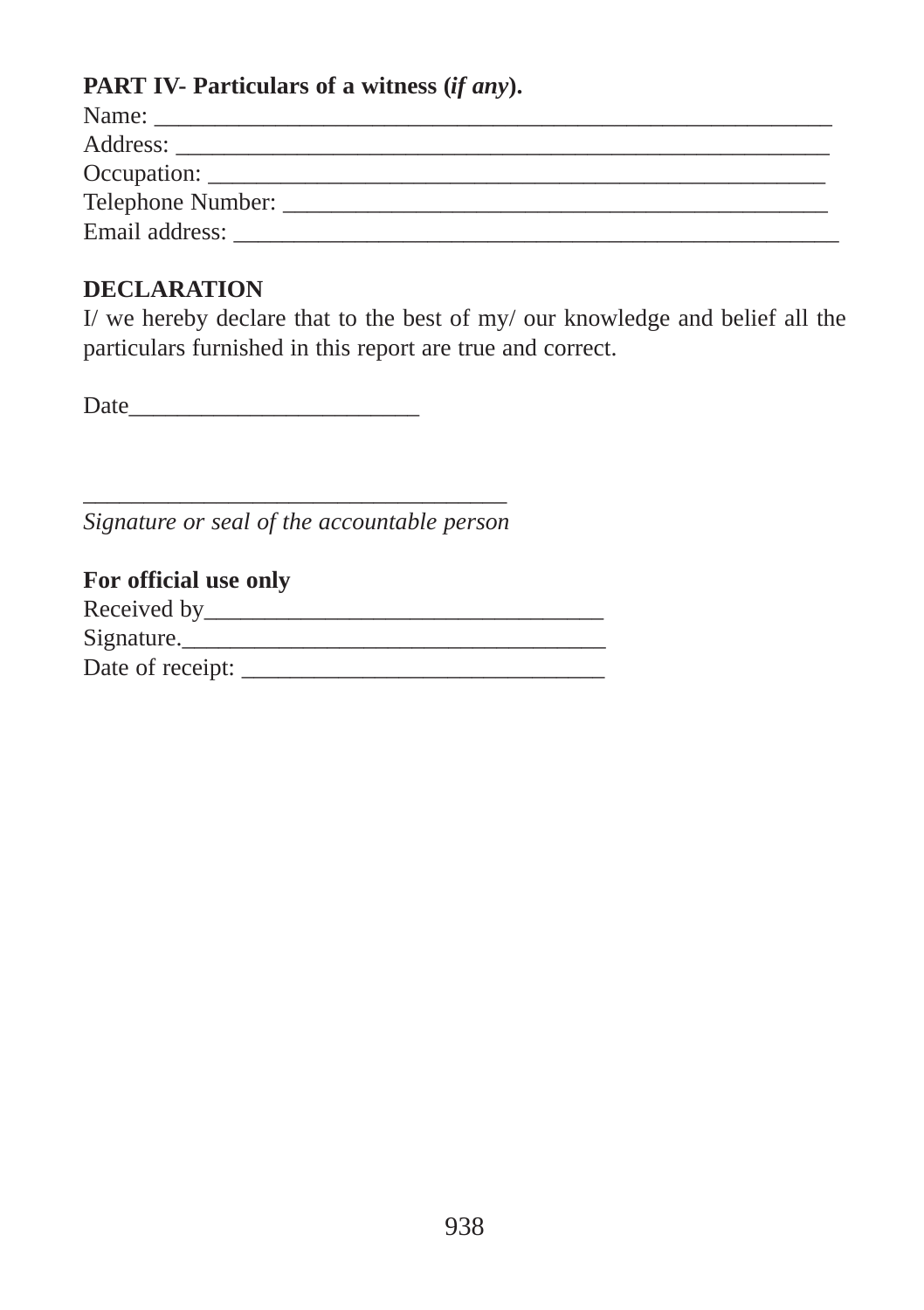#### **FORM A.**

## **THE ANTI-MONEY LAUNDERING ACT, 2013.**

## **THE ANTI-MONEY LAUNDERING REGULATIONS, 2015.**

*Section 8(1), regulations 39(3).*

# **A FORM FOR REPORTING CASH AND MONETARY TRANSACTIONS.**

The Executive Director, Financial Intelligence Authority.

## **TAKE NOTICE** that, I /We

(*insert the name*) being an accountable person and required by the Act and the Regulations to file reports with the Authority on all cash and monetary transactions equivalent to or exceeding one thousand currency points in any currency, whether or not the transaction appears to be suspicious.

#### **PART I - Particulars of the accountable person.**

| PART II- Particulars of the person (s) involved in the transaction. |  |
|---------------------------------------------------------------------|--|
|                                                                     |  |
|                                                                     |  |
|                                                                     |  |
|                                                                     |  |
|                                                                     |  |

\_\_\_\_\_\_\_\_\_\_\_\_\_\_\_\_\_\_\_\_\_\_\_\_\_\_\_\_\_\_\_\_\_\_\_\_\_\_\_\_\_\_\_\_\_\_\_\_\_\_\_\_\_\_\_\_\_\_\_\_\_\_\_ \_\_\_\_\_\_\_\_\_\_\_\_\_\_\_\_\_\_\_\_\_\_\_\_\_\_\_\_\_\_\_\_\_\_\_\_\_\_\_\_\_\_\_\_\_\_\_\_\_\_\_\_\_\_\_\_\_\_\_\_\_\_\_ \_\_\_\_\_\_\_\_\_\_\_\_\_\_\_\_\_\_\_\_\_\_\_\_\_\_\_\_\_\_\_\_\_\_\_\_\_\_\_\_\_\_\_\_\_\_\_\_\_\_\_\_\_\_\_\_\_\_\_\_\_\_\_ \_\_\_\_\_\_\_\_\_\_\_\_\_\_\_\_\_\_\_\_\_\_\_\_\_\_\_\_\_\_\_\_\_\_\_\_\_\_\_\_\_\_\_\_\_\_\_\_\_\_\_\_\_\_\_\_\_\_\_\_\_\_\_ \_\_\_\_\_\_\_\_\_\_\_\_\_\_\_\_\_\_\_\_\_\_\_\_\_\_\_\_\_\_\_\_\_\_\_\_\_\_\_\_\_\_\_\_\_\_\_\_\_\_\_\_\_\_\_\_\_\_\_\_\_\_\_

## **PART III- Nature of the transaction**.

\_\_\_\_\_\_\_\_\_\_\_\_\_\_\_\_\_\_\_\_\_\_\_\_\_\_\_\_\_\_\_\_\_\_\_\_\_\_ 2 *( use a separate sheet if the*

*space is not enough).*

 $\overline{\phantom{a}}$  , where the contract of  $\overline{\phantom{a}}$ 

<sup>2</sup> Where applicable attach any relevant evidence